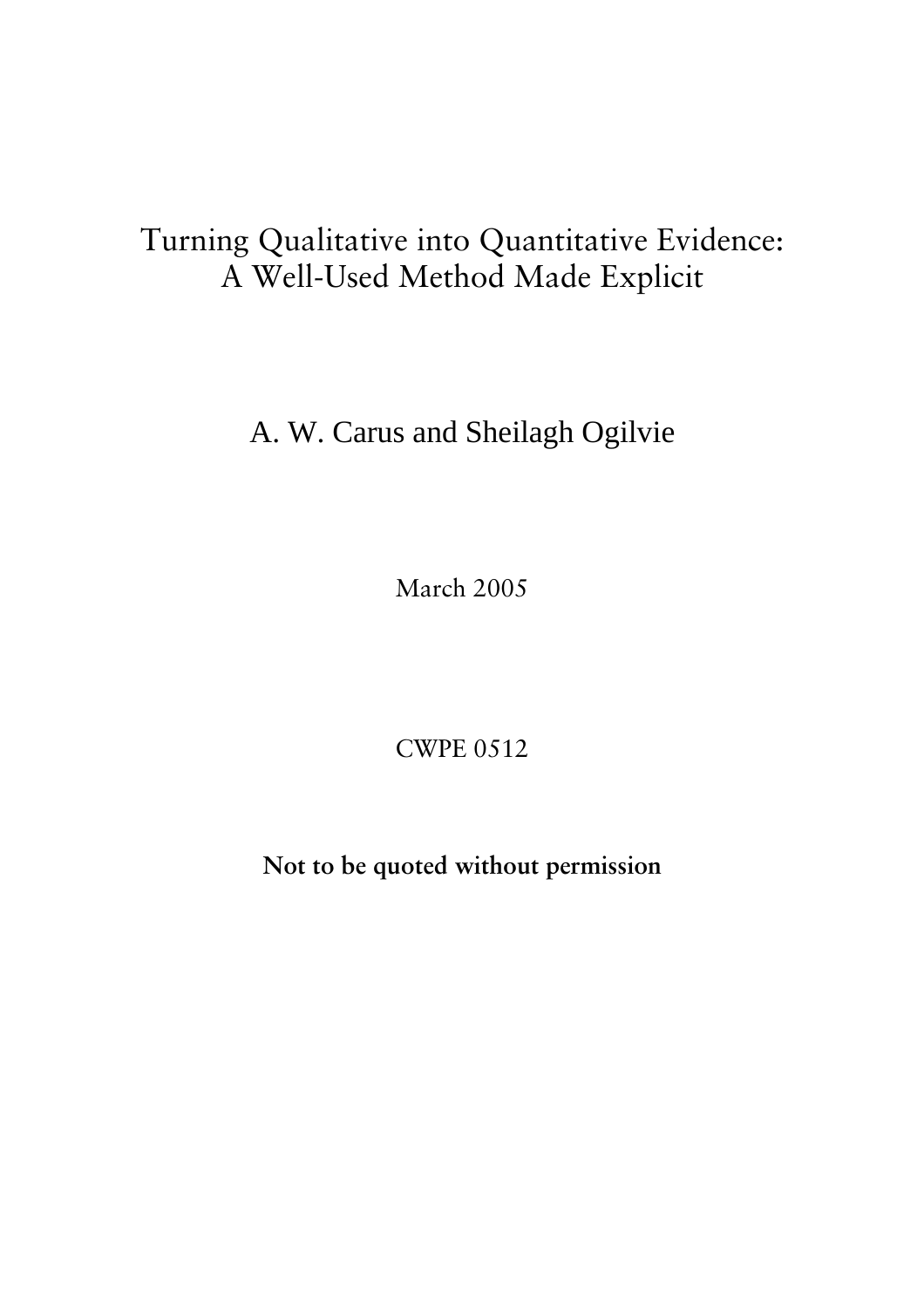# **Turning Qualitative into Quantitative Evidence: A Well-Used Method Made Explicit**

A.W. Carus (University of Chicago) Sheilagh Ogilvie (University of Cambridge)

*Abstract*: Many historians now reject quantitative methods as inappropriate to understanding past societies. It is argued here, however, that no sharp distinction between qualitative and quantitative concepts can be drawn, as almost any concept used to describe a past society is implicitly quantitative. Many recent advances in understanding have been achieved by deriving quantitative evidence *from* qualitative evidence, and using it jointly and dialectically with the qualitative evidence from which it is derived. Its reliability as quantitative evidence can be improved by indexing it against other quantitative evidence from the same community or population during the same period. We suggest that this triangulation method can be extended to many apparently qualitative types of sources that have not previously been used in this way. The potential of turning qualitative into quantitative evidence, then, despite its successes over the past decades, has hardly begun to be exploited.

JEL Classifications: A12, B40, C10, C80, J10, N01, N30, N90

Keywords: quantitative methods; qualitative methods; methodology; economic history; local studies; case studies; cliometrics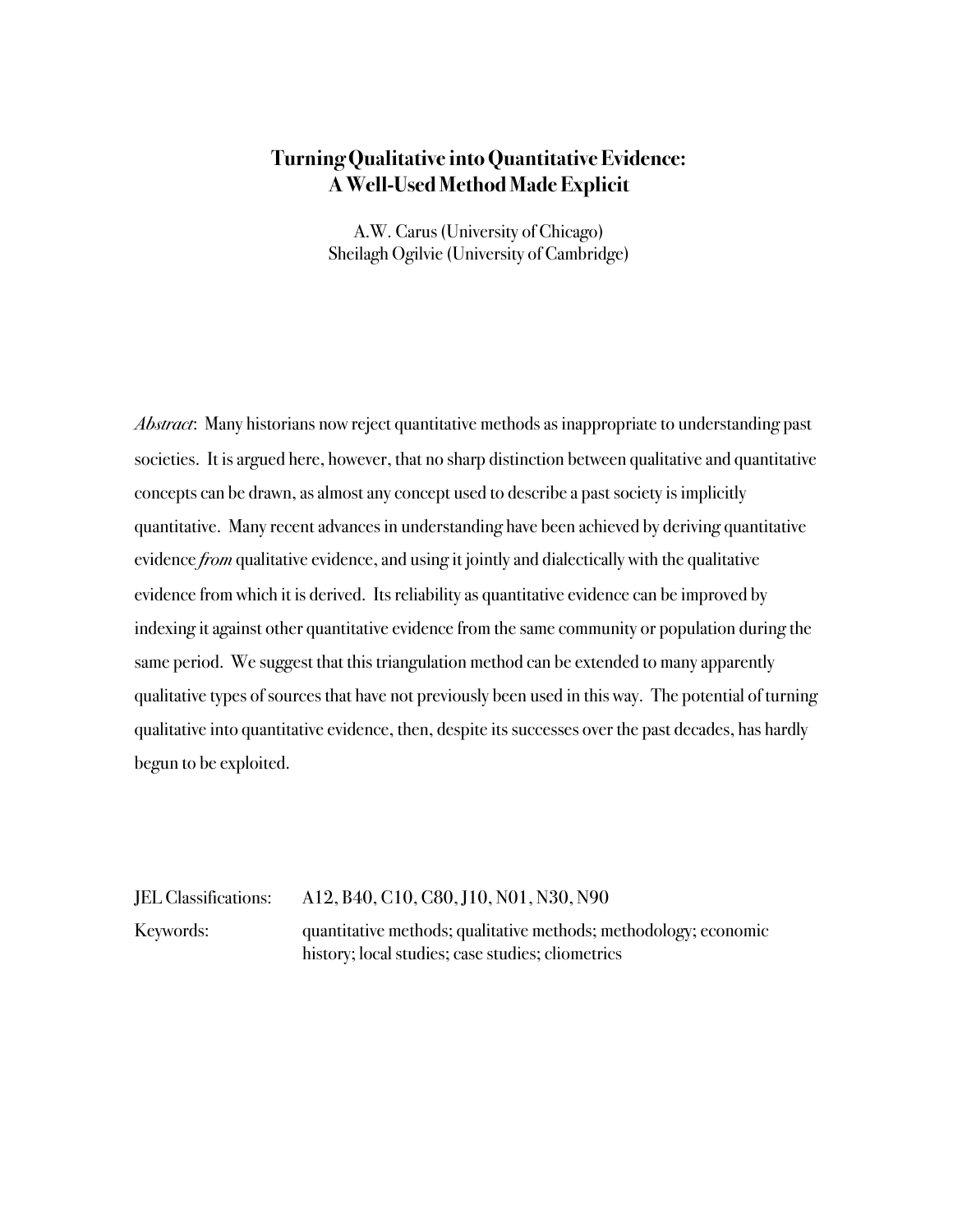# **Turning Qualitative into Quantitative Evidence: A Well-Used Method Made Explicit**

A.W. Carus (University of Chicago) Sheilagh Ogilvie (University of Cambridge)

Social and economic historians live uncomfortably these days. They are under pressure from two opposed sides. On the one side are economists, who want everything formalized and have little time for any but quantitative evidence (preferably very large, homogeneous data sets). And on the other side is the historical profession, which increasingly rejects quantitative methods altogether. How to mediate between these hostile and mutually uncomprehending tribes?

These present struggles recapitulate earlier ones, particularly the series of interlocking confrontations in the late nineteenth century over the appropriate method of the social sciences, among (mainly German-speaking) philosophers, economists, historians, psychologists, and other interested parties.<sup>1</sup> These quarrels were never *resolved* in a clear-cut, mutually accepted concordat, but they did issue, by the early decades of the twentieth century, in Max Weber's programme for a social science, which not only tried to mediate among the warring parties, but seemed even to have achieved a kind of synthesis among them. $^2$  Many recognized it as a framework for "the unification of the cultural and social sciences", $^3$  and thus in particular for the joint and mutually informative use of qualitative and quantitative evidence. Priority was given to impersonal social and economic processes as default explanations, in Weber's synthesis, and these processes could be studied in an objective, quasiscientific way. This part of his view represented the inheritance from Marx and economists such as Carl Menger. But Weber not only left room for holistic, qualitative *Verstehen* of departures from that default;

 $^1$  Unfortunately there is no recent overview of these controversies placing them all into a single framework or perspective. Each of the many sub-controversies is generally discussed in isolation. Useful surveys of these discussions can be found in W.J. Mommsen and J. Osterhammel, eds., *Max Weber and his Contemporaries* (London: Unwin Hyman 1987), especially the contributions by Hennis, Schön, Krüger, and Whimster. See also W. Lepenies, *Between Literature and Science: The Rise of Sociology* (Cambridge: Cambridge University Press 1988) and S. Turner and R. Factor, *Max Weber and the Dispute over Reason and Value* (London: Routledge 1984), as well as their *Max Weber: The Lawyer as Social Thinker* (London: Routledge 1994). A more international perspective is given by S. Turner, *The Search for a Methodology of Social Science: Durkheim, Weber, and the Nineteenth-Century Problem of Cause, Probability, and Action* (Dordrecht: Reidel 1986). The most comprehensive treatment is probably still the unjustly neglected Part II ("Der Methodenstreit in den Sozialwissenschaften") of Felix Kaufmann's *Methodenlehre der Sozialwissenschaften* (Vienna: Springer 1936), translated into English as *Methodology of the Social Sciences* (Oxford: Oxford University Press 1944).

<sup>2</sup> R. Swedberg, *Max Weber and the Idea of an Economic Sociology* (Princeton NJ: Princeton University Press 1998), esp. Chapter 6.

<sup>3</sup> F. Ringer, *Max Weber's Methodology: The Unification of the Cultural and Social Sciences* (Cambridge, MA: Harvard University Press 1997); S. Eliaeson, *Max Weber's Methodologies* (Cambridge: Polity 2002).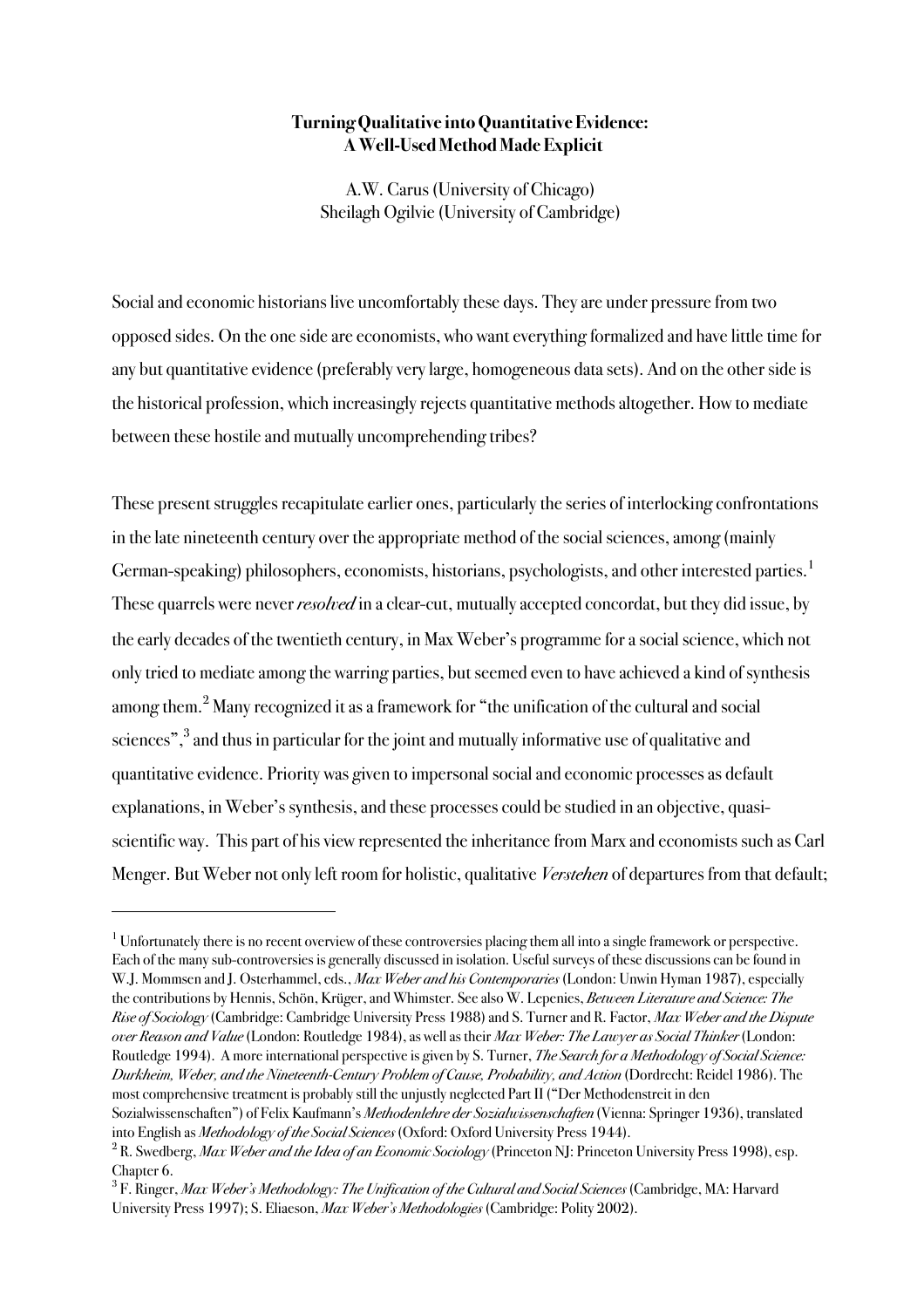he also regarded the default processes themselves as not fully determined — in a Marxian or any other way — but rather as amenable, at least partly, to qualitative understanding of their wellsprings. This part of his view was the inheritance from German historicism.

Weber's synthesis has never commanded *universal* assent, but directly or indirectly it has informed a broad cross-section of research in economic and social history, emanating from a number of different historical schools in Europe and America over the past century. $^{\rm 4}$  Most economic and social historians have adhered, explicitly or not, to some version of Weber's project of fusing the subjective and objective points of view in the study of past societies. This was true also, to varying degrees, of the renewed attempts to make history more rigorous and quantitative in the 1950s and 1960s. These attempts took three main forms: first, the *Annales* school in France, then the Cambridge Group in England, and finally the "cliometric" economic historians in America.<sup>5</sup> An enormous amount of important research has emanated from all three. Unfortunately, though, the methodological framework informing their work was never spelled out very clearly. This lack of methodological self-consciousness has turned out to be a serious weakness. Quantitatively-oriented historians have had little to say in response to the recent widespread rejection of quantitative methods by historians.

Unfortunately, Weber's own methodological writings are somewhat obscure and their exact interpretation is controversial. Rather than entering those interpretative debates, or attempting a more general statement of social-science methodology, we propose to focus on significant work actually done by real historians. In this paper we make explicit, and present arguments for, a research programme that has long been implicit in the practice of some social and economic historians, especially in the *Annales* and Cambridge traditions. We suggest that in this practice the very distinction between qualitative and quantitative evidence, on which so much seems to depend in more abstract discussions, is questionable. Many of the greatest advances in understanding past societies over the past fifty years, we suggest, have resulted from the deliberate use of qualitative evidence for quantitative purposes. The same body of evidence, used both qualitatively and quantitatively in dialectical interchange, can yield far richer

 $\overline{a}$ 

 $-2-$ 

<sup>4</sup> S.L. Engerman, "Max Weber as Economist and Economic Historian", in S. Turner, ed., *The Cambridge Companion to Max Weber* (Cambridge: Cambridge University Press 2000), pp. 256-271. A. Spiethoff, "Anschauliche und Reine Volkswirtschaftliche Theorie und ihr Verhältnis zueinander", in E. Salin, ed. *Synopsis: Festgabe für Alfred Weber*

<sup>(</sup>Heidelberg 1948), pp. 567-664, gives more details on Weber's influence in the German and Central European traditions. <sup>5</sup> The conscious or unconscious use of Weber, especially in the recent emphasis within cliometrics on the development and effects of different institutional frameworks, is emphasized by Engerman "Max Weber". The *Annales* school tended to a more Durkheimian approach, though this began to change in the 1960s. Among the three recent schools of quantitative historians, as we will argue below, the practice of the Cambridge Group best exemplifies the Weberian aspiration to fuse qualitative and quantitative methods.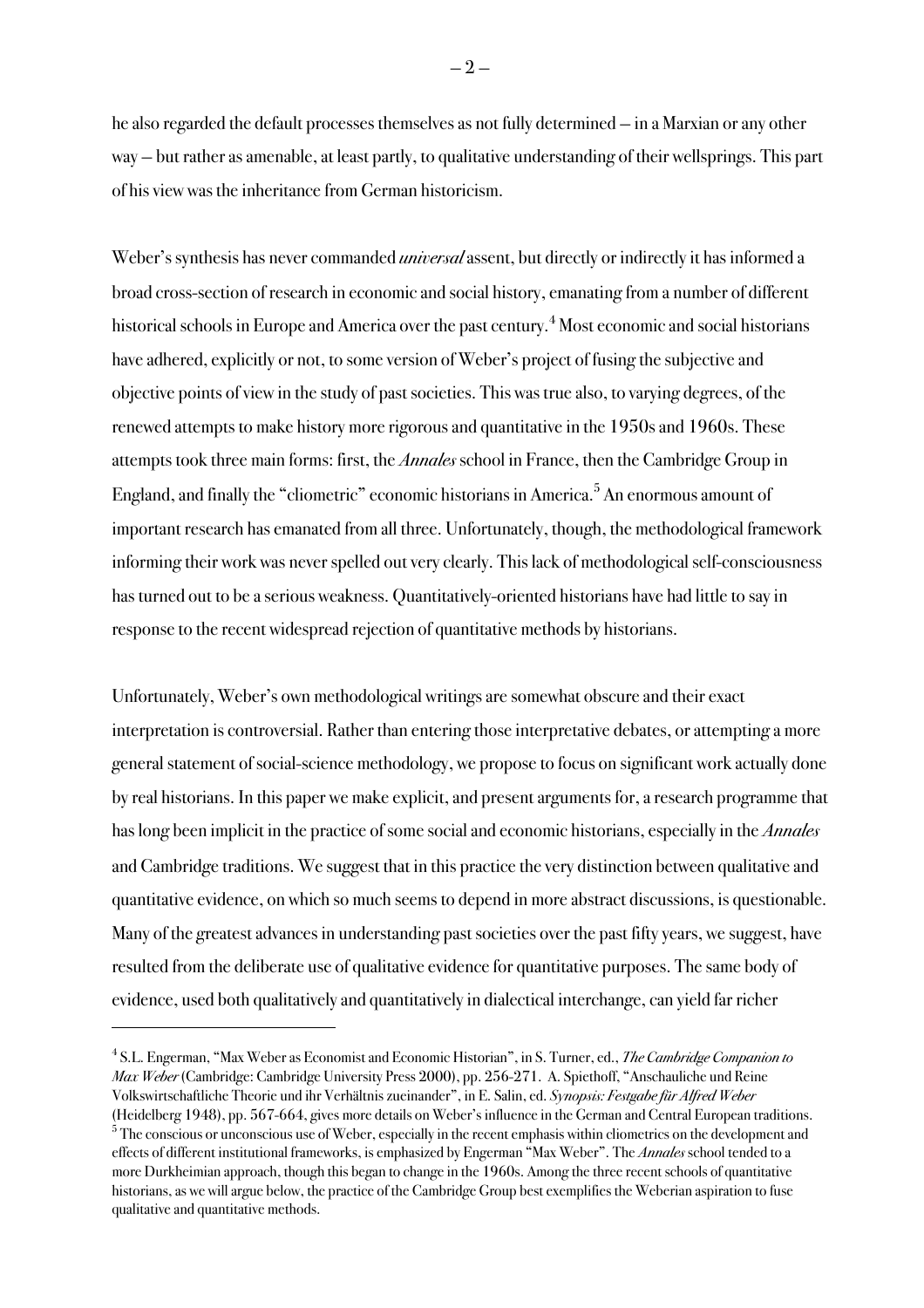insights than either in isolation. By making this practice explicit, we hope to lay a basis for moving forward from Weber, $^6$  rather than continuing to revisit the endless controversies he provisionally resolved.

In the following section, we review the contributions of the three more recent schools to the interrelation of quantitative and qualitative evidence, and discuss how their approaches differed. In Section 2, we argue for the informativeness and value of quantitative uses of qualitative evidence, especially for the approach practised (though rarely preached) by the Cambridge Group. In Section 3, we suggest a dialectical model, based on this "micro-exemplary" approach, as we will call it, for the interplay of qualitative and quantitative evidence in economic and social history. In Section 4, we illustrate this approach with specific studies which have employed such a dialectic between qualitative and quantitative evidence. In the final section, we appraise the future prospects of this Weberian, dialectical, "micro-exemplary" method. To prevent misunderstandings, we emphasize right at the outset that this method, even if specified in far greater detail than we have attempted here, could never become a formula or an algorithm, mechanically applicable to any given problem, or that it could replace historical judgement. In history, unlike more theoretical areas of study, we do not think there will ever be a way to avoid getting one's hands dirty.

#### **1. Turning Qualitative into Quantitative Evidence: The Beginnings**

Nineteenth-century German historians in the tradition of Ranke created a new standard of evidence for historical assertions about diplomatic and political history. Since their day, it has been unacceptable to make such assertions without indicating what evidence there is for them, and where that evidence is to be found. In other kinds of history, uncritically accepted lore about the past continued to be transmitted and believed even by educated people. Common to most nineteenth-century social and economic history, including that of Marx, Roscher, Sombart, and even Weber himself (in his own historical practice), is, for instance, the assumption that concepts such as "state", "property", "church", "family", "household", "capitalism", "law", "community", and so on have definite, stable, fixed

 $^6$  We make no effort here to argue in detail that our proposal is of just the kind Weber would have endorsed. We regard it as being generally in Weber's spirit, but are more interested in the utility of the proposal itself, as a solution to current problems, than in establishing and documenting its Weberian credentials. In any case, the interpretative obstacles to establishing Weber's exact position on each issue involved are so formidable that any attempt to short-circuit them by a summary discussion would seem disingenuous. These controversies are probably responsible, in fact, for the neglect of explicitly Weberian formulations of method among the leaders of the *Annales* and Cambridge schools.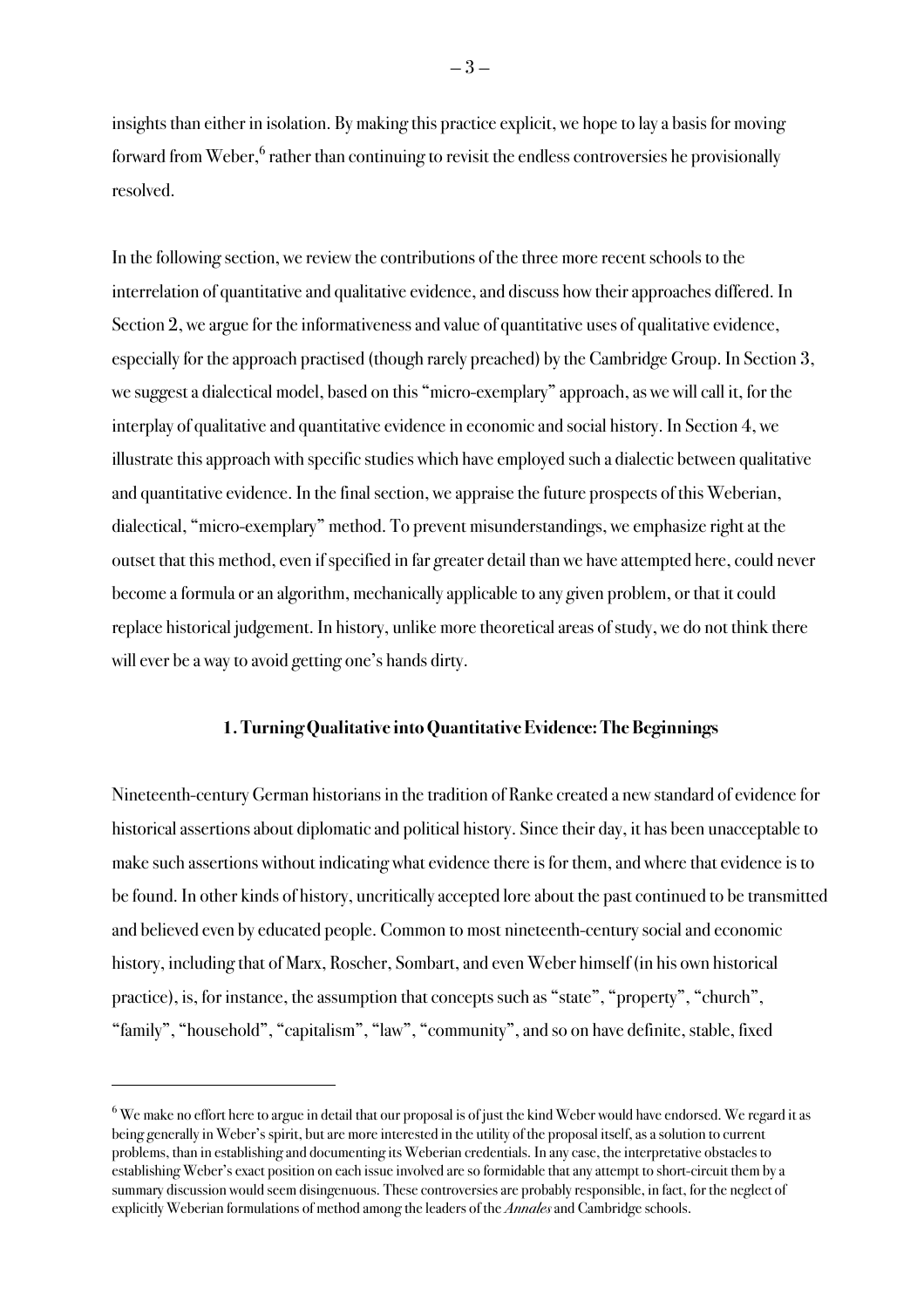meanings in isolation from the actual functioning of these institutions in particular contexts.  $^7$  Only with the second generation of the *Annales* school and with the Cambridge Group did the standard of evidence previously required for diplomatic and political history begin also to be applied to social and economic history. The lore about pre-capitalist families, households, and communities was subjected to detailed critical study in particular local situations. In bringing local records to bear on general questions, these historians undertook a significant methodological innovation. They began to use qualitative evidence quantitatively. Most famously, they compiled lists or series of particular recorded events (demographic events, to begin with — births, marriages, and deaths) over comparable periods to obtain quantitative estimates of population, age at marriage, life expectancy, family size, community response to mortality crises, and many other parameters.

The initial results quickly made evident that the societies under study, in France and England, were in many respects quite different from those portrayed in the received lore. But new questions immediately sprang up on all sides. How characteristic of the larger society were the regions or villages first studied? Were there regional differences? Was there a single pattern of development over time, or different ones in different places? More local studies were needed, so that patterns could begin to emerge, the results of different studies could be compared, and eventually a composite picture of larger regions could be built up. This was slow, difficult, laborious work, even after computers had been harnessed to assist in family reconstitutions and other mechanical tasks. What made it especially unglamorous was the absence, at least initially, of any connection between the stark, impersonal facts of demography, landownership, or agricultural productivity and the personal experience of those facts by human beings. The surprising new findings were recalcitrant to easy assimilation by existing political, religious, and literary narratives, and there was no alternative "big picture", no sense of how the surprising new facts

 $\overline{a}$ 

 $-4-$ 

 $^7$  Weber, to be fair, at least realized there was a problem here, and in his methodological works (e.g. "Über einige Kategorien der verstehenden Soziologie", in the collection *Gesammelte Aufsätze zur Wissenschaftslehre*, 3rd edition (Stuttgart: Mohr/Siebeck 1968), esp. pp. 444-452), proposed that such basic terms at least be *defined* precisely, as a stable backdrop of "ideal types" to the particular object of study. In the absence of empirical underpinning for their meanings, this at least made it possible to keep track of assumptions. In that sense, the developments described in this section represent an advance over Weber, though in a very Weberian spirit; they suggest a way of giving *empirical* meanings to basic social concepts, and such "empirical ideal types" can successively *replace* the purely definitional "ideal types" Weber saw no way around. They can be regarded as rational reconstructions or *explications* of those makeshift definitions. The new methods described in this paper make it possible to reduce the non-empirical background of arbitrarily defined "ideal types" to a minimum. Like all Weber's concepts, that of "ideal type" has been interpreted in widely divergent ways; our interpretation here is most consistent with that of Kaufmann, *Methodenlehre*, pp. 224ff. and of P. Raynaud, *Max Weber et les dilemmes de la raison moderne* (Paris: Presses Universitaires de France 1987), pp. 49-60, as well as those of Schweder, Engerman, and Spiethoff.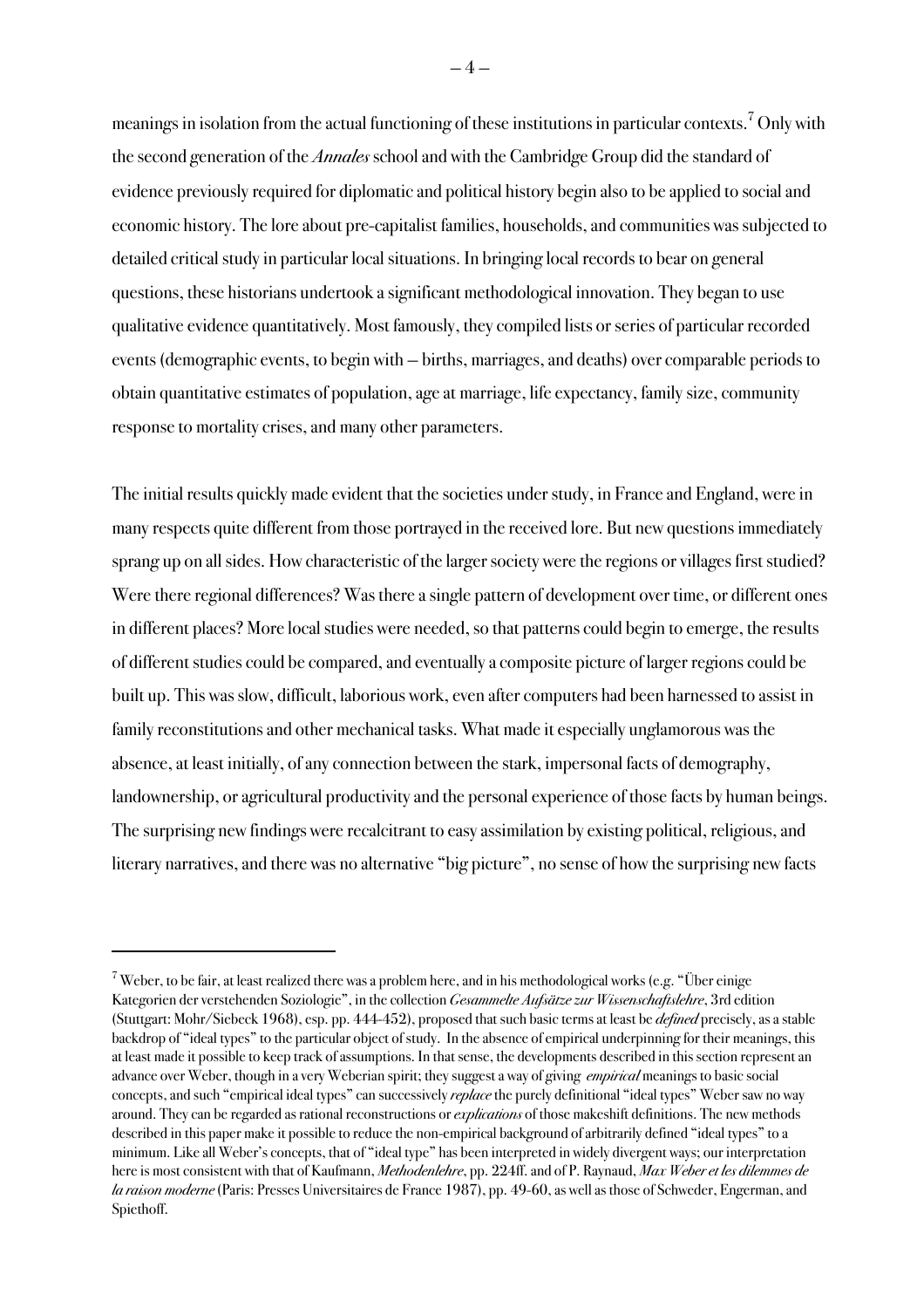could be reconciled with the established political, religious, and literary narratives that had always been the stuff of history.

This lack of connection was addressed in interestingly divergent ways over the following years. In France, a Durkheimian structuralism (augmented by a Vidalian geographical and also a climatological dimension) predominated,<sup>8</sup> exemplified by Braudel's broad canvasses, where the rigid *structures* and cyclic *conjonctures* tightly constrained, or perhaps even fully determined, the superstructure of *évenements* (the "foam on the surface"). Ideologies and institutions, notoriously, had little place in this scheme, even in the first generation of *Annales* regional studies, e.g. Goubert's study of the Beauvaisis. Le Roy Ladurie's study of Languedoc also followed this pattern, but less rigidly; ideologies and local politics made an appearance, as constrained but not fully determined by the *structures* and *conjonctures*. However, there was little attempt to integrate these ideological and institutional processes on the micro-level, beyond a series of vignettes and examples designed to illustrate the personal impact of price fluctuations or land consolidation, and a loose, highly speculative narrative suggesting how popular ideologies might have been constrained or influenced by price movements and agrarian conditions.<sup>9</sup> Indeed, religious ideologies and the spread of the French language were generally treated as impersonal processes or "ideological structures" $^{\rm 10}$  that spread in the manner of epidemics. Individual human experience was no longer absent from the picture, but individuals, families, and communities were merely objects, not subjects, of history.

A more rigorous attempt within the *Annales* tradition to relate ideology and hard facts directly was made somewhat later by Michel Vovelle, who thought of a new way to use qualitative documents quantitatively. Looking at the total and proportionate value of bequests to various categories of recipient in thousands of eighteenth-century Provençal wills, he was able to measure the decline in

 $\overline{a}$ 

 $-5-$ 

<sup>8</sup> Some would rate the influence of Vidal de la Blache on the *Annales* school even above that of Durkheim, e.g. R.M. Smith, "Geographers, *Annaliste* Historians, and the Roots and Divergent Pathways of English and French Historical Demography", unpublished paper (2003). The influence of Vidal is undeniable, but S.W. Friedman, *Marc Bloch, Sociology, and Geography: Encountering Changing Disciplines* (Cambridge: Cambridge University Press 1996) argues that Bloch followed neither path, but rather effected a synthesis between them. A similar argument for Febvre is given by B. Müller, *Lucien Febvre, lecteur et critique* (Paris: Albin Michel 2003), pp. 239-265. Braudel's device of (largely geographical) *structures* overlaid by (social and economic) *conjonctures* can be seen in a similar light. In any case, both Vidal and Durkheim are variants of a scientific structuralism in the Comtean tradition, while Weber's synthesis of structural and subjective elements relies heavily on his neo-Kantian background; see below, note 39.

<sup>9</sup> See the criticisms of Le Roy Ladurie's speculations about witchcraft, for instance, in S. James, *The Content of Social Explanation* (Cambridge: Cambridge University Press 1984), pp. 166-171 and S. Clark, *Thinking with Demons: The Idea of Witchcraft in Early Modern Europe* (Oxford: Oxford University Press 1997), pp. 25-26.

<sup>10</sup> E. Le Roy Ladurie, *The Peasants of the Languedoc* (Champagne, IL: University of Illinois Press 1974), pp. 149ff.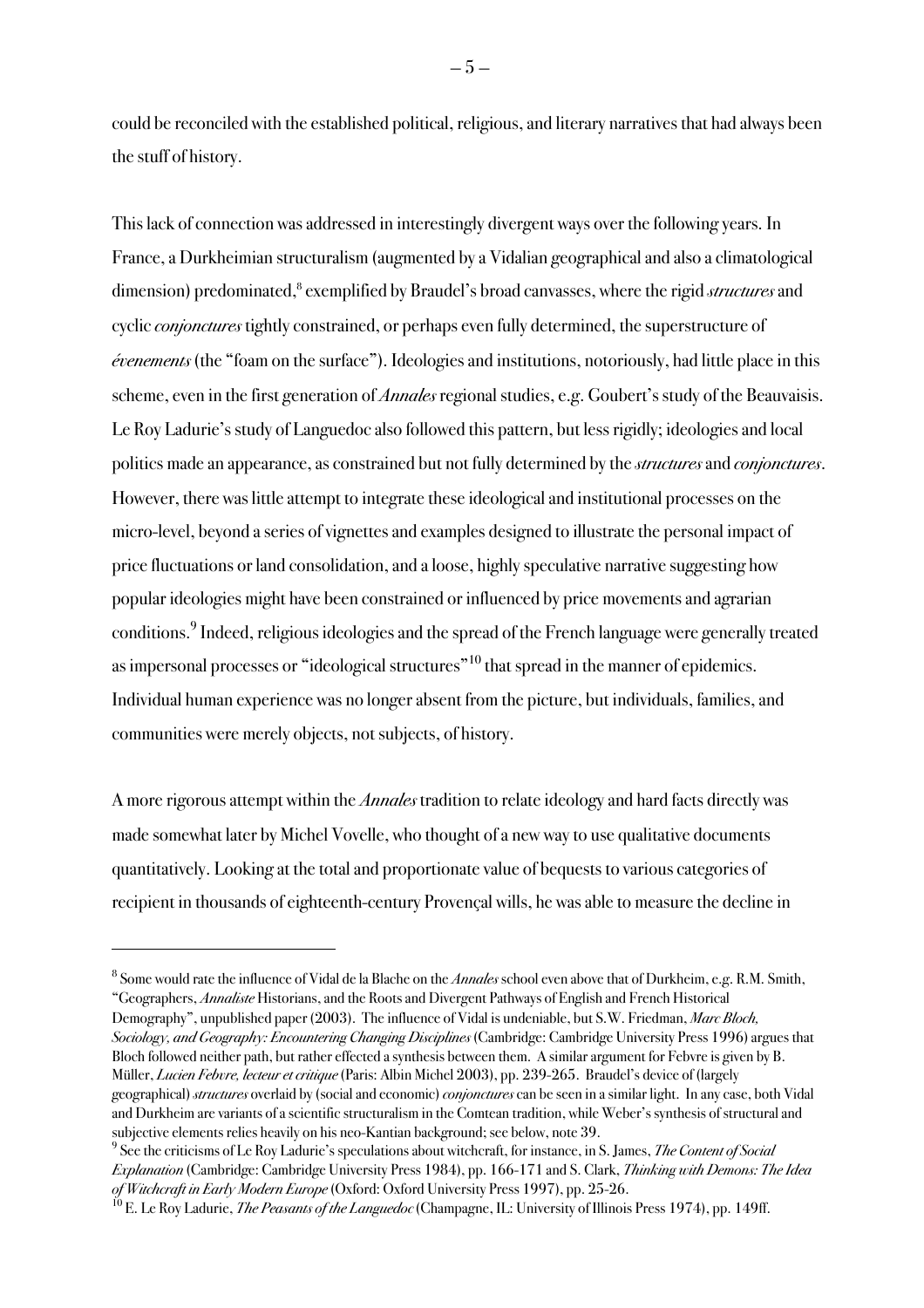commitment to the church ("dechristianization") more directly than in the rather impressionistic picture Le Roy Ladurie had painted, by the decline in the relative and absolute amounts of money people left to religious institutions over this period. There was still no direct confrontation or interrelation here between ideological dimension of "dechristianization" and the "structures" of hard fact — demography, biology, geography — or of economic "conjunctures", but it was a major advance to obtain a more direct measurement of an "ideological" factor, and to relate this measurement to qualitative, literary evidence allowing insight into personal experience.<sup>11</sup>

Though Vovelle's study brought the *Annales* school closer to Weber's programme of integrating subjective experience with objective facts than the Vidalian-Durckheimian structuralism of previous *Annales* regional studies, it was still much further removed from it than the direction already taken, at that point, by the Cambridge Group. Here we find, right from the outset, in Peter Laslett's 1963 study of household structure in Clayworth and Cogenhoe, that demographic facts are put in a qualitative, local context of particular villages. This paper anticipated many of the subsequent preoccupations of the Cambridge Group, which was just coming into existence. It contains extended discussions of household size and headship, migration and servanthood, the social and income inequalities among villagers, their occupations, and also of other local institutions. No new methods were involved. Laslett would soon be inspired by the method of family reconstitution from parish registers developed by the French demographer Louis Henry, whereupon he and Tony Wrigley would put the Cambridge Group to work on producing such reconstitutions on a large scale. But even before these highly labourintensive methods were considered, Laslett's *approach* to the study of households was quite different from Henry's or that of the *Annales* school. Instead of merely using household data for demographic analyses, or of distilling quantitative results from the *Rector's book* kept from 1676 to 1701 by William Sampson, the rector of Clayworth, such sources were used to paint a detailed picture of the functioning of a local society against the quantitative backdrop obtained from them. It was only a beginning, and it would be a decade before full-scale village or community studies were undertaken along these lines. But it was already evident that the goal and approach were quite different from those of Goubert or Le Roy Ladurie. The goal was avowedly not an "histoire totale"<sup>12</sup> but the reconstruction of a historical community, in the way that an anthropologist would reconstruct the internal functioning and social relations of a village she had lived in and observed first hand. The demographic and economic facts were

 $\overline{a}$ 

 $-6-$ 

<sup>&</sup>lt;sup>11</sup> M. Vovelle, *Piété baroque et déchristianisation en Provence au XVIIIe siècle: les attitudes devant la mort d'après les clauses des testaments* **(**Paris: Plon 1973).

 $12$  See below, pp. 24-26 and p. 39.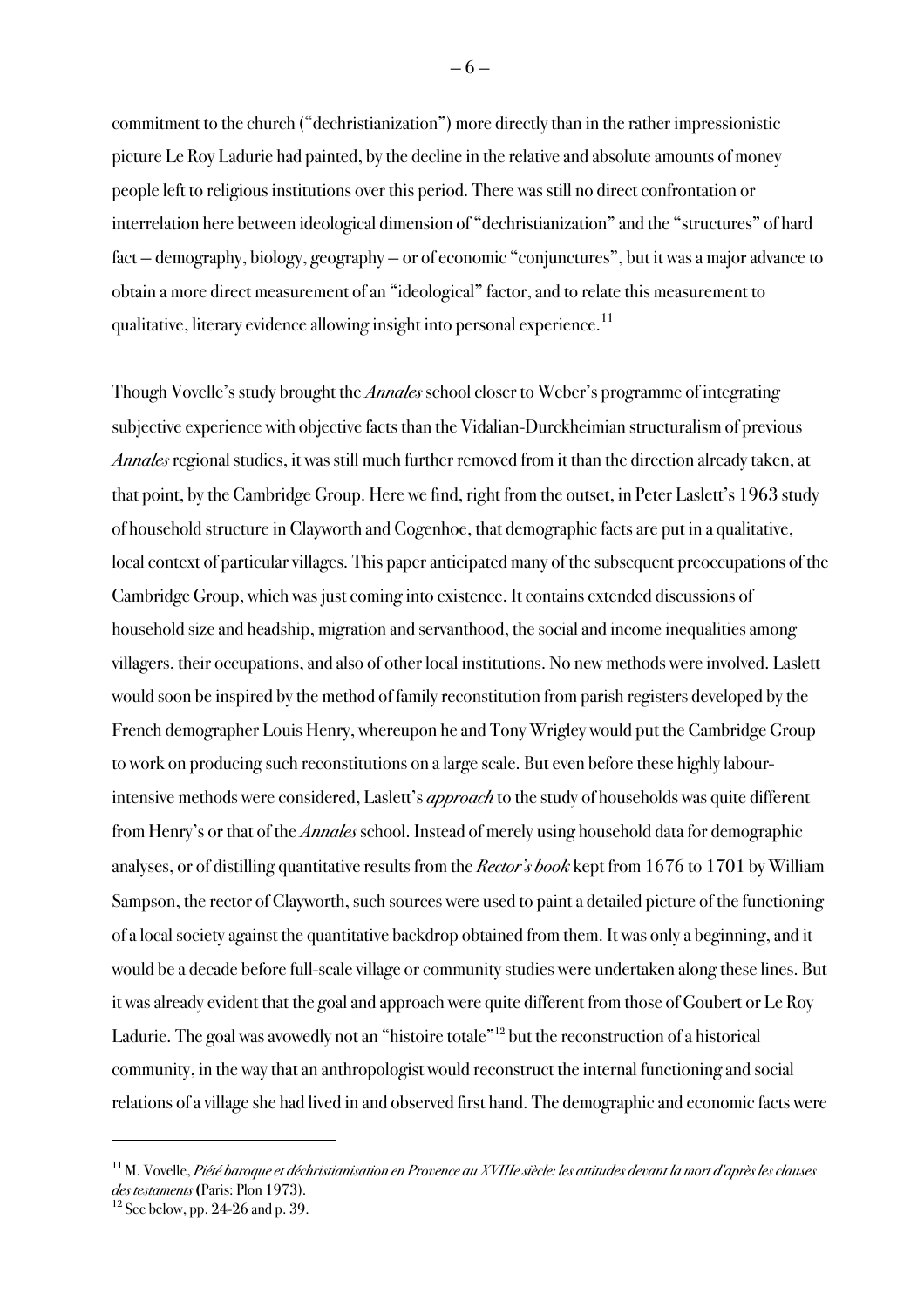not simply recorded and aggregated and taken as evidence for larger-scale "stuctures" or "processes" which were then explained independently. On the contrary, they were just a starting point, a background against which the complex social and institutional life of the village could then be reconstructed — not in its entirety, but enough so that the particular question or problem of interest could be seen in three dimensions, within the context of an interlocking set of practices, norms, and institutions.

Oddly, this highly original approach to the reconstruction of historical communities was not articulated as an explicit programme of the Cambridge Group in its founding documents.  $^{13}$  It became an established and understood practice within the Group, but was consciously stated as a programme only in the later 1970s by Alan Macfarlane and his village study project — acknowledging the inspiration of Peter Laslett and the Cambridge Group. <sup>14</sup> The question of how and why Laslett and some other members of the Cambridge Group adopted this approach, especially in the absence of an explicit programme, remains something of a mystery. <sup>15</sup> Given Laslett's staunch commitment to the use of quantitative evidence wherever possible,  $^{16}$  and his partnership with  $\rm{Wrigley}$  (whose more geographical perspective put him closer to the Vidalian-Durkheimian structuralism of the *Annales* school), the anthropological and community-oriented component is an original and somewhat unexpected dimension in the Cambridge Group's approach. It may have come from any number of sources. The only model among contemporary historians that was even within range was the work of W.G. Hoskins, though it made no use of demographic or household sources.17 Anthropologists are another possible

<sup>13</sup> Not in Laslett's popular book *The World We Have Lost* (London: Methuen 1965) nor even in his more specifically methodological essay "Social Structure from Listings of Inhabitants", in E.A. Wrigley, ed. *An Introduction to English Historical Demography from the Sixteenth to the Nineteenth Century* (London: Weidenfeld & Nicolson 1966), pp. 160- 208. The first general statement by a member of the Group, as far as we can tell, was E.A. Wrigley *The Local and the General in Population History* (University of Exeter 1985), published as a typewritten pamphlet. We have not explored the Group's archives to see whether there might have been unpublished statements of method, e.g. in early grant proposals. 14 A. Macfarlane *et al*, *Reconstructing Historical Communities* (Cambridge: Cambridge University Press 1977), pp. xi-xii.

<sup>&</sup>lt;sup>15</sup> Village studies of other kinds had, of course, already been undertaken; the claim here extends only to the specific kind of village study to be called "micro-exemplary" in Section 3 below. Apart from W.G. Hoskins (see note 17 below), there was the "Toronto School" of medieval historians, who produced village studies (though without the quantitative demographic backdrop employed by Laslett) as far back as 1964; see R.M. Smith, "'Modernization' and the corporate medieval village community in England: scome sceptical reflections", in A.R.H. Baker and D. Gregory, eds., *Explorations in Historical Geography* (Cambridge: Cambridge University Press 1984), pp. 140-179, esp. pp. 155-157. Smith himself (the author of the first full-scale 'micro-exemplary' study; see below, Section 4) was apparently influenced by the presence of J.A. Raftis at Peterhouse in 1968-9, but there is no evidence that Laslett was influenced by the Toronto historians.

<sup>16</sup> One of the more uncompromising, but by no means atypical, statements to this effect is the introduction to *Family Life and Illicit Love in Earlier Generations: Essays in Historical Sociology* (Cambridge 1977), entitled "Introduction: The Necessity of a Historical Sociology".

<sup>&</sup>lt;sup>17</sup> W.G. Hoskins, *The Midland Peasant: The Economic and Social History of a Leicestershire Village* (London: Macmillan 1957). In its effort to use qualitative and quantitative evidence in a mutually supportive (though hardly systematic) way, and to use a single village as a 'microcosm' of the larger society (see note 38 below), this study of the village Wigston Magna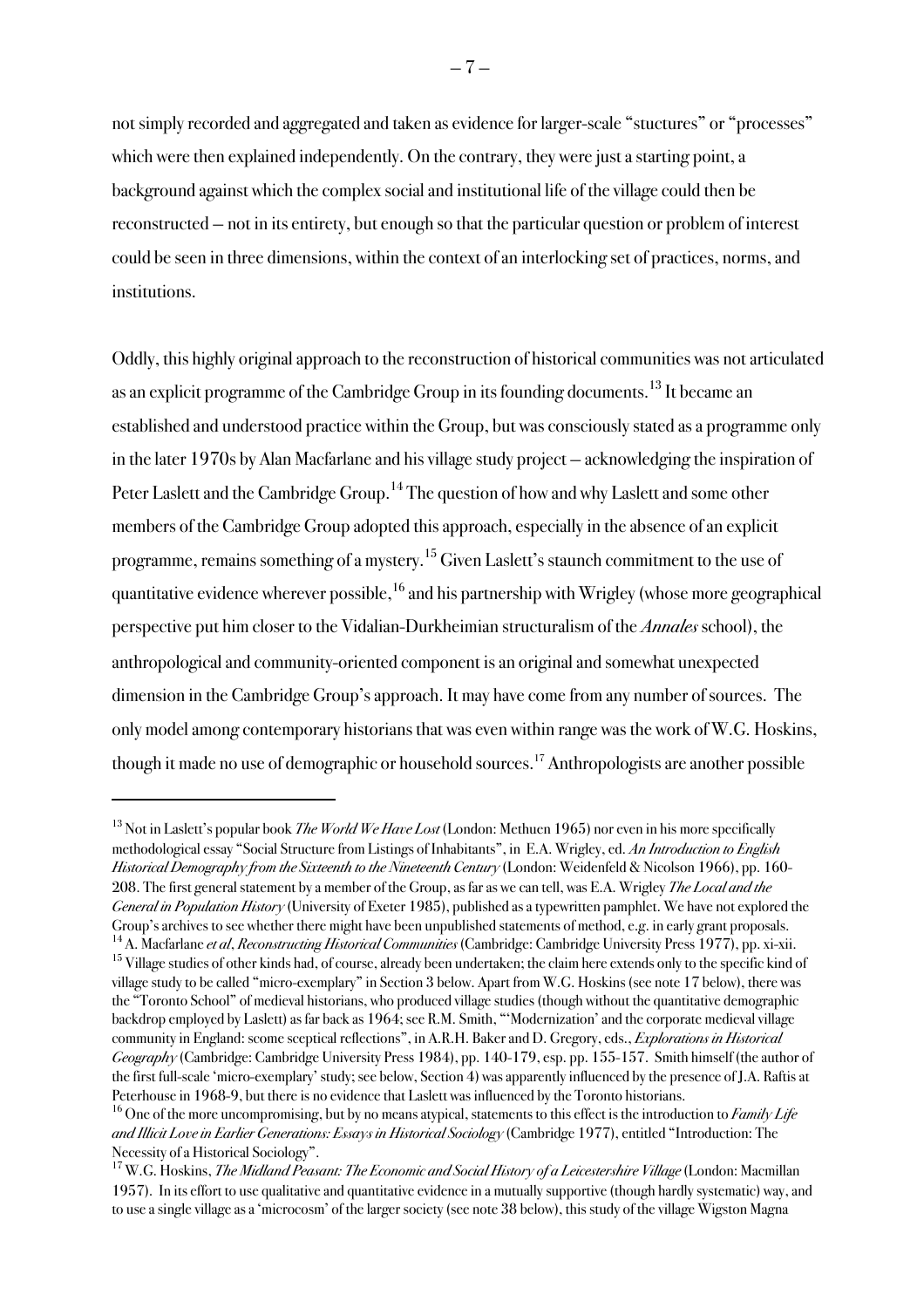influence; Meyer Fortes, Jack Goody, and Edmund Leach are acknowledged in the introduction to *The World We Have Lost*. There may even have been an indirect Weberian influence via Laslett's sociological friends; in the same introduction he writes, "I owe a great deal to Edward Shils, my caustic mentor now for nearly twenty years".<sup>18</sup>

However it came about, it seems clear that the Cambridge Group emphasis on reconstructing historical village communities, especially its close integration of rigorous quantitative study with a qualitative understanding of the institutional and social framework within which villagers interacted (as a kind of subjective, participative, quasi-anthropological *Verstehen* of their motives, against the backdrop of their measurable, objective — physical, biological, institutional — constraints), comes closer than almost any other research programme after 1945 to being a full realization of Weber's methodological ideas. And at the core of this approach is a particular strategy for using qualitative evidence quantitatively. The micro-level qualitative evidence is not simply turned into quantitative evidence which is then discussed or analyzed at the macro-level; it is, rather, held responsible to influences or interactions that can be observed at the micro-level itself. This goes hand in hand with focus on the micro-level as the level where the interface, the point of contact, between larger external trends (state formation, market growth) and individual humans is directly observable. There was thus a focus on smaller units than traditional economic history (or the *Annales* school, or the cliometricians) had usually studied: household, manor, community, local institutions. The quantitative estimates that arose from qualitative evidence were confronted with that qualitative evidence *as* qualitative, as well as with other available qualitative data, so that the qualitative and quantitative data illuminated each other. In the next section, we argue that this research strategy leads to a deeper and better understanding of past societies than the use of either quantitative or qualitative evidence in isolation.

deserves to be called at least a forerunner, if not the first actual example, of the 'micro-exemplary' method. The main element still missing, apart from the household and demographic dimension, was any use of record linkage (see below, Section 3). Hoskins personally was very supportive of the Cambridge Group's work in its planning phases and early years, and attended a crucial planning meeting in July 1964 along with Wrigley, Laslett, Goubert, and Henry.

<sup>&</sup>lt;sup>18</sup> Laslett also had frequent contact with Anthony Giddens. Another possible source is Karl Mannheim, who was sought out in London by Laslett in 1939 when he was a rebellious research student at Cambridge, as he recounts in the memoir "Karl Mannheim in 1939: A Student's Recollection", *Revue européenne des sciences sociales et Cahiers Vilfredo Pareto* 17 (1980), pp. 223-226, which concludes (p. 226), "I am still surprised when I glance again at Mannheim's works (for I can never bring myself to read them through) at what I reproduce as mine, believing it to be so, which yet in fact was his." The same may of course have been true, for Laslett, of Weber's works.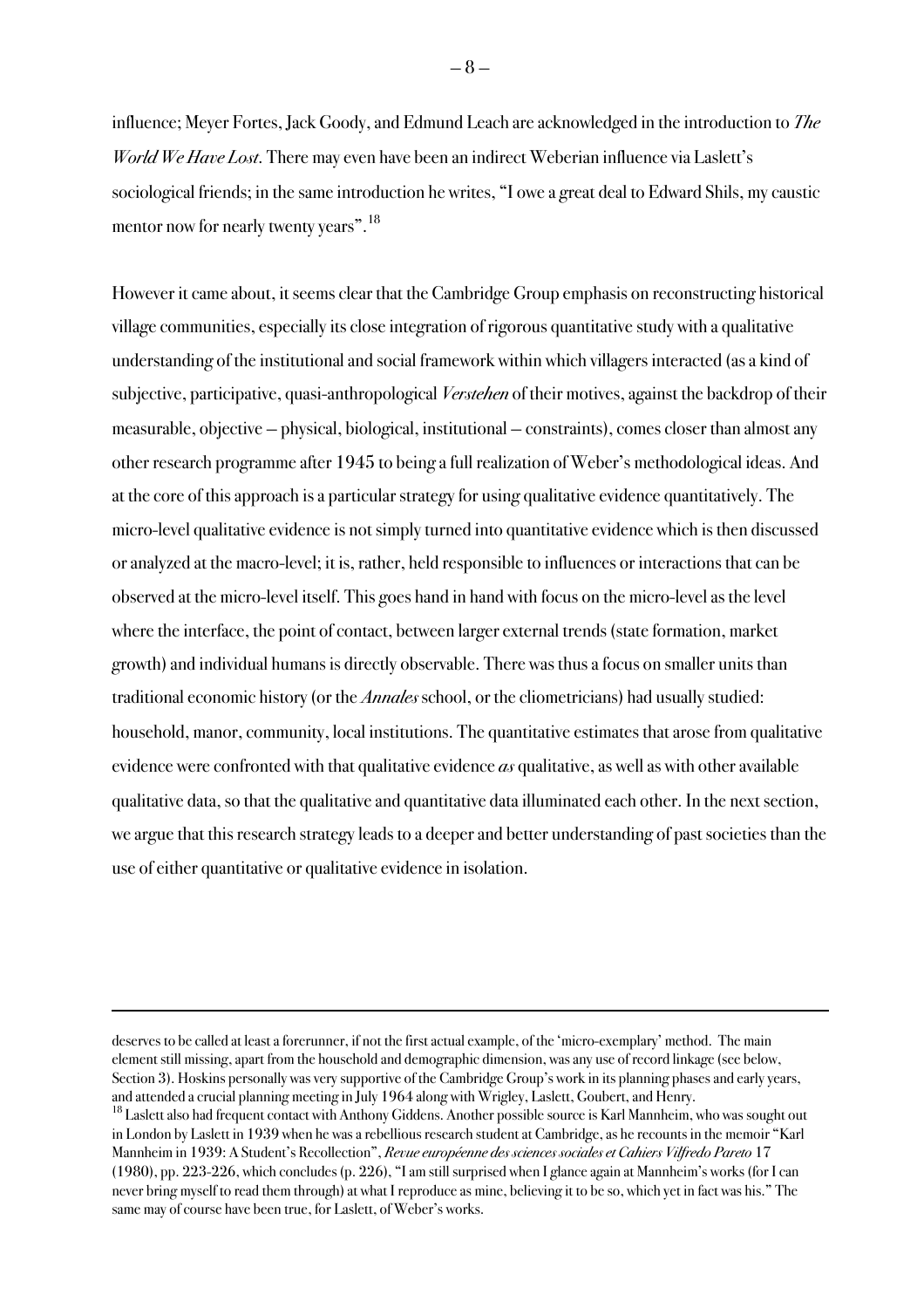#### **2. The Indispensability of a Quantitative Component in Historical Knowledge**

To many social and economic historians, the value of a quantitative component in history is so obvious that they have never tried to spell it out. This has left them somewhat baffled and speechless in the face of the recent widespread rejection of quantitative approaches among historians. In this section, we try to make explicit why quantitative evidence, as used in at least some of the approaches discussed above, not only enriches and deepens, but is actually indispensable for, the understanding of qualitative evidence. It is impossible to understand a qualitative document from the past, we will argue, without a knowledge of the basic categories or parameters of the society (such as "household" or "property" or "law") in which it was written or uttered. And these basic parameters have no inherent, cross-cultural or universal meanings; their meanings have to be found out. Nor can the role and significance of these basic parameters in a particular society be established by looking at that society in isolation; only by comparing it with other relevant (e.g. nearby, or in some other way similar) communities can the role of such parameters in a particular community be understood. And such a comparison, we argue, is inherently (if in practice not always explicitly) *statistical*: to undertake such a comparison, we must determine the distribution of some variable of interest over a range of possible values.

In itself this claim is perhaps not very controversial; what inflames passions is the degree to which such statistical or quantitative comparisons should set the tone within the whole enterprise. Nearly all historians accept that the medium of historical discourse is and should be ordinary language, rather than a system of precise and unambiguous concepts such as those employed in chemistry or economics. On the other hand, nearly all historians also accept that, at least around the edges, the vagueness and imprecision of ordinary language must be remediated by auxiliary concepts from other, more precise systems of thought, in which a higher degree of uniformity has been imposed on usage than ordinary language affords. What has been controversial among historians since the nineteenth century has been the degree to which these "other systems of thought" with their more precise concepts can or should be allowed to encroach on traditions of historical writing and thought previously untroubled by them.

A wide range of alternatives has been proposed, but they can be seen as falling into two broad types of approach, corresponding to two major priorities in any historical inquiry. On the one hand, we want to understand a society in its own terms. Like the anthropologist or participant observer, we want to understand the significance of the past society's events and institutions *to the people who lived in it*. Second, we want to understand the underlying processes in the society, the forces and constraints that

 $-9-$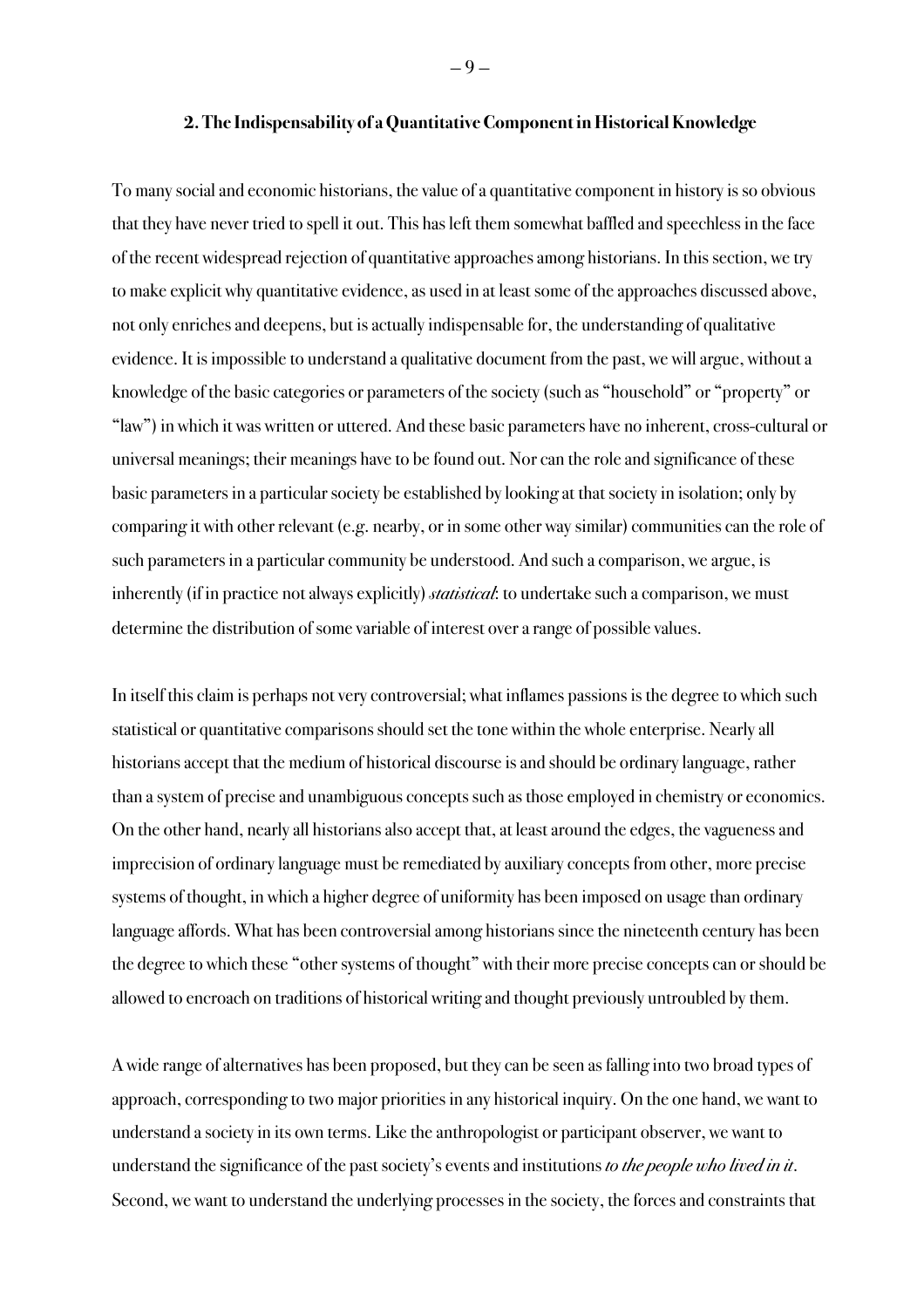were causing the stream of interactions and events, the institutional evolution we observe in it. Like the economist or biologist, we want to make sense of the past society's events and institutions *in our terms*. The first priority might be called a first-person perspective, the second priority a third-person perspective. In terms of history as a discipline, the first priority might be called "historicist", the second "materialist" (or "Marxist"). It was Weber's great achievement to have fused these two priorities into a single approach, to have given them both a place within the historical enterprise.<sup>19</sup>

But this did not put a stop to the controversy about how far precise concepts from "other systems of thought" should encroach on ordinary language within the historical enterprise as a whole. Such disputes result almost inevitably from the continuing problem of definition forced on history by its use of ordinary language as the basic medium of thought and exposition — its use of ordinary language, that is, as its basic "meta-language" for discussing the discourse of the society under study (the "object language"). $^{\rm 20}$  The proposals for dealing with this problem have fallen into the two patterns just discussed, the historicist and the materialist. The historicist proposal is essentially that we should make our concepts precise by systematically uncovering the conceptual system of the past society we are studying, and make our meta-language *immanent* to the society being studied (i.e. our meta-language of historical discussion should *become* the object language; the distinction between them should be obliterated). The materialist approach, in contrast, seeks to *impose* our own concepts on past societies, even if these concepts would have been quite unrecognizable to the people being studied. (In this approach, once again, the distinction between meta-language and object language disappears; in this case, the *object* language disappears; the behaviour of the society is analyzed entirely in terms of our imposed meta-language.)

<sup>19</sup> Engerman, "Max Weber"; Schweder, *Max Weber*. The latter also remarks that the ideas about integrating rational choice theory and sociology in James Coleman's *Foundations of Social Theory* (Cambridge MA: Harvard University Press 1990) "are considerably closer to what Weber tried to accomplish than much of what goes under the heading of *Verstehen* in contemporary sociology" (p. 4). See also Turner, *Search for a Methodology*, Chapter 9, and Turner and Factor, *Weber*.

 $^{\rm 20}$  The distinction between "object language" and "meta-language" derives from mathematics, where it was first introduced by David Hilbert, and was used to significant effect within logic by Alfred Tarski and Kurt Gödel in the late 1920s. It was applied within philosophy more generally by Rudolf Carnap in his *Logische Syntax der Sprache* (Vienna: Springer 1934); English translation *The Logical Syntax of Language* (London: Routledge 1937). This book has generally been taken to mark the "linguistic turn" within analytic philosophy; e.g. see the editor's introduction to Richard Rorty, ed., *The Linguistic Turn: Recent Essays in Philosophical Method* (Chicago: University of Chicago Press 1967). Note that in most scientific contexts, the *objects* of study carry on no discourse, so there is no object language in our sense. In philosophical parlance, a 'meta-language' is usually the language in which the language of a *scientific theory* is studied (e.g. its logical properties). In that philosophical sense, a meta-language of the language in which historians study their object societies would thus be a *meta-*meta-language with respect to those object languages.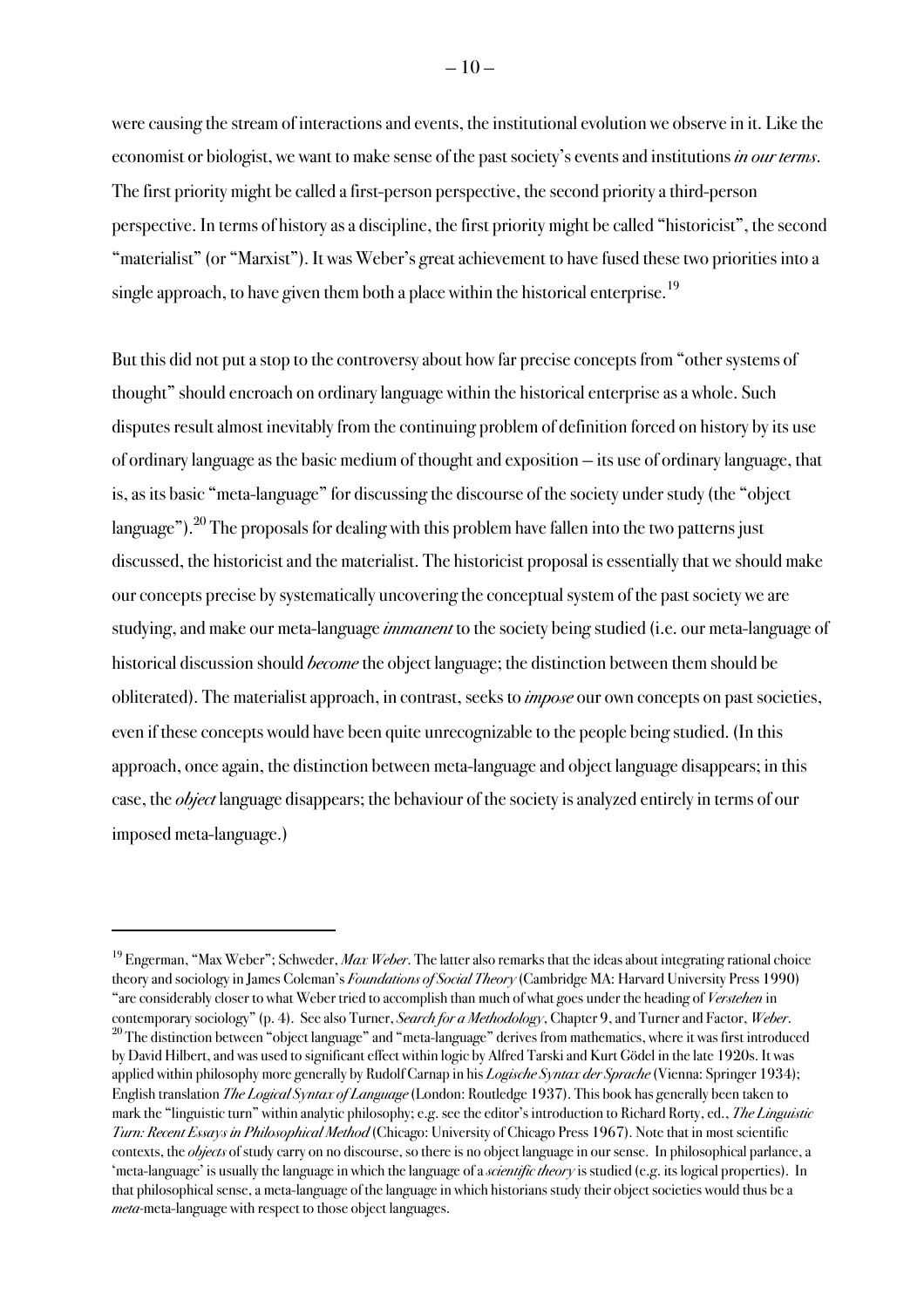Within the past fifty years, the most striking example of the historicist approach to definition has undoubtedly been the project of a gigantic compendium of *Geschichtliche Grundbegriffe* (*Fundamental Historical Concepts*) launched after 1945 by two great post-war figures of the German historical profession, Otto Brunner and Werner Conze, and completed in the 1980s by Reinhart Koselleck and others.<sup>21</sup> A whole generation of German historians was drawn into this project, and it continued to influence many participants even after they had subsequently taken somewhat different directions.<sup>22</sup> The premise of this undertaking was spelled out by Otto Brunner in his famous 1943 book *Land und Herrschaft (Land and Lordship).<sup>23</sup> Modern historians misunderstand past concepts, Brunner held, and* are thus incapable of reading past documents, because society has changed so much that the use of important words has also changed, quite radically. To make past documents comprehensible to us, we must undertake a thorough archaeology of the use of basic social concepts in different periods. This idea, which to our ears has a Wittgensteinian or ethnomethodological ring, was almost certainly influenced more directly by German historicism.<sup>24</sup> In this sense, the *Fundamental Historical Concepts*

 $\overline{a}$ 

24 Brunner, *Land und Herrschaft*, esp. pp. 17-41. Brunner's ideas were thought worthy of an extended critique by Fernand Braudel, "Sur une conception de l'histoire sociale" *Annales E.S.C.* 14 (1959), pp. 308-319, repr. in *Écrits sur l'histoire* (Paris: Flammarion 1969), pp. 175-191. A defence of Brunner against these and other criticisms is attempted by O.G. Oexle, 'Sozialgeschichte — Begriffsgeschichte — Wissenschaftsgeschichte: Anmerkungen zum Werk Otto Brunners", *Vierteljahrschrift für Sozial- und Wirtschaftsgeschichte* 71 (1984), pp. 305-341, who argues that Brunner was not 'historicist' in the above sense, but was well aware of the need to use modern concepts — provided we remain aware of their historical relativity. Oexle fails, though, to deflect Braudel's central objection to Brunner's "two-dimensional" approach to social history. In Braudel's view, history must triangulate on the past from different viewpoints (p. 191) — in our terminology, it must not only retain, but actively construct, a meta-language. Oexle bravely faces the awkward fact that Brunner not only explicitly endorsed National Socialism in *Land und Herrschaft* but was largely motivated by the programme of Carl Schmitt (ibid., pp. 318-321). It seems odd, then, that further revelations of Brunner's involvement with the Nazis (along with a number of other prominent historians of his generation — such as Conze, his co-editor of *Historische Grundbegriffe*), should have caused such a stir at the German Historical Association Meeting (*Historikertag*) in September 1998; see V. Ulrich, "Späte Reue der Zunft" *Die Zeit* No. 39, 1998 as well as the articles by U. Rauff and M. Köhler, respectively, in *Frankfurter Allgemeine Zeitung*, No. 121 (28 May), 1997, p. N5 and No. 211 (11 September), 1998, p. 70.

<sup>21</sup> O. Brunner, W. Conze, and R. Koselleck, eds. *Geschichtliche Grundbegriffe: Historisches Lexikon zur politisch-sozialen*

*Sprache in Deutschland*, 9 vols. (Stuttgart: Klett-Cotta 1972-1997).<br><sup>22</sup> The authors of P. Kriedte, H. Medick, and J. Schlumbohm, *Industrialisation before Industrialisation: Rural Industry in the Genesis of Capitalism* (Cambridge: Cambridge University Press 1981), for instance, continued to endorse Otto Brunner's concept of the "ganzes Haus" (or "whole household"; see O. Brunner, "Das 'ganze Haus' und die alteuropäische 'Ökonomik'" (1950), reprinted in his *Neue Wege der Verfassungs- und Sozialgeschichte*, 2nd ed. (Göttingen: Vandenhoek und Ruprecht 1968)), in which "the unity of production, consumption, and . . . reproduction, which was the characteristic feature of the peasant household and family, formed the basis of the economic and socio-political order" in pre-industrial Europe" (Kriedte, Medick, and Schlumbohm, p. 38).

<sup>&</sup>lt;sup>23</sup> O. Brunner, *Land und Herrschaft: Grundfragen der territorialen Verfassungsgeschichte Österreichs im Mittelalter*, 5th ed. repr. 1973 (Darmstadt: Wissenschaftliche Buchgesellschaft 1973). Translated into English as *Land and Lordship : Structures of Governance in Medieval Austria* (Philadelphia: University of Pennsylvania Press 1992). The programme was subsequently given greater philosophical and rhetorical sophistication by Reinhardt Koselleck and others; e.g. the essays collected in R. Koselleck, ed., *Historische Semantik und Begriffsgeschichte* (Stuttgart: Klett-Cotta 1978), esp. Koselleck's own contribution, "Begriffsgeschichte und Sozialgeschichte", pp. 19-36.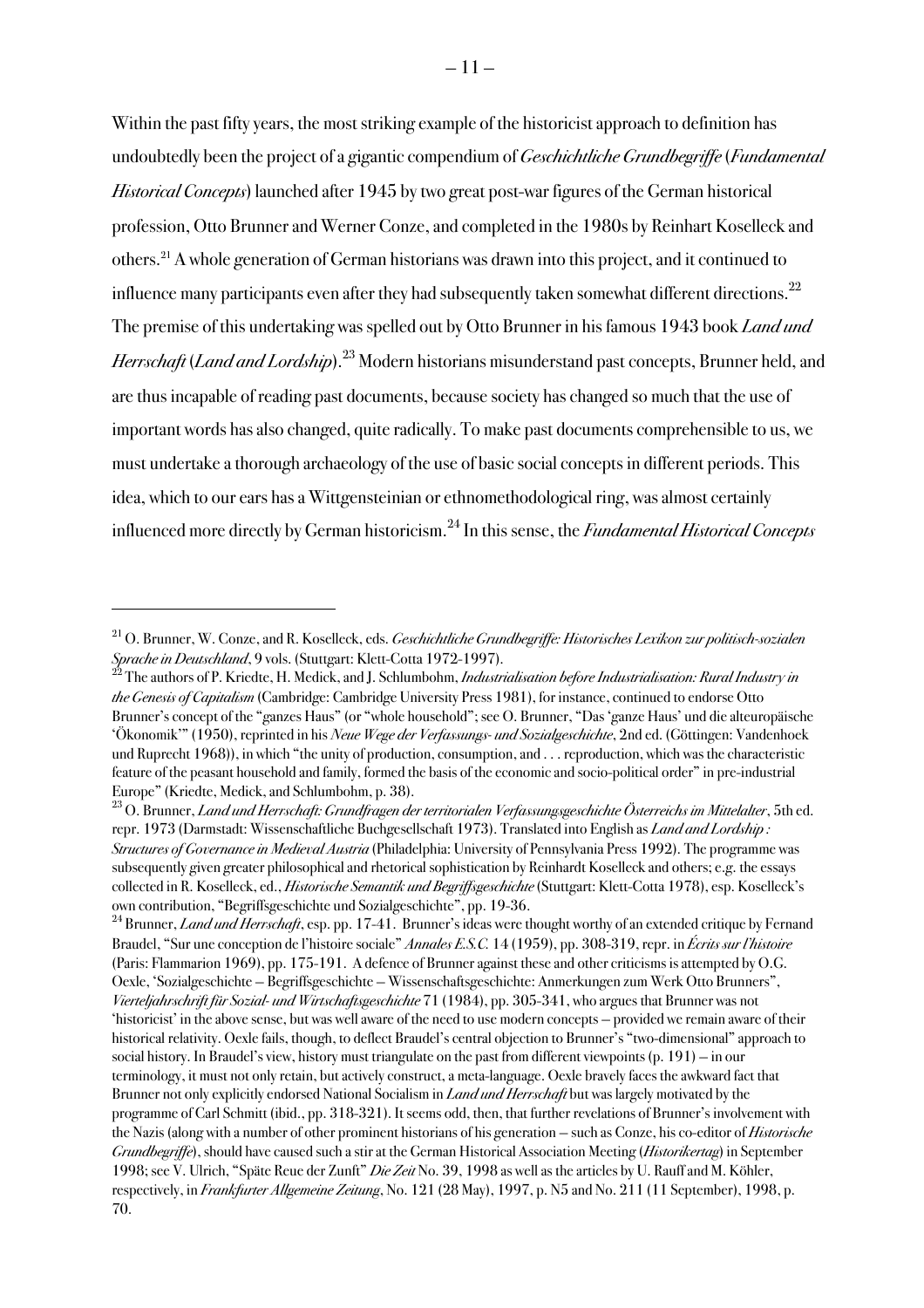project really just took to an extreme the approach to definition long practiced among historians, especially legal historians in the tradition of Savigny and Maine.

The most striking example of the materialist approach, on the other hand, has over the past half-century been not the Vidalian-Durckheimian geographically- and climatically-oriented historical demography of the *Annales*, but rather the even more extreme approach of the American cliometricians. Here the method has been that of "positive economics", <sup>25</sup> where the subjective view of participants in the social processes being studied is not considered. The minimal unit of study in economics has generally been a particular market,<sup>26</sup> not the behaviour of particular individuals or even of institutions. There is no requirement, in economics, that the participants in markets are even aware of the behaviour being studied, much less that they have an intuitive understanding of the determinants of or constraints on that behaviour. To speak in materialist terms, the economist generally assumes, in practice, that "false consciousness" is widespread — that participants in market processes behave as they do without awareness of the larger forces leading them to behave in these ways. The cliometricians, accordingly, have shown little interest in the specific impact of larger structures or trends on the local level – i.e. in the interaction of institutions or communities with markets at the point of contact. $27$ 

The approach of the Cambridge Group, on the other hand, approximated a Weberian middle way between these two extremes (between the historicism of *Geschichtliche Grundbegriffe* and the materialism of cliometrics). Unlike these extremes, it maintained a *distinction* between the historian's meta-language and an object language, the discourse of the society being studied; it did not absorb either into the other. Its mode of concept formation, therefore, was both immanent *and* imposed. A good illustration is the well-known Cambridge Group approach to the study of families and households.

<sup>25</sup> As perhaps most trenchantly expressed by Milton Friedman, "The Methodology of Positive Economics", in his *Essays in Positive Economics* (Chicago: University of Chicago Press 1953), pp. 3-43. A recent statement, more fully worked out and related to philosophical and statistical schools of positivism, and with particular reference to econometrics, is to be found in H. Keuzenkamp, *Probability, Econometrics, and Truth: The Methodology of Econometrics* (Cambridge: Cambridge University Press 2000).

 $^{26}$  "Market" not in the ordinary-language sense of a particular location in which buying and selling takes place but in the economists' sense of a certain set of relationships among buyers and sellers of a particular good or set of goods.

<sup>&</sup>lt;sup>27</sup> In recent years, it is true, some economists have become much more interested in institutions, and there is even a movement to use game theory as a device to model interactions at the local level, e.g. R.H. Bates, A. Greif, M. Levi, J.-L. Rosenthal, and B. Weingast, *Analytic Narratives* (Princeton, NJ: Princeton University Press 1998). This approach is specifically advanced as a way to mimic the dimension of intuitive understanding of local institutions required in the Weberian framework. It strikes us, though, that the very features of game theory that suggest this possibility (its flexibility and lack of unique equilibria) also ultimately limit the progress that can be expected from this replacement; game-theoretic modelling will ultimately still be guided by intuition, so it will not replace intuition but be a kind of parallel language for its expression. In any case, this approach does not engage with object languages any more than any other form of cliometrics.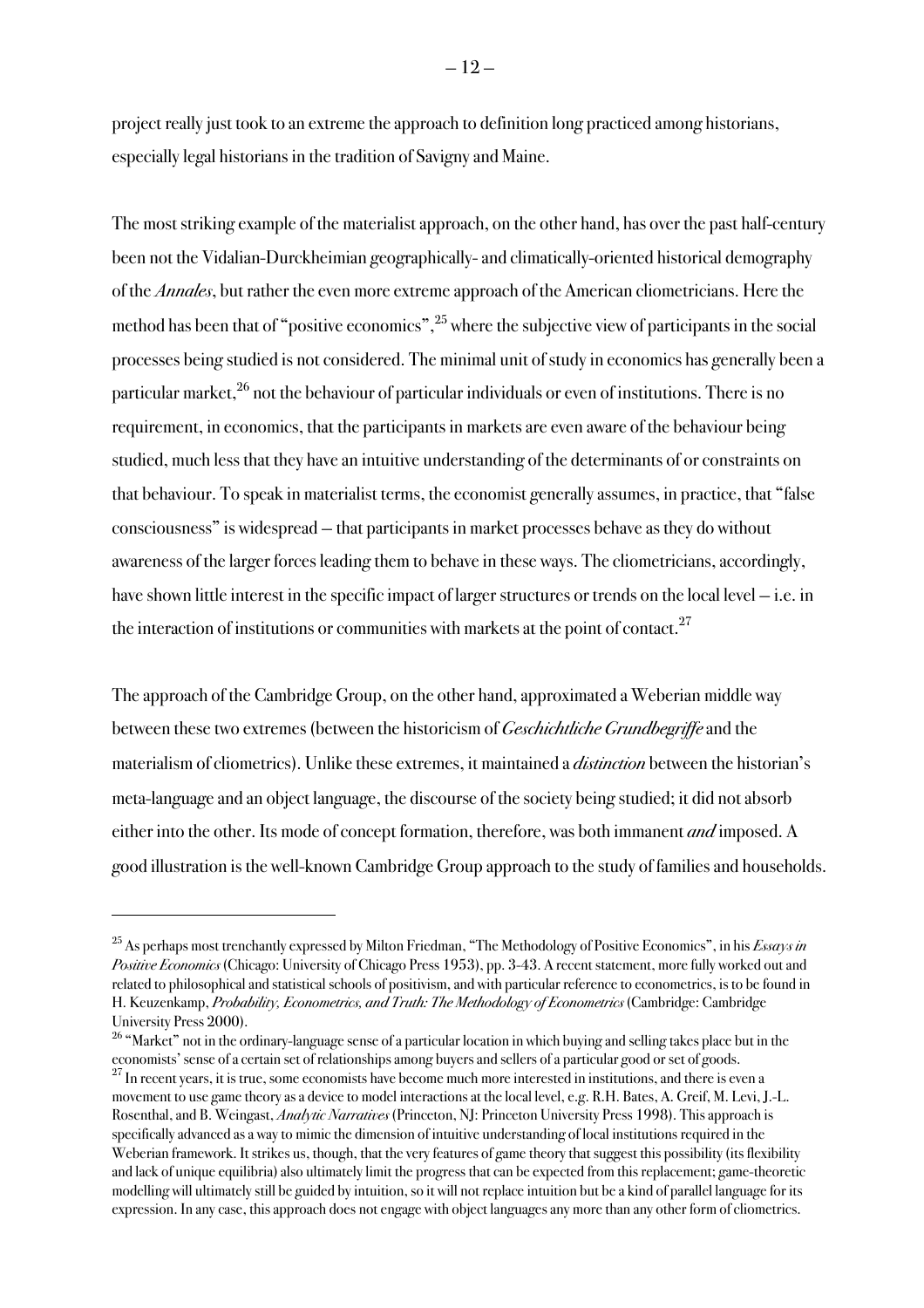From its beginnings in Laslett's above-mentioned study of Clayworth and Cogenhoe, this approach has now given rise to a small subdiscipline with its own internal standards and characteristic expertise, its own conferences and journals.<sup>28</sup> Its method can be characterized, using the above terms, as on the one hand *immanent*, in the sense that it is bottom-up; it starts from what we know directly (from primary documents — particularly household listings and censuses) about the societies we are studying, and not from a pre-existing external conceptual apparatus. But it also *imposes* on these primary data an ad hoc classificatory framework (the Laslett-Hammel household classification $^{29})$  designed specifically to bring out differences among household forms that are of interest from various theoretical points of view. Much of the expertise developed in this area consists in the iterative solution to a straightforwardly *empirical* problem: how to make the widely scattered evidence about household forms comparable across different social strata, occupations, communities, regions, societies, or continents. The Laslett-Hammel classification has been criticized for privileging cross-sectional over longitudinal analysis and using categories specific to England or Europe. $^{\rm 30}$  But where longitudinal sources are available they yield findings consistent with those of the (far less scarce) cross-sectional sources. Furthermore, alternative classificatory schemes have proved much *more* culture-specific, as shown by the fact that Laslett-Hammel continues to be used by the vast majority of household studies, because it both enables systematic comparisons *across* societies and permits flexible extensions and variations to suit the specificities of *particular* societies.<sup>31</sup> In the forty-year process of developing the techniques of household analysis, a great deal of knowledge has accumulated about the kinds of households to be

 $^{28}$  Thus, for instance, the analysis of census-type household listings along the lines laid down by Laslett beginning in 1963 informs a large majority of articles in the *Journal of Family History* (founded 1975), *Continuity and Change* (founded 1985), and *The History of the Family* (founded 1996).

 $^{29}$  This classification scheme divides households into five main types (solitary, no-family, nuclear family, extended and multiple), each involving a multiplicity of sub-types; each type can also be modified according to the presence of servants and "inmates" (lodgers, boarders, etc.). For the classic exposition of this classification scheme, see E. A. Hammel and P. Laslett, "Comparing Household Structures over Time and between Cultures", *Comparative Studies in Society and History*, 16 (1974), 73-109.

 $\rm{^{30}}$  For a representative selection of the classic critiques of the Laslett-Hammel scheme, see L. K. Berkner, "The Use and Misuse of Census Data for the Historical Analysis of Family Structure", *Journal of Interdisciplinary History*, 4 (1975), pp. 724-30; J. Lee and J. Gjerde, "Comparative Household Morphology of Stem, Joint, and Nuclear Household Systems: Norway, China, and the United States", *Continuity and Change*, 1 (1986), 89-112; T.K. Hareven, "The History of the Family and the Complexity of Historical Change", *American Historical Review*, 96 (1991), pp. 95-124; D. I. Kertzer, "Living with Kin", in D. I. Kertzer and M. Barbagli (eds.), *The History of the European Family*, 2 vols (New Haven: Yale University Press, 2002), vol. II, pp. 40-47.

 $^{\rm 31}$  For particularly thoughtful and constructive engagements with the detailed criticisms of the Laslett-Hammel classification scheme in combination with practical demonstrations of the robustness with which it can be extended to deal with different family systems and its indispensibility in comparative analysis, see R. Wall, "The Transformation of the European Family across the Centuries", in R. Wall, T. K. Hareven, and J. Ehmer (eds.), *Family History Revisited: Comparative Perspectives* (Newark: University of Delaware Press, 2001), pp. 217-241, here esp. pp. 219-221; T. W. Guinnane, *The Vanishing Irish: Households, Migration, and the Rural Economy in Ireland*, 1850-1914 (Princeton, NJ: Princeton University Press, 1997), esp. pp. 139-146; and T. K. Dennison, "Serfdom and Household Structure in Central Russia: Voshchazhnikovo 1816- 1858", *Continuity and Change* 18 (2003), pp. 395-429, esp. section III ("Methodological Issues"), pp. 398-404.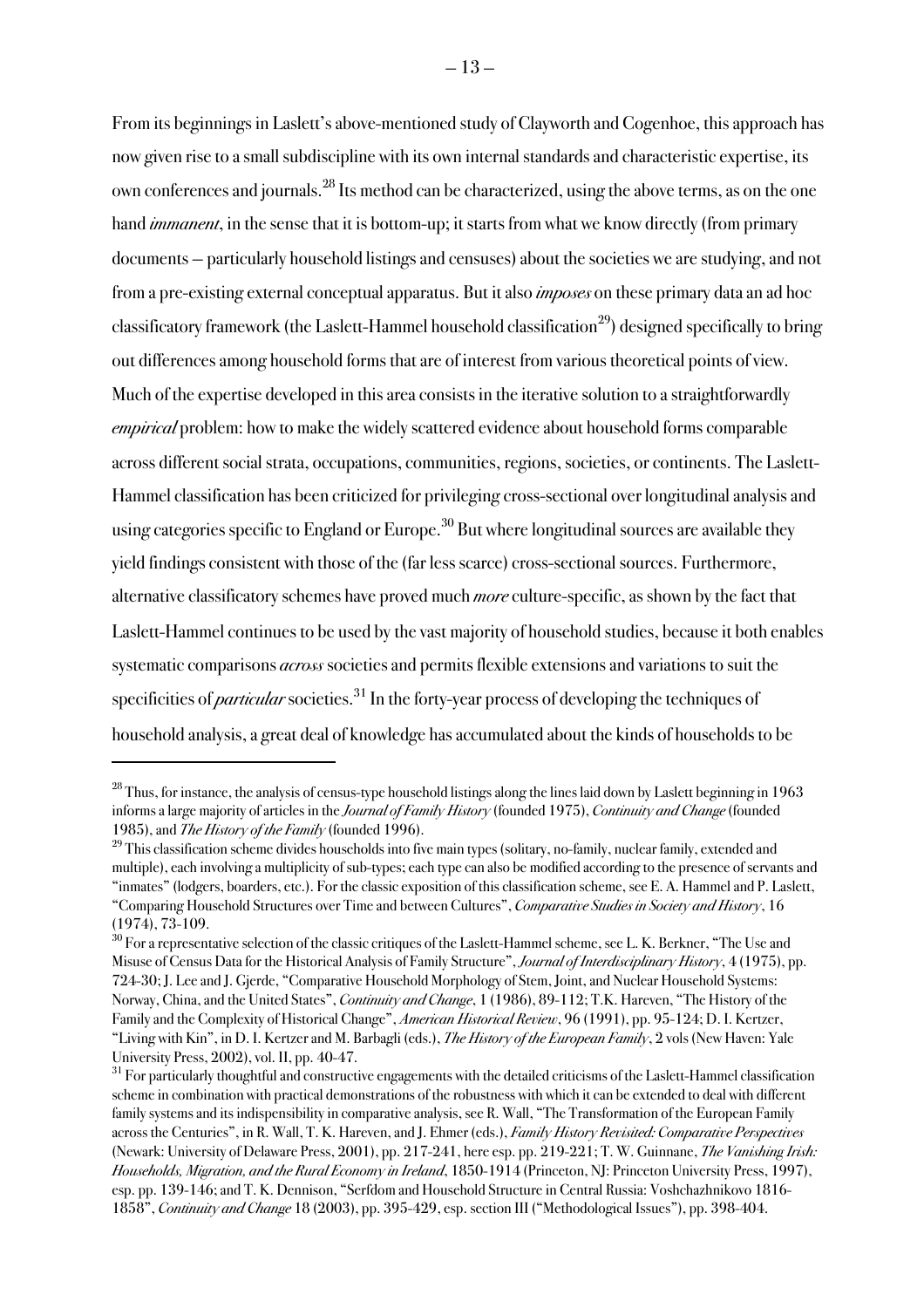expected in various kinds of economic and social environments, about the demographic causes and consequences of household forms, and so on. But these higher-level "theoretical" considerations did not *drive* the process of empirical concept formation.<sup>32</sup> The basic empirical concepts of this literature were developed in response to the data from past societies, and remained close to those data. But rather than using the concepts employed *by* those societies, this Cambridge approach imposed an ad-hoc set of *intermediate* (though empirically-oriented) concepts to enable modern researchers to consider the *behaviour* of the past society from *their own* points of view (whether these be sociological, economic, political, or anthropological).

It is important to be clear that this approach is not a *compromise*, a half-way station, between historicism and materialism, between immanence and objectivity. It is a genuine synthesis, and thus something fundamentally different in conception from either. It is, in a sense we will make more precise in the following section, a *dialectical* approach that tries to get *equally* beyond a slavish immersion in the historical categories of the societies under investigation (expressed in the object language) *and* beyond a domineering imposition of our own theoretical (meta-language) categories on empirical evidence to which they are in the first instance incommensurable — and to arrive at a progressive interplay between the voices of the sources themselves and our own analytical categories.

We emphasize once again that the approach we are trying to make explicit here was never fully spelled out. It was practised without being preached, at least by its founders. It was taken as given, as a set of unspoken assumptions, by many who worked within the Cambridge Group and its very wide diaspora. Keith Wrightson, for instance, in a review of David Hey's study of Myddle, $^{33}$  criticizes the reliance on a single qualitative source (the history of Myddle written by one of its yeomen, Richard Gough, in the late seventeenth century) without testing its perceptions using other documents. The result, says Wrightson, is that Hey "is rarely able to give more than an impressionistic discussion of issues which demand rigorous examination". Wrightson is particularly sceptical of Hey's reliance on Gough regarding the "homogeneity of attitudes, interests, and behaviour among all save the 'bad families' of the parish", and the resulting picture of social and doctrinal conformity during this period. "These

 $^\mathrm{32}$  As they appear to have done, for instance, in the classification schemes devised by the Toronto School; Smith, "Corporate Village Community", pp. 156-157 and p. 174 suggests that some at least of the results achieved by these studies were "solely an artefact of [the] method".

<sup>33</sup> Wrightson, "Villages", pp. 635-6, reviewing D. Hey, *An English Rural Community: Myddle under the Tudors and Stuarts* (Leicester 1974).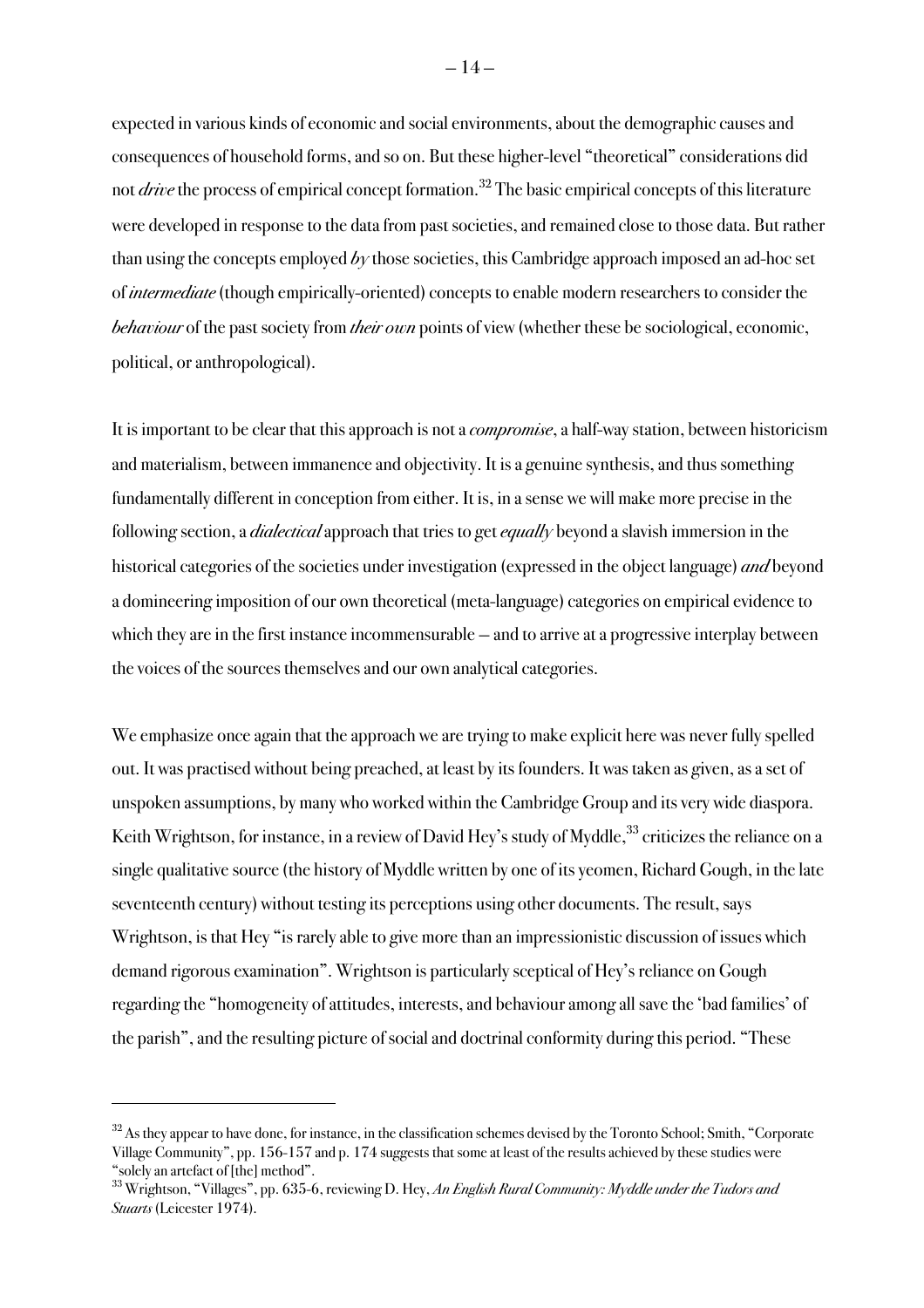arguments," Wrightson says, giving eloquent voice to the Cambridge approach we have been describing,

. . . depend for support upon Gough or upon silence, upon the comments of a sternly pious yeoman or upon the silence resulting from a dearth of source materials against which to test the accuracy and completeness of his testimony or the typicality of his attitudes. The registers of the parish offer little hope of accurately assessing the incidence of illegitimacy or bridal pregnancy. The area lacks the full series of ecclesiastical court or Quarter Sessions records which might, and in other counties do, contain valuable evidence of behaviour, sources of conflict, attitudes and opinions in village society. Where such evidence is forthcoming, a disciplined attempt can be made to establish the nature of the norms governing village life and the extent to which men deviated from them. The prescriptions of contemporary moralists and the opinion of men like Gough can be tested against independent evidence.<sup>34</sup>

This is both a more open-minded and a more sceptical approach to sources than the historicist one. It is more open-minded in that it does not impute a single homogeneous use of language to all the actors in a past society (as the Brunner and Koselleck approach implicitly does), but rather takes account of a polyphony of often conflicting voices. And it is more sceptical in that it does not assume that the language used in a society necessarily corresponds to its norms, or its norms to the actions of individuals. These are matters to be investigated empirically, not to be assumed in advance. On the other hand, neither does this approach turn its back on the immanent view altogether, as the materialist approach does; it does not seek to impose some completely external, incommensurable theory on the actions of villagers but takes its starting point, rather, in their sayings and doings.<sup>35</sup>

At the heart of this approach is a characteristic way of turning qualitative into quantitative evidence, in which this transformation is not a one-way street, and in which quantitative and qualitative evidence are progressively and iteratively confronted with each other in the context of a particular focus of interaction, a particular local community. Quantitative evidence from qualitative sources is used to resolve doubts about reliability and inconsistencies among qualitative sources. It enables us to know which norms actually influenced behaviour and which did not, which laws were enforced and which

 $34$ Wrightson, "Villages", p. 636.

 $^{35}\rm{We}$  must also emphasize, once again, that it is somewhat mysterious where this rarely articulated approach comes from. Wrightson's remark offers a clue, however. Laslett (his doctoral supervisor) began as a student of political thought, and as one who, long before this became widespread, attempted to understand what past political thinkers were saying in the context of the society they were addressing. His interest in the early modern English family and household seems to have been aroused, specifically, by the effort to understand the status of "patriarchy" in writings of Locke and Filmer. Given that the French had shown it was possible to reconstruct past families from parish registers, it seems Laslett was inspired precisely by the idea that "the prescriptions of contemporary moralists and the opinion of men like Gough" — or like Locke and Filmer — "can be tested against independent evidence".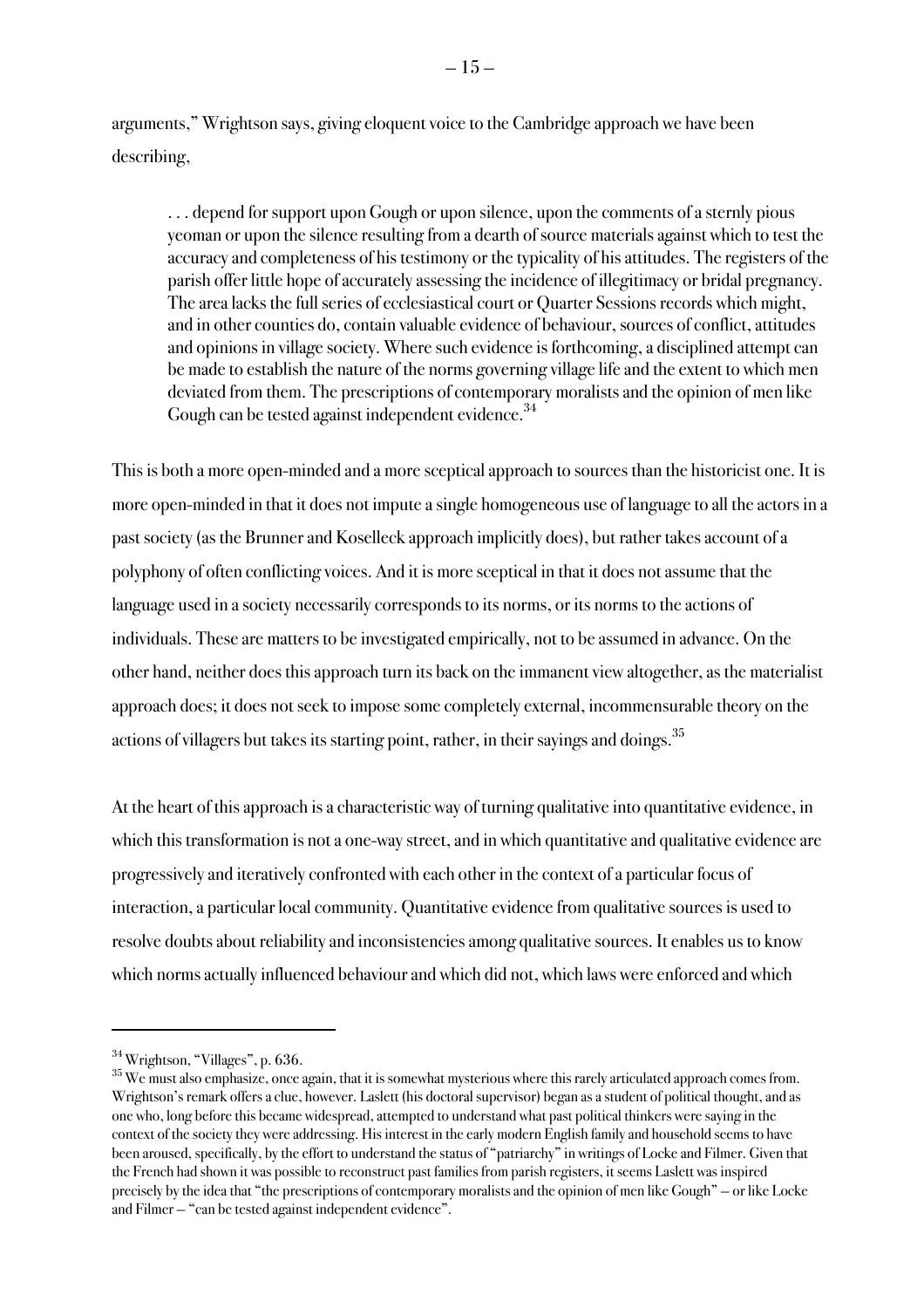were not, and how well the rhetoric of local clergy matched the realities they were confronted with in their parishes. When we find it claimed that socialization in household and church were effective in transmitting "traditional" values, and that sexual misdemeanors were "negligible", for instance, we want to be sure we have parish registers to enable us, as Wrightson suggests, to assess the incidence of illegitimacy or bridal pregnancy.  $^{36}$  If we were to find a high ratio of illegitimacy this would not of course make us ignore our qualitative source, but we would understand it quite differently from Hey's uncritical acceptance at face value. In fact, we only really *understand* it — at all — by virtue of knowledge *independent* of such a single qualitative source. It is only by virtue of such independent knowledge that we know "how to take" what qualitative documents tell us. In the absence of such independent knowledge, we have only linguistic artifacts, without any idea of the *practice* in which any linguistic usage is rooted.<sup>37</sup>

But an illegitimacy ratio is only a beginning; it is not enough by itself. Without a standard of comparison we have no idea whether a ratio from a particular village is "high" or "low". Only the quantitative comparison with ratios of other parishes, in England and Europe, across time and space, and with trends across time in these different places and epochs, enable us to assess whether the particular ratio in question is high or low. We can only gauge the significance of any particular local finding against a background of relevant comparisons. It is in this sense, then, that we only understand even qualitative sources, in the end, by reference to a background system of quantitatively defined terms.

## **3. The Progressive Interplay between Qualitative and Quantitative Evidence**

One weakness of past formulations of historical method, including even Weber's, is that the qualitative and quantitative components of historical knowledge are regarded as *static*. The two categories in themselves are regarded as stable and well-defined. But since the first *Annales* efforts to use qualitative

 $^{36}$ Wrightson, "Villages", p. 636.

<sup>37</sup> As Wittgenstein famously and comprehensively explained in *Philosophical Investigations*, the meanings of words in an ordinary language derive from their use in the practical life of the society in which the language is embedded. Meanings of words and sentences, in this conception, are not "in the head", they are not private and subjective, but public artefacts whose objectivity can be established by reference to their range of possible uses. Wittgenstein argues at length against the possibility of a "private language", i.e. the possibility of establishing meanings of words without a surrounding context of practices in which they are embedded and to which they refer. Those who would use qualitative documents, such as Gough's account (or other literary sources), as their sole informants about a past society — without reference to other documents that give us independent access to the society in which the language of those documents is rooted — are in effect, in Wittgenstein's terms, attempting to study that object language as a "private language". Any justification of such a procedure would, at least, have to take on the formidable battery of obstacles adduced in *Philosophical Investigations*.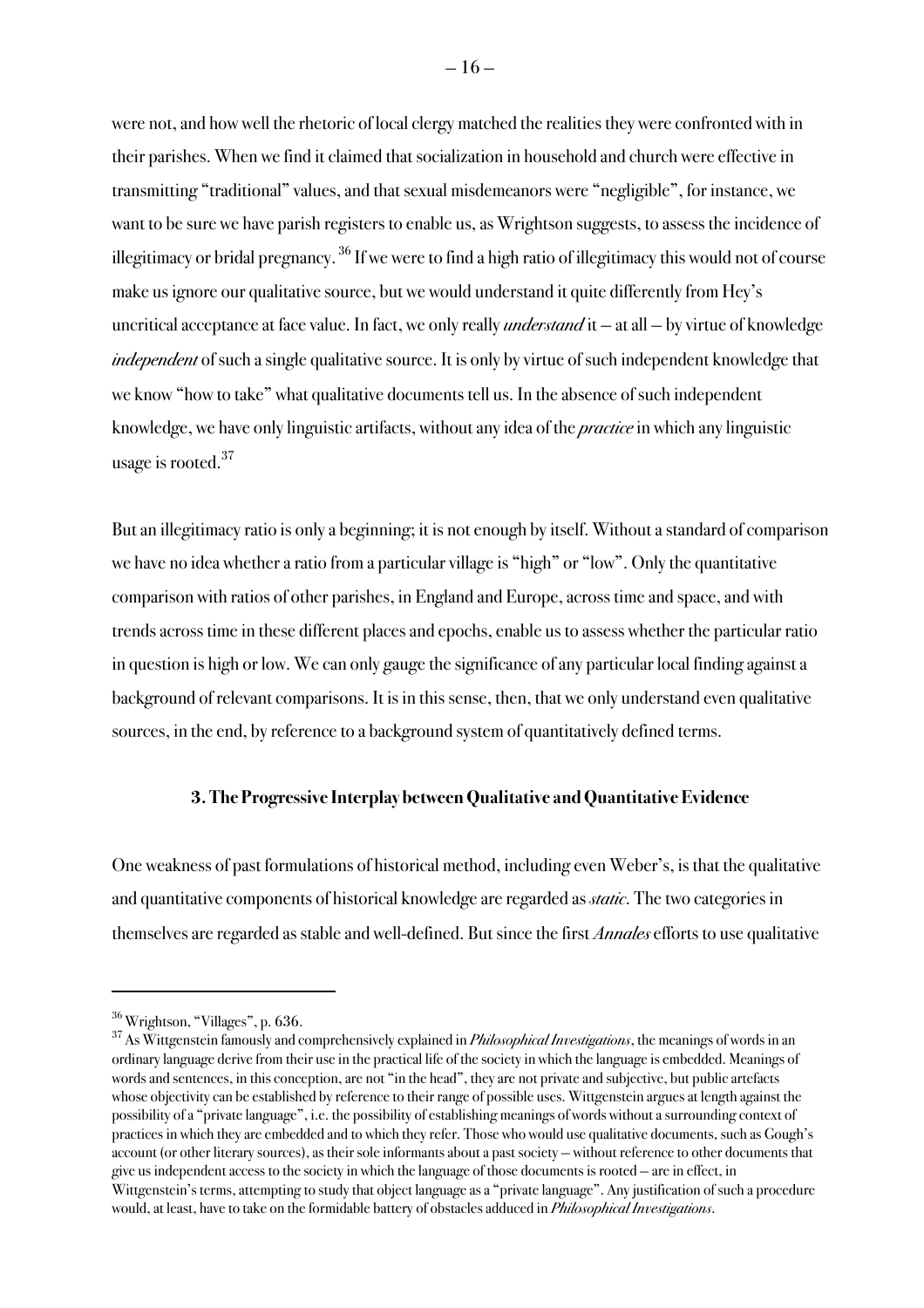evidence quantitatively, this static view is no longer appropriate. We must, instead, focus on the progressive and dynamic *interaction* between qualitative and quantitative evidence: on the transformation of qualitative evidence into quantitative, and on the dialectic by which quantitative and qualitative evidence are brought to bear on each other. The following outline is a first sketch of how such a process might be conceived. It is a variant on the larger conception developed by Weber and carried on by many others in the past century, and is inspired by the historical work described above. Given its intellectual location within the larger framework of Weber's conception of social-scientific method, it might be appropriate to refer to this approach as the "exemplary (or ideal-type) approach to micro-history". We will call it the "micro-exemplary" approach (or method) for short.<sup>38</sup>

The starting point of this approach is straighforwardly historicist. Immersion in the documents of a past society gives the historian a first-hand acquaintance with it that resembles the acquaintance gained by an anthropologist who lives in a society as a participant observer. The historian develops a total view of the interactions among participants in the institutions or populations of interest, from observing a sample and extrapolating an imaginative picture from this sample. There can still be surprises, of course; at any particular point in the investigation, the total view is always to some degree tentative. But as the sample grows larger, acquaintance becomes closer and more confidant. This, of course, is the classic process of hermeneutic *Verstehen*, intuitive understanding, so highly prized and emphasized by Droysen and the German historicists. One becomes so well acquainted with, say, the political culture of the papacy at a certain period that one is able to predict quite well how this entity will react in given circumstances. The institutional structure of papal policy-making becomes clear, one understands how the system responds to internal upheavals and external shocks. One understands a totality in which the strategies, opportunities, and risks of particular participants become graspable. $^{39}$  It seems impossible

 $\overline{a}$ 

 $-17-$ 

<sup>38</sup> It could also be called the "microcosmic approach", after an aperçu of M.M. Postan, quoted by Wrigley (*The Local and the General*, p. 1), distinguishing between the legitimate "microcosmic" study of medieval village society, which discerns the general in the local, and the merely "microscopic" preoccupation of the antiquarian. Wrigley uses this reference to Postan to motivate his own refutation of the characterization of local history as "the uninspired in pursuit of the unimportant".

<sup>39</sup> The classic formulation of this historicist understanding of social-scientific epistemology is Gustav Droysen's *Historik*, which drew on the earlier traditions of hermeneutics, romantic *Volkskunde*, and local antiquarianism described in Friedrich Meinecke's *Die Entstehung des Historismus* (repr. Munich: Oldenbourg 1959). The reformulations of this view in the later nineteenth century, e.g. by Dilthey, emphasized the contrast with natural science more strongly, and were more concerned to claim a radical independence of the "human sciences [*Geisteswissenschaften*]" from the natural sciences. Wilhelm Windelband, in his inaugural lecture at Straßburg in 1894, "Geschichte und Naturwissenschaft", repr. in *Präludien: Aufsätze und Reden zur Philosophie und ihrer Geschichte*, 6th edition (Tübingen: Mohr 1919), pp. 137-160 framed this distinction as that between maximally general, law-governed or "nomothetic" sciences and the "ideographic" sciences that study particular situations or events holistically in their contexts. Windelband's student Heinrich Rickert systematized and radicalized this view in his magnum opus *Die Grenzen der naturwissenschaftlichen Begriffsbildung* (1896-1902); Rickert's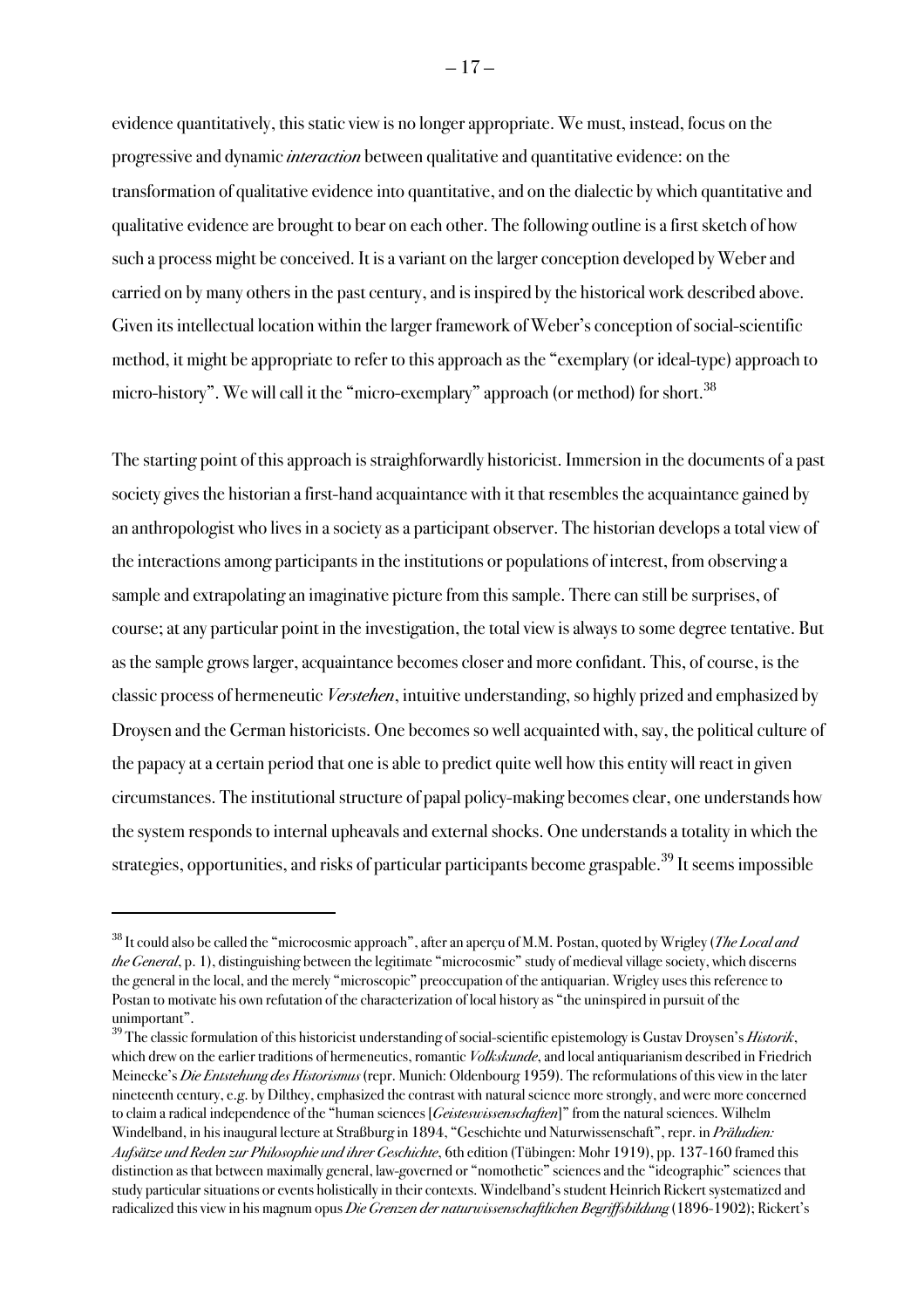to formulate this intuitive "feel" for such an institutional and cultural configuration in other than qualitative terms, by illustrating it narratively, or simply by qualitative, literary description in ordinary  $language.<sup>40</sup>$ 

This same sort of qualitative immersion in the object language is the starting point, the indispensable precondition, for the mico-exemplary method as well. But what distinguishes *all* the newer quantitative approaches — not just the Cambridge Group but also the *Annales* school and cliometrics — from historicism is their shared programme of *testing* the total, qualitative, hermeneutic view extrapolated from a sample of documents against a background of quantitative concepts in just the way that one could, if documents were available, test the pronouncements of people like Richard Gough about sexual conformity against illegitimacy and bridal pregnancy ratios (and these, in turn, against a broad national and European picture of local and temporal variation among such ratios).

It is also recognized to varying degrees among quantitative historians — though rarely if ever spelled out — that to know what questions to ask, and to make sure these questions are *relevant*, the strict dichotomy between qualitative, hermeneutic understanding and quantitative, explicit theory (a dichotomy on which both the devotees of regression models and the devotees of "thick description" are prone to insist) must be bridged. There is a continuum between the barest intuitive hunch or inkling at one end and the fully specified regression model at the other end. In history, we cannot afford to insist on all or nothing; we must learn to negotiate the intermediate ranges, and find a way of talking about them.41 One does, after all, use one's qualitative, hermeneutic understanding of a society as a basis and framework for constructing a meta-language in which to ask quantitative questions, which thus put the hermeneutic understanding of the object language to the test. The hermeneutic understanding is in effect regarded, then, as a kind of incipient proto-theory, a *guide* (though not yet a fully articulate or explicit one) to the eventual construction of a system of empirical concepts. It is not regarded as a

influence on Weber has long been a matter of controversy; see G. Oakes, *Weber and Rickert: Concept Formation in the Cultural Sciences* (Cambridge, MA: MIT Press 1988) and P.-U. Merz, *Max Weber und Heinrich Rickert: Die erkenntniskritischen Grundlagen der verstehenden Soziologie* (Würzburg: Königshausen & Neumann 1990). An overview of these developments within German philosophy and social thought can be found in Herbert Schnädelbach, *Philosophy in Germany 1831-1933* (Cambridge: Cambridge University Press 1984), Chapters 2 and 4. The nearest English-language equivalent to these German developments, though of less direct influence on historians, was Collingwood's related idea of history as the "re-enactment" of past events by the historian; see W.H. Dray, *History as Re-enactment: Collingwood's Idea of History* (Oxford: Oxford University Press 1995).

 $^{40}$  Droysen and others had, of course, already suggested that such description, as it is not theoretical or (in later terms) "nomothetic", must employ the indirection, the metaphorical and rhetorical devices, commonly employed in literary art, i.e. that such description is unavoidably "thick" (in Clifford Geertz's more fashionable term) rather than simply literal. 41 Cf. R. Schofield "Through a Glass Darkly" *Social Science History* 22 (1998), pp. 117-130, esp. pp. 128-129.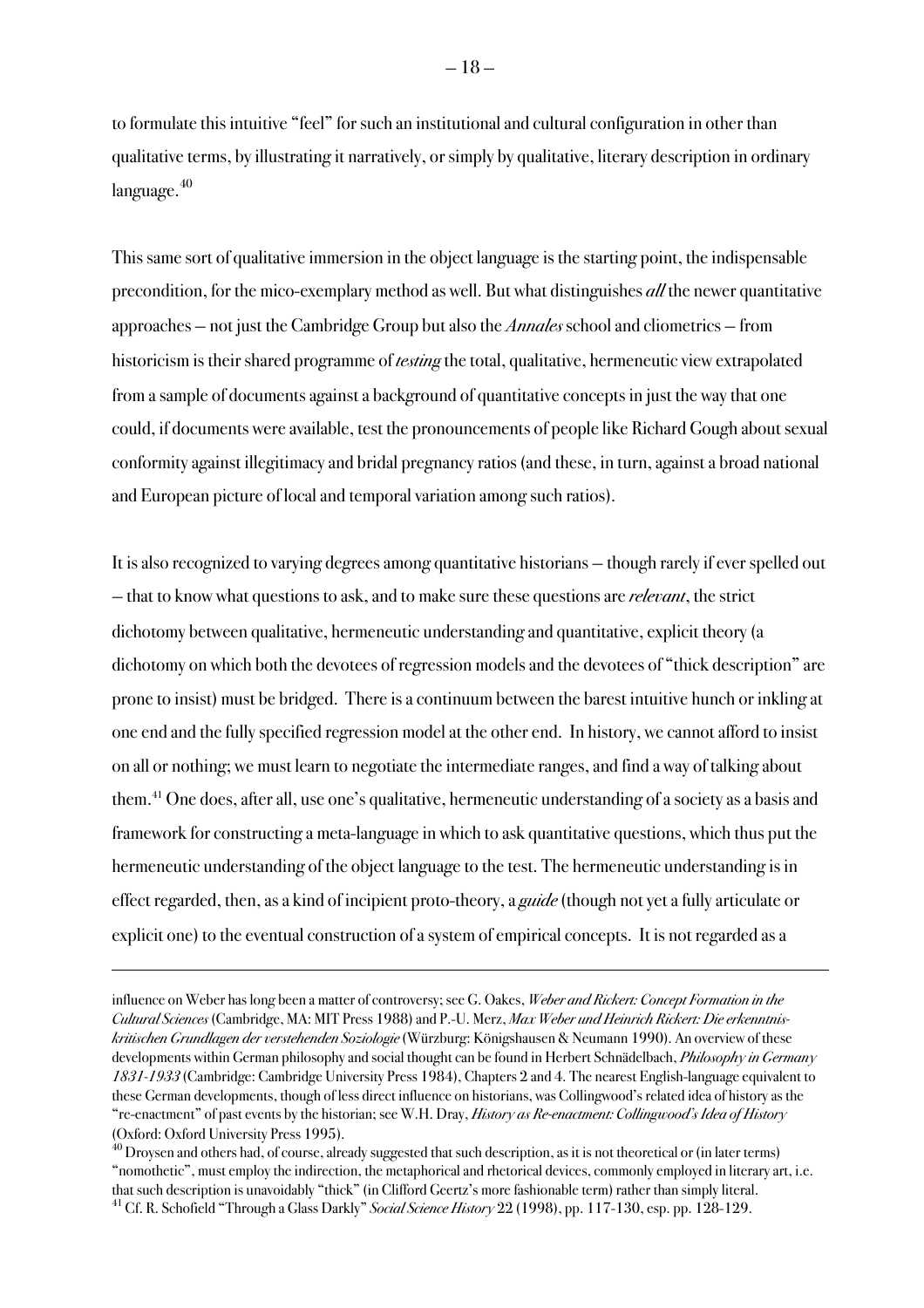purely subjective or intuitive identification incapable of further probing or analysis, but as progressively revisable and *improvable*. 42

The characteristic moment that further distinguishes the micro-exemplary from other quantitative approaches, though, is that in its view, such quantitative tests of the hermeneutic understanding do not simply *supersede* that original qualitative understanding. In the micro-exemplary approach the progress from qualitative to quantitative is not a one-way street, as in some versions of the *Annales* approach or in cliometrics. The qualitative, intuitive, holistic understanding of the society from immersion in its documents is not *displaced* by its quantitative explication or cross-checking in the meta-language. The adding of a quantitative cross-check is the beginning, rather, of an open-ended *dialectical* or mutualfeedback process between the original hermeneutic understanding and quantitative data generated to test it. If the quantitative test contradicts the original understanding in some respect, then the understanding is not simply abandoned, or displaced by some more abstract and precise concept not fully definable on the basis of primary evidence alone. The holistic understanding of the society is, rather, *improved* by this contradiction; it is *revised* to accommodate the new fact and thus has more empirical content than its predecessor(s). The most obvious kind of revision will require a return to the qualitative sources and a re-immersion in them to arrive at a *new* hermeneutic understanding that accommodates the results of the quantitative test. This new understanding will then suggest further quantitative tests, and so on.

But sometimes such a contradiction cannot be repaired this way; the immanent vocabulary of the society itself will be insufficient to repair or revise one's original understanding of it. Instead, the conceptual repertoire has to be expanded; the construction of the meta-language has to be taken a step further. But it is characteristic of the micro-exemplary approach that it takes a *minimalist* approach to this

 $^{42}$  A "hermeneutic understanding" is not usually or unequivocally regarded as corrigible in quite this way, though there is a spectrum of opinion about this. One pervasive theme of Gadamer's *Wahrheit und Methode* (Tübingen: Mohr/Siebeck 1960) is that a hermeneutic understanding can*not* be made sufficiently explicit to be directly refutable or confirmable by particular facts, like a theory. This somewhat idealist or coherentist view seems to be the most widespread one within the literature on hermeneutics. A different view of the pre-articulate "grasp" of a configuration or situation by the human mind is that of Ernst Cassirer, who portrays it as a distinct form of *symbolic* expression or understanding, which — in quasievolutionary language — he calls the "mythic" form. In his view it is the fundamental one on which all "higher" symbolic forms (those of ordinary language and scientific theory) build. This view can now be understood in more directly evolutionary terms, e.g. as equivalent to the "mimetic" culture underlying conscious processing in Merlin Donald's theory of the "hybrid mind", *Origins of the Modern Mind: Three Stages in the Evolution of Culture and Cognition* (Cambridge, MA: Harvard University Press 1991); a similar theory, independently formulated from a different viewpoint, is put forward by M. Tomasello, *The Cultural Origins of Human Cognition* (Cambridge, MA: Harvard University Press 1999). These theories suggest that certain kinds of "hermeneutic understanding" can, for practical purposes, be made partly explicit and can thus be criticized in the same general way as a theory, though perhaps by somewhat different means.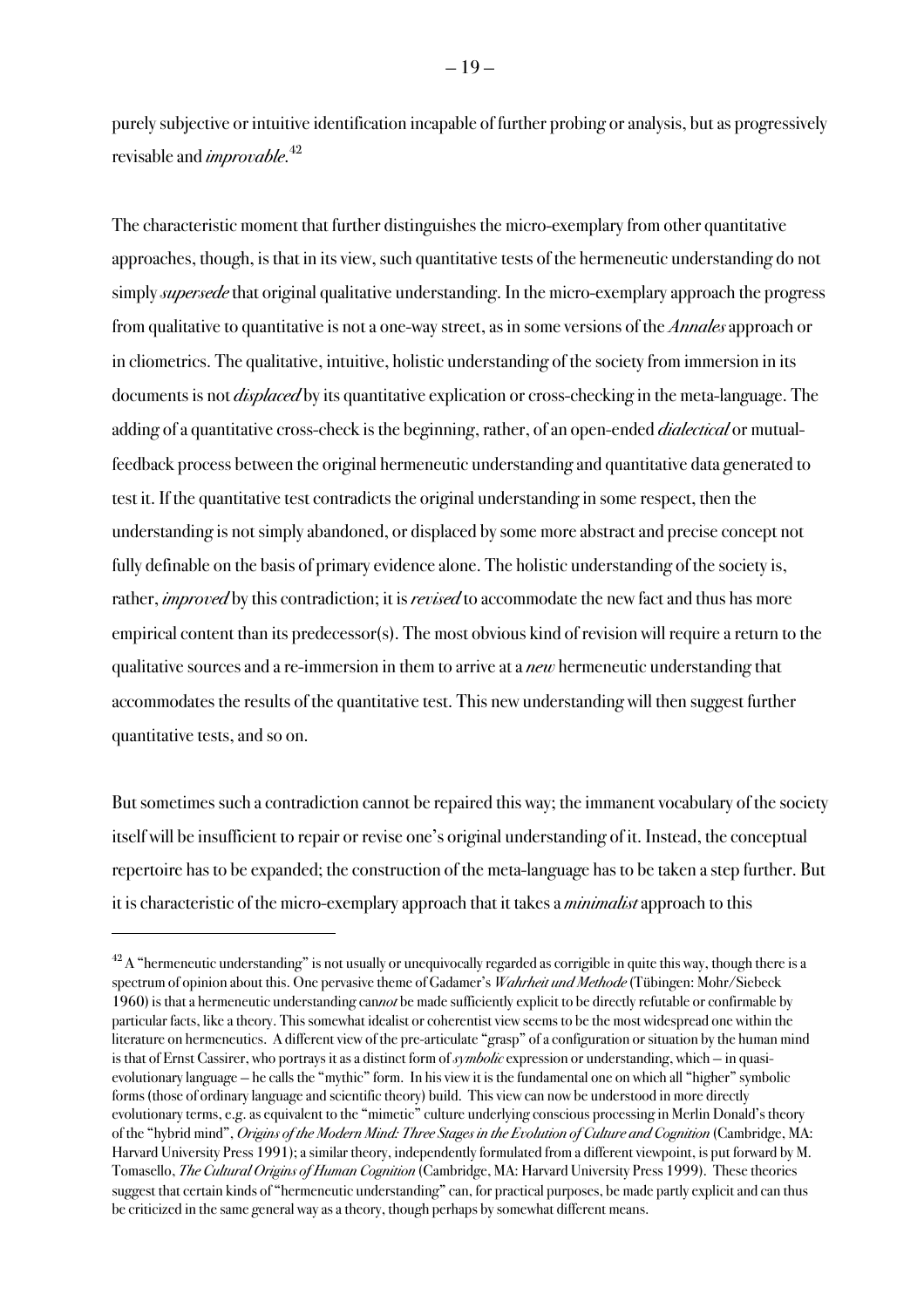expansion. Rather than abandon the immanent discourse of the object language completely, the microexemplary method prefers *piecemeal* substitution of ad-hoc, bottom-up (data-defined), purely empirical concepts (such as the illegitimacy ratio or the Laslett-Hammel household classification scheme) into the immanent discourse we began with. The raw data extracted directly from the sources is compiled or organized into a loose classification system, a *meta-source*. <sup>43</sup> *These* empirical concepts, then, are used in conjunction with source-immanent language to describe *informally*, in the first instance, how the *local* data can be made internally consistent (i.e. without reference, at the outset, to larger, more abstract concepts or to the wider society in which the particular community is located). And this bottom-up process of establishing and testing empirical robustness becomes a foundation for any use of the quantitative data generated from these same qualitative data in higher-level, more abstract theories, or in comparative studies with other localities or a wider society.

But in the micro-exemplary approach those higher-level uses do not *prescribe* the lower-level empirical categories of the meta-source, the first step in the construction of a meta-language. On the contrary, those lower-level categories are purposely made as *independent* as possible of higher-level theoretical concerns.  $^{44}$  They are the most obvious or "natural" concepts, those that "suggest themselves" to the researcher. Obviousness or "naturalness" here not used here in some ultimate or realist sense. It is not assumed by the micro-exemplary method that there might be some "true" or "correct" set of categories to impose on the processes observed in object-language documents. "Natural" is to be understood here, rather, in an entirely pragmatic way, as something like "unproblematic", or "what we can agree on for now" (we historians with differing theoretical and ideological interests or preoccupations), or "what seems to jump out at us from the sources". Thus parish registers, for instance, lend themselves "naturally", in this sense, to counting — to being turned into quantitative evidence — because they generally come in the form of physical *lists*; the discreteness of the items in the list (of demographic

<sup>43</sup> As it has appropriately been called by H. Medick, *Weben und Überleben in Laichingen 1650-1900. Lokalgeschichte als Allgemeine Geschichte* (Göttingen: Vandenhoek & Ruprecht, 1996), p. 28.

<sup>&</sup>lt;sup>44</sup> Considerable attention was given to just this question of maximizing flexibility in the early stages of the attempt to harness computers to the transformation of qualitative into quantitative evidence, at a time before relational database software was widely available; R. Schofield and R. Davies, "Toward a Flexible Data Input and Record Management System", *Historical Methods* 5 (1972), pp. 115-124; M. Thaller "Automation on Parnassus: CLIO, a Databank Oriented System for Historians", *Historical Social Research/Historische Sozialforschung* 15 (1980) and "Datenbankorientierte Verfahren bei der maschinenunterstützten Auswertung historischen Quellenmaterials", in T. Kneser, ed., *Datenverarbeitung in den Geisteswissenschaften* (Göttingen, 1980). As Alan Macfarlane put it, ". . . these processses may appear to the non-historian to be fairly trivial matters, yet upon the methods of collecting and preparing the data for subsequent analysis will depend the whole success or failure of a project concerned with studying a particular community" (*Reconstructing Historical Communities*, p. 81).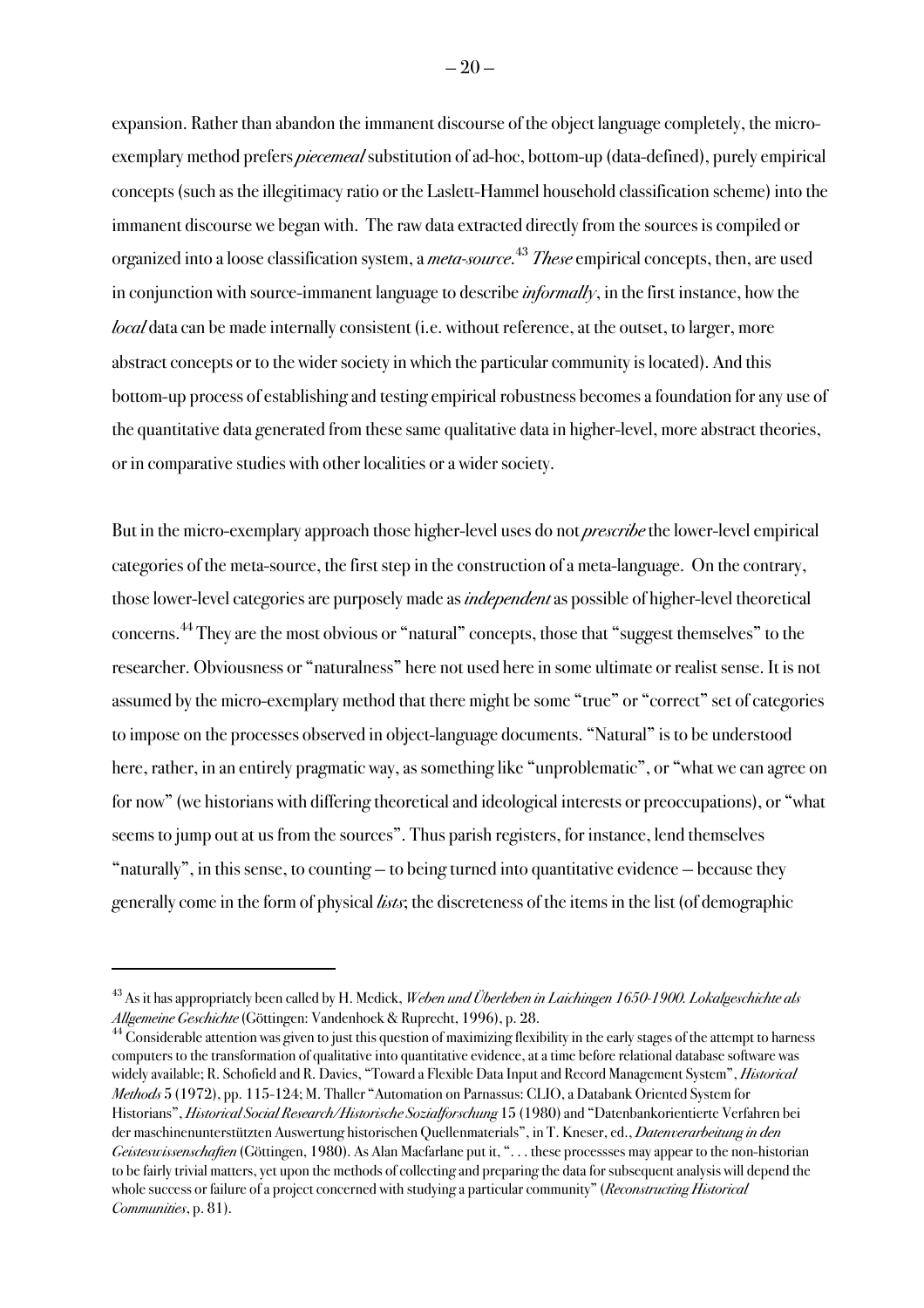$-21-$ 

events) is presented to us in the form of the document itself; the imposition of quantitative concepts (birth rates, illegitimacy rates, etc.) on the raw sources is minimal.  $45$ 

Even just this first step to such very rudimentary empirical concepts can give us a very powerful external (meta-language) perspective on the object-language sources, and greatly enriches our understanding of the past society under study. The accumulated household literature of the past three decades, for instance, provides a much more empirically robust and reliable grasp of the phenomena it studies than any amount of unguided immersion in household listings or literary evidence or censuses or other documents could possibly have afforded. The household literature provides the researcher with a set of standardized empirical categories that can be applied, with minor modifications, to local data from almost any society worldwide, past or present. But these empirical categories are concrete enough that they do not themselves impose a particular abstract, theoretical (anthropological, economic, or sociological) framework. $^{46}$  Though household investigations are often motivated by such theoretical ideas, they are able to agree on a set of relatively neutral *empirical* categories which thus provide this sub-discipline with a framework for mutual comprehension and dialogue. And these empirical concepts, because they are so close to the data, merge easily into new and revised holistic and hermeneutic intuitive understandings of the local society under study. And such a revised, holistic total understanding of a society — one that incorporates the new empirical concepts — is clearly an

 $^{45}$  It should be noted that the philosophical debate about "natural kinds" (initiated by Quine's paper "Natural Kinds", in his *Ontological Relativity and Other Essays* (New York: Columbia University Press 1969), pp. 114-138) is of only marginal relevance to the discussion of "naturalness" in this paragraph. This is because Quine's (and his interlocutors') "natural kinds" are in nature, or in the world, whereas the "natural kinds" discussed above are in the sources. (An analogy: the blind spot in the human visual field, though a "natural kind" of *perception*, clearly does not correspond to a "natural kind" in whatever it is that we see!) So there is no suggestion here that the "natural" categories arrived at as a first-order, rough-andready set of ad hoc meta-linguistic working tools correspond in any way to some supposed social *ontology* of simplest or most elementary processes or entities to which all social processes (in this society or more generally) could be reduced. On the contrary, our empirical emphasis precludes all discussion of "social ontology" (e.g. whether it is individuals or some social entities that are ultimately "real") as they are pursued in so many distinguished recent works of social philosophy (e.g. Philip Pettit, *The Common Mind: An Essay on Psychology, Society, and Politics* (Oxford: Oxford University Press 1993), Finn Collin, *Social Reality* (London: Routledge 1997), David Weissman, *A Social Ontology* (New Haven, CT: Yale University Press 2000), or the recent collection edited by Uskali Mäki, *The Economic World View: Studies in the Ontology of Economics* (Cambridge: Cambridge University Press 2001). We prefer, rather, to regard such questions, in the style of Rudolf Carnap ("Empiricism, Semantics, and Ontology", *Revue International de Philosophie* 4 (1950), pp. 20-40), as "external" questions of language choice, which are not intrinsically philosophical or metaphysical questions but entirely practical. The only assumption we make here is that two kinds of *practical* question can be distinguished: (a) What categories can we all agree on as reasonably obvious or unproblematic? and (b) What categories are most useful or suitable from a *theoretical* persepective we might ultimately, down the road, want to adopt?

 $^{46}$  See notes 29-31 above. Although critics of the Laslett-Hammel scheme often accuse it of imposing an "English" framework on households of other cultures, it is striking how such critics themselves make use of it to point out weaknesses in Peter Laslett's other ideas (e.g. relating to household zones within Europe). The alternative classification schemes advocated by critics are invariably specific to the culture they themselves are studying and hence fail to be widely adopted. The Laslett-Hammel classification scheme has been applied to households in practically every world culture for which census-type data are available, suggesting that it is in important ways more "neutral" than other possible classifications.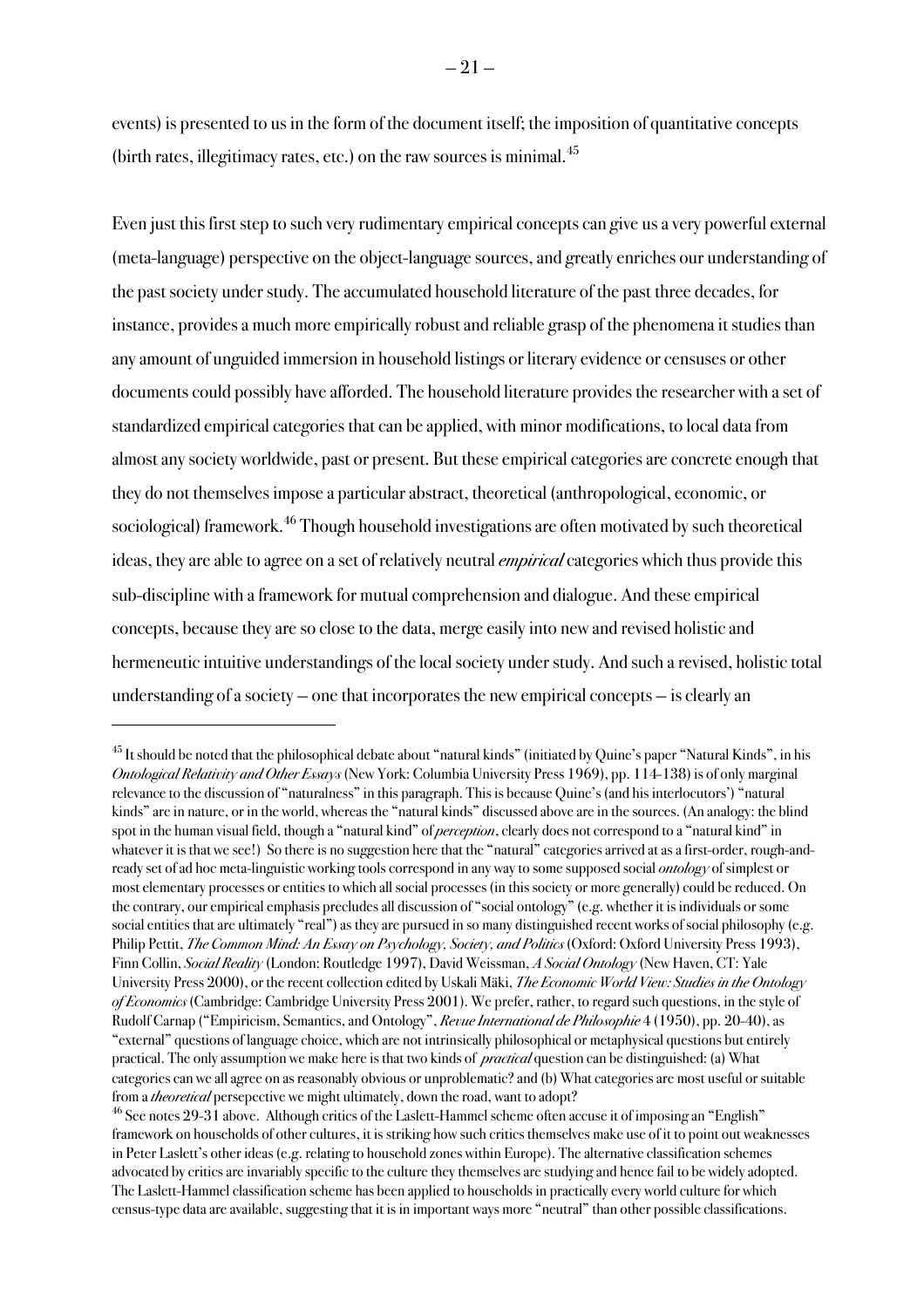*improvement* on the original, quantitatively untested one. The new one contains or accommodates more information in just the sense that a revised theory in physical or biological science contains or accommodates more information than its predecessor.<sup>47</sup>

An improved intuitive "feel" for the society is *not* a "theory", of course, in the sense this word is used in most sciences. The islands of precision are still tiny in the vast seas of intuition. But it is a better, more informed understanding of the society in question. Some of its vague intimations have been replaced by better defined and more precise or explicit concepts. The difference is like the improvement in medical understanding that comes from replacing vague, imprecise intuitive concepts of bodily functioning by the empirically more robust ones of biology and medical science. Though the abstract concepts of these sciences derive their meanings from their place in formalized, theoretical systems, they are learned by the aspirant doctor in such a way that they are *integrated* into her everyday practice. In the process of medical education these precise concepts are *assimilated* into her intuitions, and become part of the practical reason she applies to every diagnosis and every treatment.48

An original intuitive, holistic "feel" for a society is thus confronted with quantitative data, and revised to accommodate those data, sometimes with the addition of new empirical concepts defined directly on the basis of data. What makes the micro-exemplary method *dialectical* (in a Platonic, not a Hegelian sense<sup>49</sup>) is the openness of this inquiry process to continued iteration. The intuitive understanding of a

 $^{47}$  It is fashionable now to dismiss the idea that one scientific theory could be "superior" in any way to its predecessors. Theories are held, in this view, to be strictly "incommensurable" in the sense of Thomas Kuhn, *The Structure of Scientific Revolutions* (Chicago: University of Chicago Press 1970), and thus not comparable. Kuhn himself did not, of course, believe this; indeed he offered a list of criteria for theory choice in his paper "Objectivity, Value Judgement, and Theory Choice", first published as Chapter 13 of his collection *The Essential Tension* (Chicago: University of Chicago Press 1977), pp. 320-339. Certainly it is — at least — possible to compare theories for practical usefulness, e.g. in medicine (see next footnote); this is all we require here.

 $^{48}$  It is in this practical sense — that the modern doctor's science-acculturated intuitions are more likely to result in a cure than the medieval doctor's — that one intuitive understanding can, ultimately, be called "better" than another. The additional complication in history is that, unlike medicine, history does not have a single widely agreed-on practical use. It has many, and the criteria of usefulness might turn out to be different for these different uses. We suspect that the criteria would actually turn out to be surprisingly convergent for a wide range of uses, but this is not the forum to make that case. <sup>49</sup> Hegelian (and Marxian) dialectic is attributed to the world, the historical process itself, from whence reason can infer it because the process is itself in accordance with (and for Hegel, an emanation of) reason. Platonic dialectic, in contrast, is a strategy for gaining *knowledge*; it is not imputed to the *object* of knowledge. It is the inquiry concerning first principles. Platonic dialectic is iterative because each science takes its first principles as given, and works with them, treats them as internal, until a breakdown occurs and they turn out no longer to be adequate; at that point, dialectic must supply new or revised ones that are also consistent with all other principles; P. Natorp, *Platos Ideenlehre: Eine Einführung in den Idealismus*, 2nd ed. (Leipzig: Meiner 1921), pp. 63ff.; I. Mueller, "Mathematical Method and Philosophical Truth" in R. Kraut, ed. *The Cambridge Companion to Plato* (Cambridge: Cambridge Universtiy Press 1992), esp. pp. 183-194. A more up-to-date way of portraying this iterative inquiry into first principles is the early Hans Reichenbach's proposal (recently

revived by Michael Friedman) to regard Kantian synthetic a priori principles as provisional or conventional; see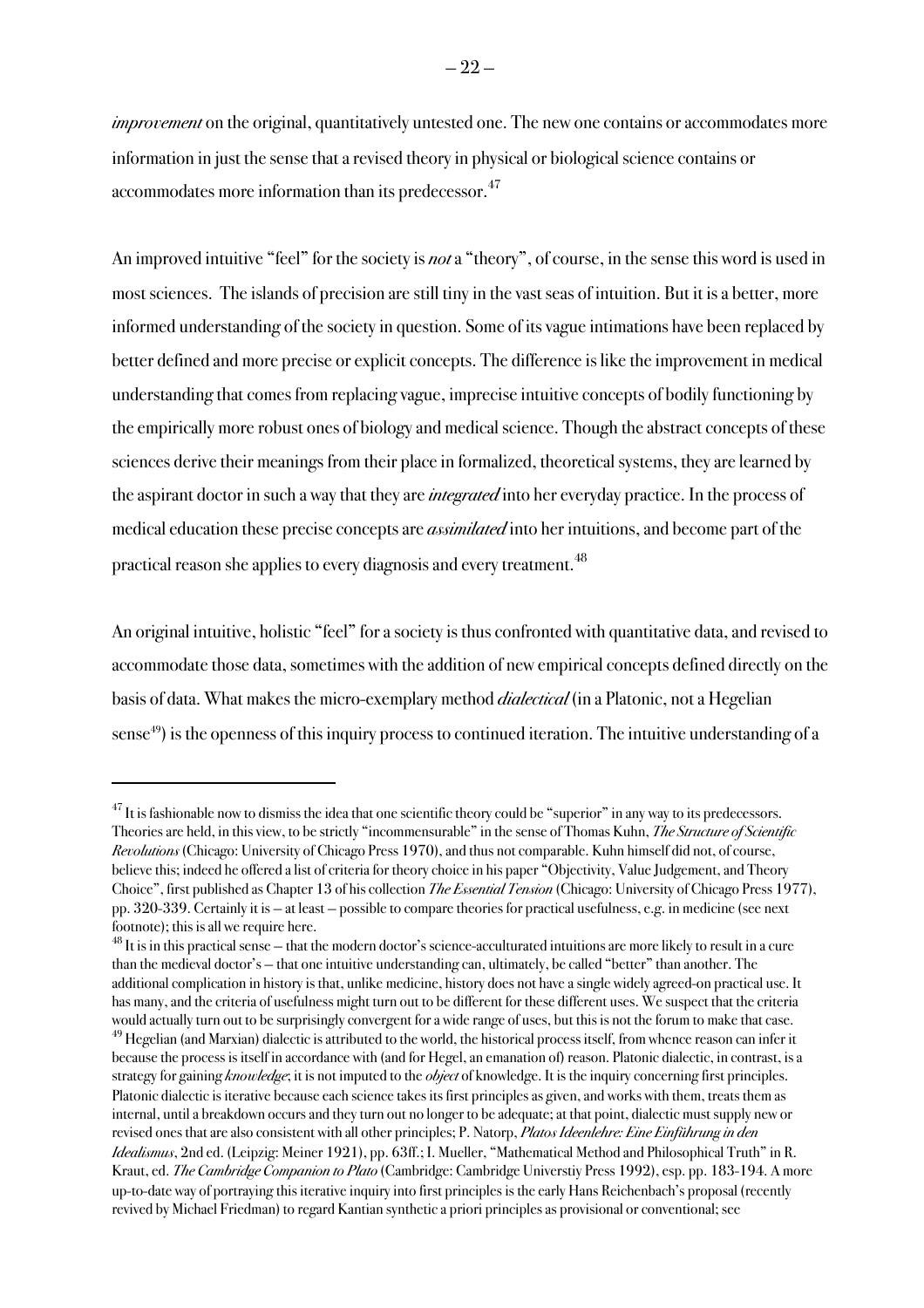society is disciplined by quantitative tests, and is then replaced with a revised understanding incorporating new immanent or new ad-hoc empirical concepts. This process is progressive in the sense that the amount of information accommodated by it increases with each iteration; the ad-hoc empirical concepts devised in response to it become more robust each time around. They may even converge sufficiently to become the basis for convergence at a more abstract, theoretical level. $^{50}\rm{B}$ ut the dialectical process also remains open-ended; there is no end point at which understanding could be demonstrably complete. We can never exclude the possibility that a historian's ingenuity can find some new way of putting the latest, most revised understanding of a certain society to a quantitative test.

Even if all the well-known obstacles could be overcome, then, and the social sciences one day defy all predictions and become a theoretically unified discipline, the intuitive, hermeneutic "feel" for a society resulting from immersion in it would continue to be indispensable, just as a medical doctor's intuition continues to be indispensable, however scientifically educated this intuition becomes. However many aspects of a hermeneutic understanding may in future be capable of theoretical explication, the overall qualitative understanding incorporating these explications would still, just as in medicine, be essential for applying the theory in particular cases. But there is a further reason why hermeneutic understanding is inexhaustible, specifically in history. Unlike medicine, history does not have a single, clearly-defined or widely agreed practical purpose. So even if history — improbably — became a theoretical discipline, in place of its current reliance on ordinary language, the task of choosing the appropriate theoretical language (for all of history or for a particular investigation) could not be accomplished once for all. It would remain to be done over with each new investigation. And the choice of theoretical language is a practical question like any other. It is undertaken within the framework of ordinary language and its looser, more impressionistic concepts. In particular, it is undertaken against the background of our disciplined and educated hermeneutic understanding of the society under study. For this reason alone, then, the overall qualitative understanding of a society is strictly inexhaustible.<sup>51</sup> It can never be *reduced* 

Reichenbach's *Relativitätstheorie und Erkenntnis Apriori* (Berlin: Springer 1920). When Raynaud points out that Weber's epistemology of social science is "une méthodologie antidialectique", he means *Hegelian* (or Marxian) dialectic, as he later clarifies; "la méthode des types idéaux est d'abord anti-hégélienne" (*Max Weber*, p. 51). In the Platonic sense, Weber's methodology is (in contrast to, say, Durkheim's) paradigmatically dialectical.

<sup>50</sup> In the literature on methodology of the social sciences, this level is almost invariably over-rated as a *starting* point for historical and social-scientific inquiry, e.g. by Karl Popper, "The Logic of the Social Sciences", in T.W. Adorno, ed., *The Positivism Dispute in German Sociology* (London: Heinemann 1976), pp. 87-104. But recognition that this is an exaggeration should not blind us to the possibility that, on the basis of robust empirical concepts, interesting theories may, eventually, become feasible even in social science.

<sup>51</sup> The idea that our choice of languages for science (and, of course, our meta-language for talking *about* science) is, ultimately, itself a practical (normative) choice was central to the late writings of Rudolf Carnap (e.g. "Empiricism, Semantics, and Ontology"). Though this Carnapian view was widely rejected by later analytic philosophers following Quine,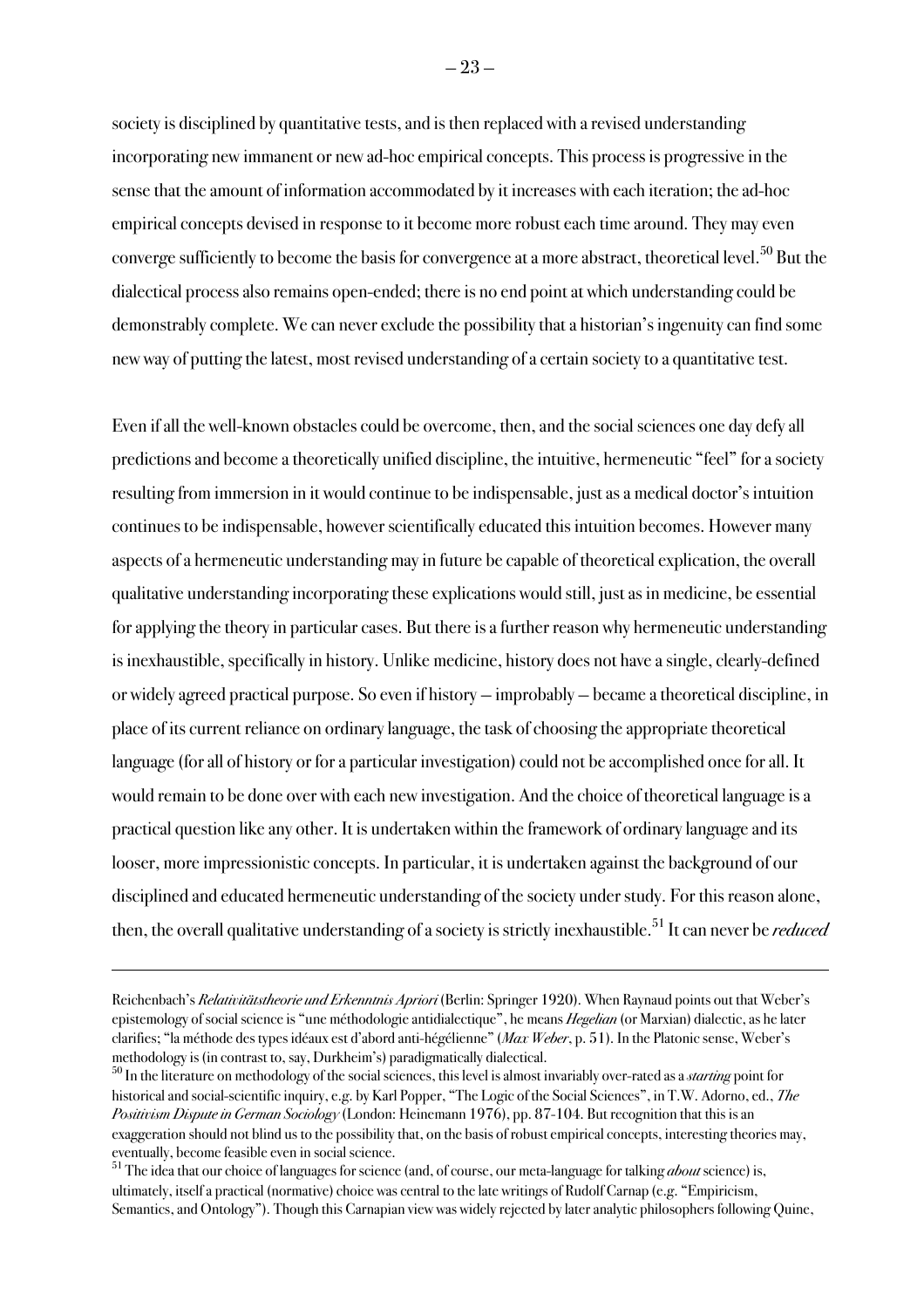to the sum of its partial explications by theoretical concepts. There is no need, then, for historians to fear the encroachment of precise, quantitative, "scientific" concepts on a formerly "humanistic" territory; such concepts can only expand the dominion and the reach of history. They can never overrun its borders or threaten its territorial integrity, but are inherently peaceful, law-abiding subjects and citizens.

### **4. The Micro-Exemplary Approach in Practice**

The above description of the micro-exemplary method is not motivated by abstract considerations of methodological or philosophical hygiene; it is an after-the-fact reconstruction of an existing, very lively and diverse, tradition of concrete historical research. And any general description like that just given is bound to be somewhat idealized; it will stress what the historians working in this tradition have in common, rather than exhibiting their very diverse particular interests and ideas. In this section, we proceed to give examples. They are not chosen at random, of course, but to illustrate the points we have been making above, and to show how widely applicable the micro-exemplary method is.

One of the first projects systematically employing the micro-exemplary approach was Richard Smith's 1974 study "English Peasant Life-Cycles and Socio-Economic Networks", which issued in a whole series of publications on inheritance, land markets, demographic trends, and social networks over the ensuing decades.<sup>52</sup> Like Laslett, Smith was not interested in writing a "total history", but had specific hypotheses to test about medieval peasants (arising mainly from the historiography of medieval England and from the "peasant studies" literature centred around the ideas of Alexander Chayanov, Robert Redfield, Eric Wolf, and George Foster).  $^{53}$  Beyond testing these specific hypotheses, he wanted also

there are signs of a gradual return to Carnap in this respect; see H. Stein, "Was Carnap Entirely Wrong, After All?" *Synthese* 93 (1992), pp. 275-295; G. Bird, "Carnap and Quine: Internal and External Questions" *Erkenntnis* 42 (1995), pp. 41-64, as well as a number of contributions to the recent volume S. Awodey and C. Klein, eds., *Carnap Brought Home: The View from Jena* (LaSalle, IL: Open Court 2004), esp. A. W. Carus, "Sellars, Carnap, and the Logical Space of Reasons", ibid., pp. 317-351.

 $^{52}$  R.M. Smith, "English Peasant Life-Cycles and Socio-Economic Networks: a Quantitative Geographical Case Study" (Ph.D. Dissertation, University of Cambridge, 1974); R.M. Smith, "Kin and Neighbours in a Thirteenth Century Suffolk Community", *Journal of Family History*, 4 (1979), pp. 219-56; R.M. Smith, "Some Thoughts on 'Hereditary' and 'Proprietary' Rights in Land under Customary Law in Thirteenth and Early Fourteenth Century England", *Law and History Review*, 1 (1983), 95-128; R.M. Smith, "Families and Their Land in an Area of Partible Inheritance: Redgrave, Suffolk 1260-1320", in R.M. Smith, ed., *Land, Kinship and Life-Cycle* (Cambridge: Cambridge University Press, 1984), 135-96, here pp. 193-4; R.M. Smith, "Social Groupings and their Relationships in a Suffolk Market Settlement 1260-1320"**;** R.M. Smith, "Coping with Uncertainty: Women's Tenure of Customary Land in England c. 1370-1430", in J. Kermode, ed., *Enterprise and Individuals in Fifteenth-Century England* (Stroud, 1991), pp. 43-67.

<sup>&</sup>lt;sup>53</sup> Smith, "English Peasant Life-Cycles", pp. 5, 9-10, 101-49.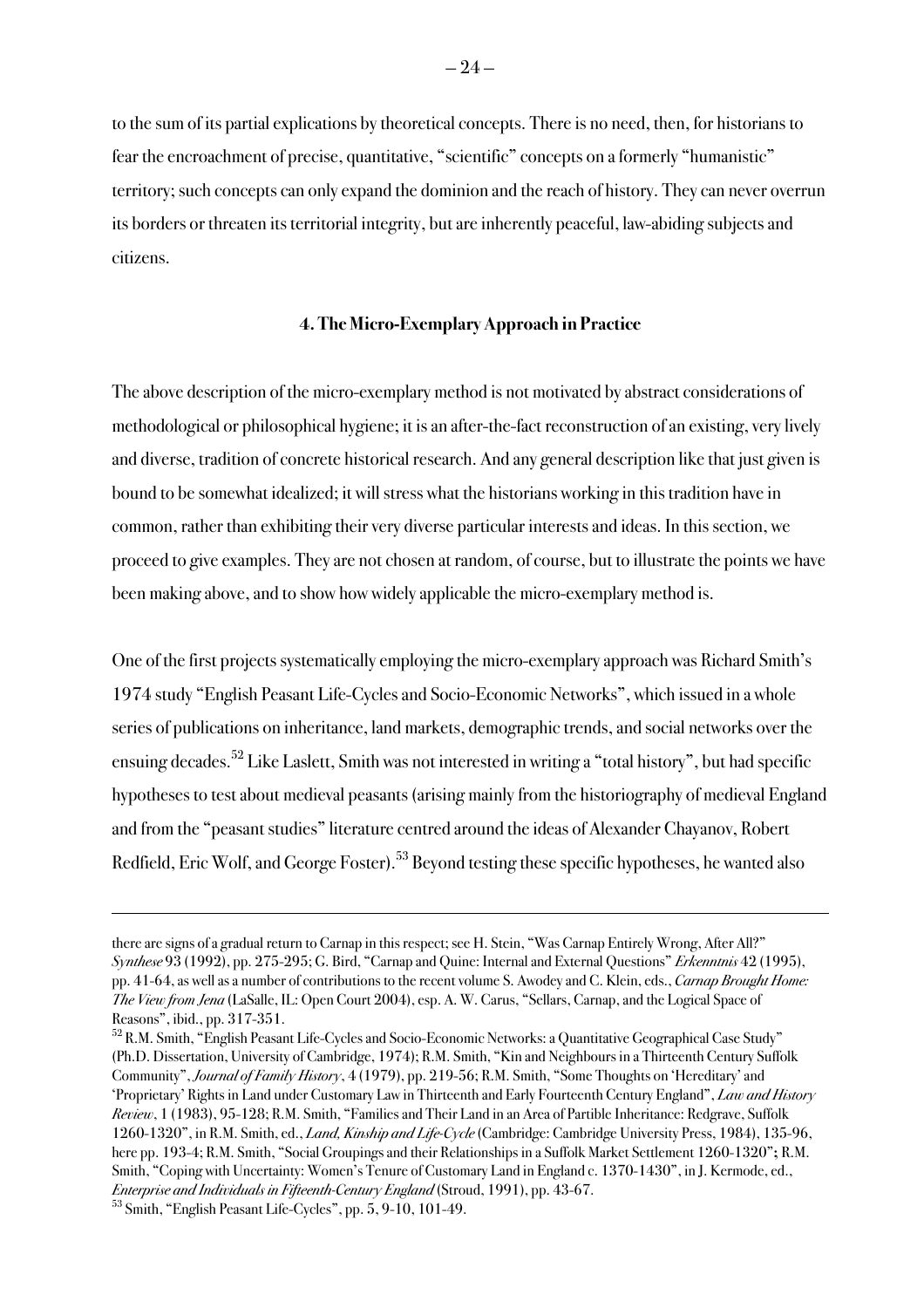"to establish quantitative variables capable of being used for objective regionalization of medieval rural society".<sup>54</sup>

From the beginning, Smith recognized that the questions he was addressing could only fruitfully be studied within the framework of a relatively small "community" – in this case not a single settlement but the dispersed population of hamlets and farms over which the Redgrave and Rickinghall manorial courts in Suffolk had jurisdiction.<sup>55</sup> This was partly because these questions required an understanding of the local ecology, institutional practices, and social structure. But it was also partly because generating the "quantitative variables" he desired required linking different qualitative sources referring to the same individual (e.g. manorial survey entries with manorial court cases), which resource constraints dictated could only be done for a relatively small group and time-period.<sup>56</sup>

Smith's first step was, in effect, to create a set of empirical concepts of his own that arose directly from, and stayed close to, the available sources. He used not only the traditional medievalist's sources — tax documents, manorial extents, compotus rolls, and charters,<sup>57</sup> but also manorial court rolls, which were more likely than other documents to record less well-off social groups, but had never "been used in a systematic, let alone scientific fashion".  $^{58}$  He extracted all persons named in these records, noting all relationships among different persons, and linking all references to the same person across different documents.<sup>59</sup> Smith thus created a "meta-source" consisting of all observed persons, their relationships with one another, and their involvement in particular transactions and conflicts. The organization of the concepts in this meta-source was sufficiently neutral that he was not only able to use them to confront the disparate hypotheses he had begun with, but could then also use the same data to ask questions ranging far beyond those for which it was originally collected, ultimately using it to analyse kinship and neighbourliness, $^{60}$  inheritance,  $^{61}$  customary law, $^{62}$  landholding, $^{63}$  seigneurial strategies, $^{64}$  social stratification, $^{65}$  and women's economic position. $^{66}$ 

<sup>&</sup>lt;sup>54</sup> Smith, "English Peasant Life-Cycles", p. 1.

<sup>&</sup>lt;sup>55</sup> Smith, "English Peasant Life-Cycles", p. 2, 11-14; Smith, "Families and Their Land", p. 138.

<sup>&</sup>lt;sup>56</sup> Smith, "English Peasant Life-Cycles", p. 4; Smith, "Families and Their Land", pp. 144-6.

<sup>&</sup>lt;sup>57</sup> Smith, "English Peasant Life-Cycles", p. 2; Smith, "Families and Their Land", pp. 138-46.

<sup>&</sup>lt;sup>58</sup> Smith, "English Peasant Life-Cycles", p. 2.

<sup>&</sup>lt;sup>59</sup> Smith, "Families and Their Land", pp. 144-6.

<sup>&</sup>lt;sup>60</sup> Smith, Richard M., "Kin and Neighbours".

<sup>&</sup>lt;sup>61</sup> Smith, "Families and Their Land".

<sup>&</sup>lt;sup>62</sup> Smith, "Some Thoughts".

<sup>&</sup>lt;sup>63</sup> Smith, "Families and Their Land".

<sup>64</sup> Smith, "Some Thoughts", esp. pp. 114-19.

<sup>&</sup>lt;sup>65</sup> Smith, Richard M., "Social Groupings".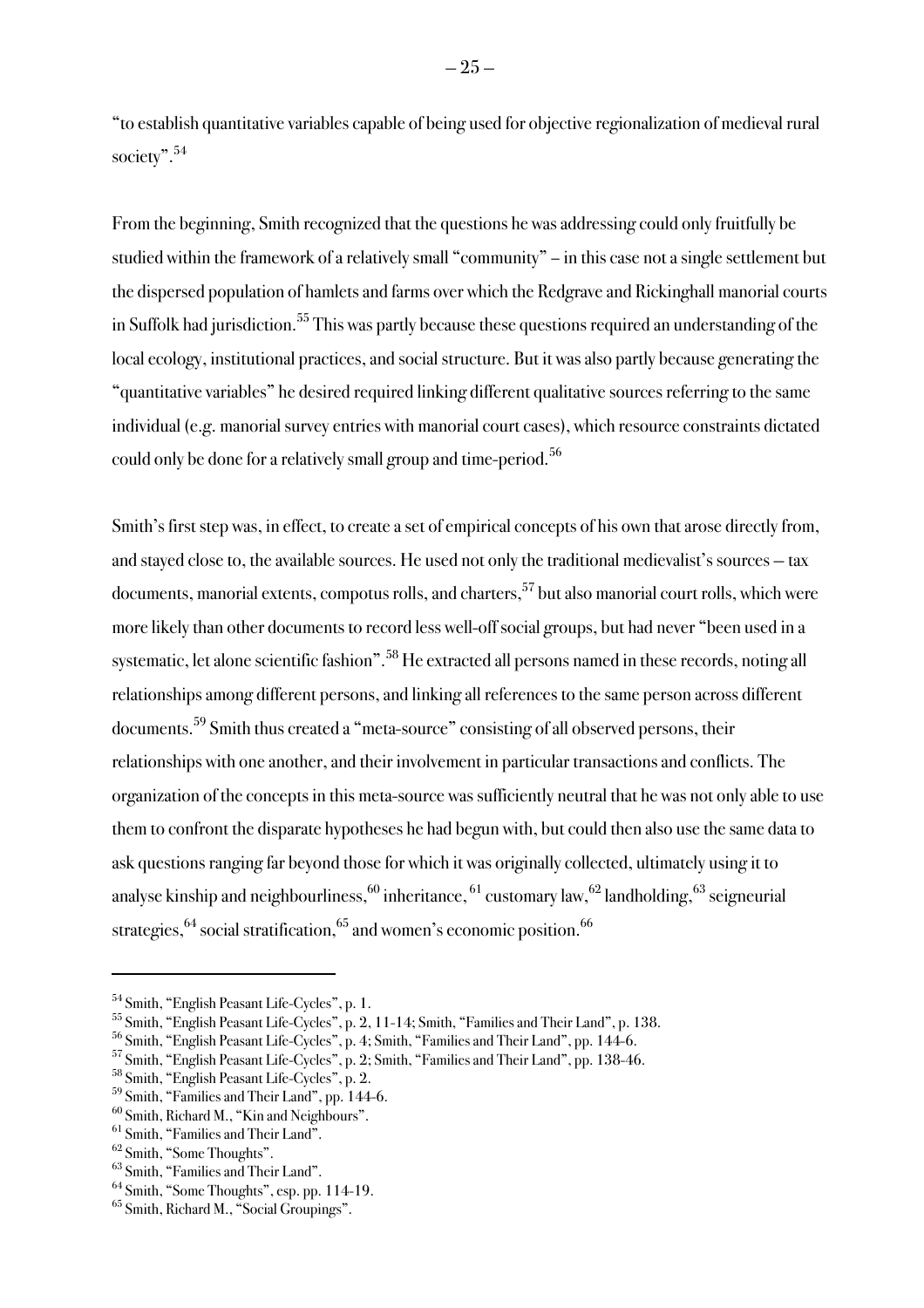Using the micro-exemplary approach, Smith was able to achieve a fundamental reappraisal of existing theories about medieval peasants. Medievalists and peasant theorists alike had assumed that peasants had strong family ties to the land, a weak sense of private property, and little market involvement. But Smith found that the sanctity of the family holding was hardly in evidence. Much land was held and sold individually, he discovered, with a substantial proportion of market sales of land to non-kin even when inheriting kin were available. $^{67}$  Such findings, which could only have been generated through his innovative method for transforming the qualitative data contained in court rolls and land surveys into a "meta-source" that could be analyzed quantitatively, fundamentally changed existing views of the medieval economy which had been based on theory or qualitative impressions alone.<sup>68</sup>

The same approach was used by Keith Wrightson and David Levine in their 1979 study of the Essex village of Terling.<sup>69</sup> Their questions differed from Smith's. They began by investigating illegitimacy, but "the subject of our initial investigation was gradually subsumed within a larger, more comprehensive framework". <sup>70</sup> They describe this dialectical interaction between data and theory as follows:

... it was never our intention to write "total history". We came to our task with certain questions in mind. In seeking answers, however, we let the records speak to us. As our work progressed, our range of questions and of source materials grew. The emerging picture of society in Terling sometimes crystallized and confirmed, sometimes modified or challenged the ideas and prejudices of our earlier work ...<sup>71</sup>

This was possible precisely because of the methodology they adopted. Their first step was, like Smith, to select a particular community with a population small enough (at 300-600 inhabitants) to make it possible to extract all individuals from surviving documents for the community over a period of nearly two centuries, reconstruct the relationships between them, record other characteristics of these individuals (wealth, social stratum, religious dissent, demographic behaviour), and then link all references to each individual across documents. $^{72}$  The "meta-source" was compiled in a sufficiently

<sup>&</sup>lt;sup>66</sup> Smith, Richard M., "Coping with Uncertainty".

 $^{67}$  Smith, "English Peasant Life-Cycles", p. 131; see also Smith, "Families and Their Land", pp. 149-86.

<sup>68</sup> Phillipp R. Schofield, in his textbook *Peasant and Community in Medieval England, 1200-1500* (London: Palgrave 2003) assigns central importance (e.g. pp. 2-3) to Smith's work in revealing the commercial nature of the English medieval economy, and thus in the overthrow of the previously established Chayanovian view.

<sup>69</sup> Wrightson and Levine, *Poverty and Piety*.

<sup>70</sup> Wrightson and Levine, *Poverty and Piety*, p. ix.

<sup>71</sup> Wrightson and Levine, *Poverty and Piety*, p. x.

<sup>72</sup> Wrightson and Levine, *Poverty and Piety*, pp. ix-x, 45.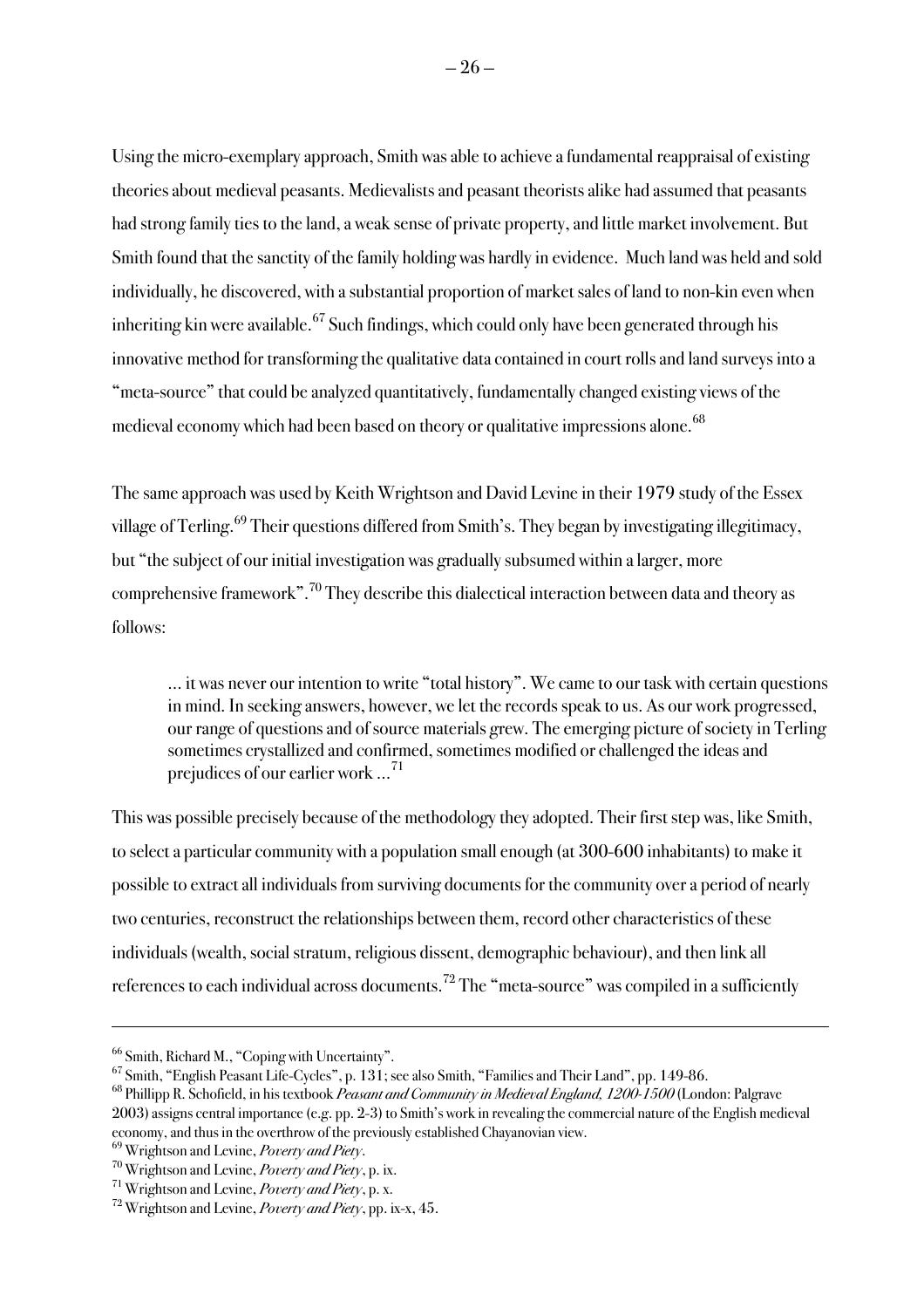neutral way that the researchers could eventually ask questions relating not just to demography – their initial interest – but also wealth, migration, conflict, education, and religion.

The micro-exemplary method led the two researchers to a whole array of striking and pathbreaking findings. Counter to traditional views of the importance of kinship in pre-industrial society, linking family reconstitution data with tax records and wills showed that Terling's kin links were narrow and loose compared to historic French and modern English villages.<sup>73</sup> Counter to traditional theories that pre-modern farmers felt a strong attachment to the family farm, Wrightson and Levine found that market sales were nearly as important as inheritance and few landholdings stayed in the family for more than two generations.<sup>74</sup> And counter to traditional views of closed and immobile rural communities, Wrightson and Levine's innovative mapping of transaction partners showed that in almost every aspect of life a non-trivial percentage of villagers' interactions were with outsiders. <sup>75</sup> They were even able to cast light on traditional views of Puritanism, showing much higher levels of religious dissent among respectable householders than in the lower village strata, who manifested widespread religious indifference.<sup>76</sup> These findings could not have been obtained simply by immersing oneself in the impressions gained from qualitative sources: it was necessary to turn qualitative documents – parish registers, wills, land transactions, recognizance bonds, mortgage indentures, court records – into a "meta-source" that could be analysed quantitatively, in order to find out how widespread certain activities were, whether in the village at large or among particular social groups. Wrightson and Levine's findings concerning kinship and religion outraged many historians who had relied on qualitative sources alone, but have proved remarkably robust as additional data have emerged for Terling and other early modern English villages.77

As these two studies were proceeding, a larger-scale project was in the works that spectacularly illustrates the methodological procedure of creating a "meta-source" of empirical concepts, capable of quantitative analysis, and using it in dialectical interplay to test questions arising from the qualitative sources themselves. In 1963, Tony Wrigley chose the Devon parish of Colyton as the first English village to be subjected to Henry's technique of family reconstitution. Wrigley's initial aim was to test

<sup>73</sup> Wrightson and Levine, *Poverty and Piety*, pp. 82-94.

<sup>74</sup> Wrightson and Levine, *Poverty and Piety*, pp. 29-31.

<sup>75</sup> Wrightson and Levine, *Poverty and Piety*, pp. 48, 69, 75-82.

<sup>76</sup> Wrightson and Levine, *Poverty and Piety*, pp. 165-72.

 $^{77}$  See the quiet but persuasive re-assessment of the "Terling thesis" in K. Wrightson, "Postscript: Terling Revisited", in Wrightson and Levine, *Poverty and Piety* (2nd expanded edn), pp. 197-220.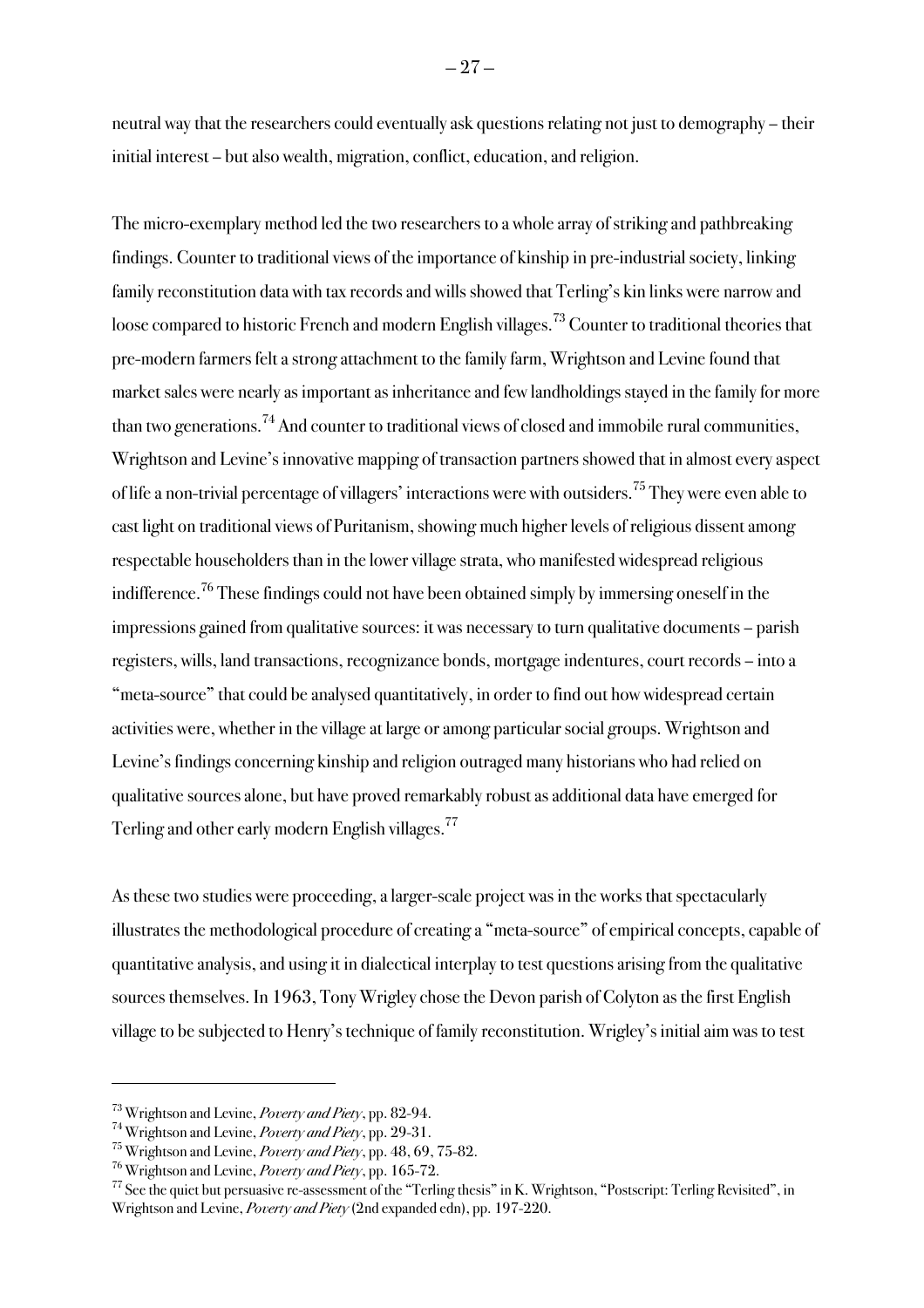theories about pre-industrial demographic behaviour, arising partly out of the discipline of demography but also partly from the reading of other qualitative sources on pre-industrial English family structure by his colleague Peter Laslett.<sup>78</sup> Questions about nuptiality, fertility, fertility limitation, and mortality could only be answered through micro-level approaches since they required transcribing baptisms, weddings, and burials, indexing them, and linking them by name and other characteristics – the famously labour-intensive "family reconstitution" technique which, even now that it has been computerized, still encounters serious resource constraints when attempted for larger populations over longer time-periods.

But Colyton was not destined to remain a simple reconstitution study. Over the years, both the original researchers and others who followed them compiled, added, and linked to the family reconstitution a whole array of additional historical documents relating to the parish – inventories, tax documents, poor relief accounts, wills, estate surveys, court records, and many more. One important aspect of this operation was to attach one of four social status designations to each individual and family in the community: this involved the systematic transformation of qualitative into quantitative data, using a hierarchy of criteria beginning with wealth indicators, but then resorting to qualitative indicators such as occupation, landownership, inventoried possessions, wages received, taxes paid, receipt of poor relief, or having children put into pauper apprenticeship.<sup>79</sup>

As a result, what started out as a purely demographic family reconstitution gradually turned into a multifaceted and continually expanding database which could be used to address a broad array of questions about English society between the sixteenth and twentieth centuries: nuptiality, $^{80}$  marital separation, $^{81}$ migration, $^{82}$  ageing, $^{83}$  disease, $^{84}$  baptism practices, $^{85}$  childrearing, $^{86}$  religious dissent, $^{87}$  childhood, $^{88}$ 

<sup>78</sup> See esp. E.A. Wrigley, "Family Limitation in Pre-Industrial England", *Economic History Review*, 2nd ser. 19 (1966), pp. 82-109; E.A. Wrigley, "Mortality in Pre-Industrial England: the Example of Colyton, Devon, over Three Centuries", *Daedalus*, 97 (1968), pp. 546-580.

<sup>&</sup>lt;sup>79</sup> P. Sharpe*, Population and Society in an East Devon Parish: Reproducing Colyton 1540-1840 (University of Exeter* Press, 2002), pp. 318-325.

 $^{80}$  P. Sharpe, "Literally Spinsters: a New Interpretation of Local Economy and Demography in Colyton in the Seventeenth and Eighteenth centuries", *Economic History Review*, 44 (1991), pp. 46-65; P. Sharpe, *Population and Society*, esp. pp. 161-207, 274-279.

<sup>81</sup> Sharpe, *Population and Society*, esp. pp. 290-294.

<sup>82</sup> R.S. Schofield, "Age-Specific Mobility in an Eighteenth-Century Rural English Parish", *Annales de Démographie Historique*, (1970), 261-274; E.A. Wrigley, "A Note on the Life-Time Mobility of Married Women in a Parish Population in the Later Eighteenth Century", *Local Population Studies*, 18 (1977), pp. 22-29; Sharpe, *Population and Society*, esp.

pp. 161-207. 83 J. Robin, "Family Care of the Elderly in a Nineteenth-Century Devonshire Parish", *Ageing and Society*, 4:4 (1984), pp. 505-516; Sharpe, *Population and Society*, esp. pp. 295-299.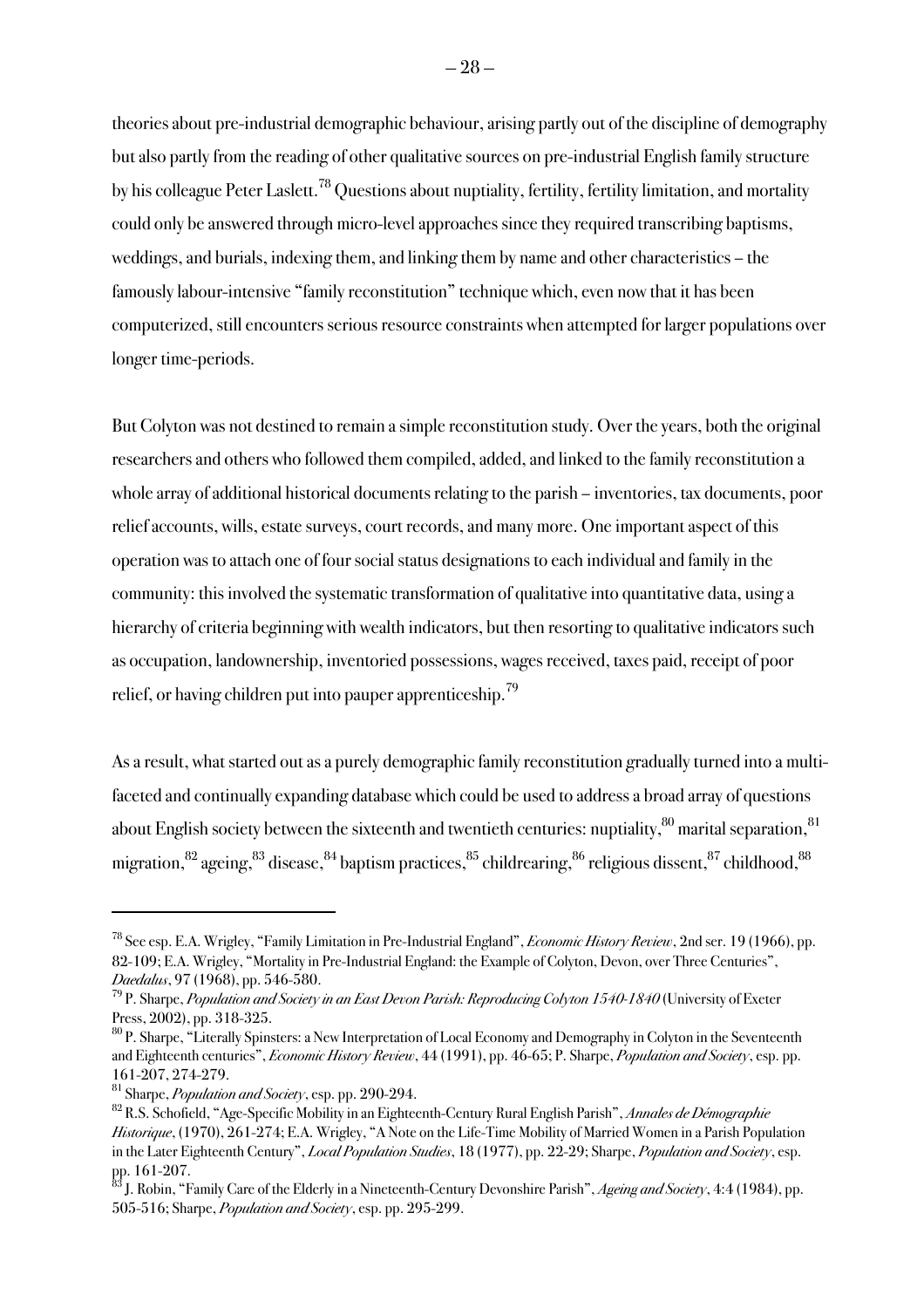poverty, $^{89}$  welfare provision, $^{90}$  occupational structure, $^{91}$  agricultural practice, $^{92}$  proto-industry, $^{93}$ apprenticeship, $^{94}$  women's work, $^{95}$  domestic service, $^{96}$  and social class. $^{97}$  Cross-linking new sources to the family reconstitution also enriched the demographic questions that could be addressed, e.g. how demographic behaviour varied with social stratum, wealth and occupation.<sup>98</sup>

This transformation of the qualitative sources for Colyton into a meta-source that could be analysed quantitatively, and the extension of the meta-source over four decades, generated striking findings which transformed many historical debates. The original family reconstitution for Colyton, for instance, generated the astonishing revelation that seventeenth-century couples were already deliberately limiting their fertility, long before the "demographic transition" of the nineteenth century.<sup>99</sup> Another striking finding emerged in the 1990s when Pamela Sharpe found that, counter to traditional assumptions, marriage rates could sometimes be more strongly influenced by women's than by men's

87 Sharpe, *Population and Society*, esp. pp. 29-64.

90 Robin, "Family Care of the Elderly"; J. Robin, "The Relief of Poverty in Mid-Nineteenth Century Colyton", *Rural History*, 1 (1990), pp. 193-218; Sharpe, "Poor Children as Apprentices"; Sharpe, *Population and Society*, esp. pp. 208- 249.

91 E.A. Wrigley, "The Changing Occupational Structure of Colyton over Two Centuries", *Local Population Studies*, 18 (1977), pp. 9-21.

<sup>95</sup> Sharpe, "Literally Spinsters".

 $^{84}$  R.S. Schofield, "An Anatomy of an Epidemic – Colyton, November 1645 to November 1646", in Local Population Studies Supplement, ed., *The Plague Revisited* (Matlock, 1977), pp. 95-126.

<sup>85</sup> E.A. Wrigley, "Baptism Coverage in Early Nineteenth-Century England: the Colyton Area", *Population Studies*, 29 (1975), 299-316.

<sup>86</sup> Sharpe, *Population and Society*, esp. pp. 252-256.

<sup>88</sup> P. Sharpe, "Poor Children as Apprentices in Colyton, 1598-1830", *Continuity and Change*, 6 (1991).

<sup>89</sup> Sharpe, *Population and Society*, esp. pp. 208-249; Sharpe, "Poor Children as Apprentices".

<sup>92</sup> Sharpe, *Population and Society*, esp. pp. 120-159.

<sup>93</sup> Sharpe, "Literally Spinsters"; Sharpe, *Population and Society*, esp. pp. 67-119.

<sup>94</sup> Sharpe, "Poor Children as Apprentices"; Sharpe, *Population and Society*, esp. pp. 256-270.

<sup>96</sup> Sharpe, *Population and Society*, esp. pp. 271-273.

<sup>97</sup> P. Sharpe, "The Total Reconstitution Method: a Tool for Class-Specific study?", *Local Population Studies*, 44 (1990), pp. 41-51.<br><sup>98</sup> E A Wei

E.A. Wrigley, "Marital Fertility in Seventeenth-Century Colyton: A Note", *Economic History Review*, 31 (1978), pp. 429-36; Wrigley, "Baptism Coverage"; Schofield, "An Anatomy of an Epidemic"; J. Robin, "Prenuptial Pregnancy in a Rural Area of Devonshire in the Mid-Nineteenth Century: Colyton 1851-1881", *Continuity and Change*, 1:1 (1986), pp. 113-124; J. Robin, "Illegitimacy in Colyton 1851-1881", *Continuity and Change*, 2:2 (1987), pp. 307-342; Sharpe, *Population and Society*, esp. pp. 161-207, 279-289; R.T. Vann, "Unnatural Fertility, or Whatever Happened in Colyton? Some Reflections on English Population History from Family Reconstitution 1580-1837", *Continuity and Change*, 14 (1999), pp. 91-104.

 $^{99}$  Wrigley, "Family Limitation". Although these findings evoked some debate in the 1970s (see esp. R.B. Morrow, "Family Limitation in Pre-Industrial England: A Reappraisal", *Economic History Review*, 31 (1978), pp. 419-436, and the reply by Wrigley, "Marital Fertility"), other studies strongly supported them (see esp. N. F. R. Crafts and N. J. Ireland, "Family Limitation and the English Demographic Revolution: A Simulation Approach", *Journal of Economic History*, 36 (1976), pp. 598-623). The most recent consensus is that family limitation was present in late seventeenth-century and early eighteenth-century Colyton among certain social strata, as well as in some other early modern English communities (see the discussion in Sharpe, *Population and Society*, pp. 189-197).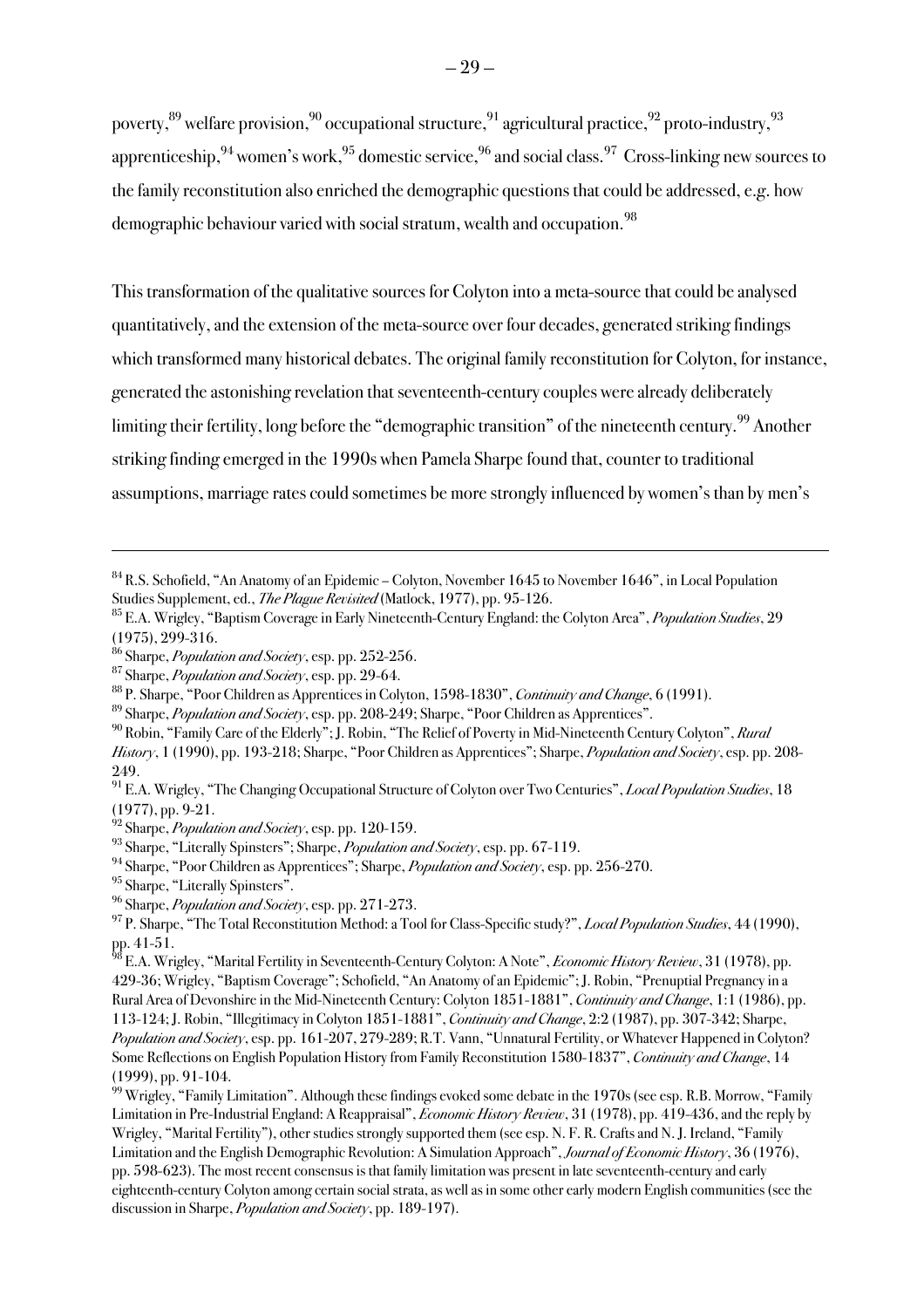$-30-$ 

wages and that proto-industrial activity could reduce rather than encouraging nuptiality by offering women attractive non-domestic livelihoods. $^{100}\,$ Neither finding could have been made without transforming qualitative sources into a community-level interlinked "meta-source" which could be interrogated quantitatively over a series of decades by historians with very different theoretical preoccupations. No doubt the Colyton database will be used in future to address questions that historians have not yet devised.

From these English beginnings, the application of the micro-exemplary style of research has spread to many other kinds of society. One early example was its application to the Piedmontese village of Alagna by Paulo Viazzo.<sup>101</sup> As in the English cases just mentioned, Viazzo began with questions raised by qualitative research, and then created a "meta-source" capable of quantitative analysis. The qualitative research, in this case, was 18 months of anthropological fieldwork between 1979 and 1981 in Alagna, which was a Walser (i.e. German-speaking) community in the Italian Alps. Viazzo's initial question related to ethnic change, arising from anthropologists' interest in cultural frontiers. <sup>102</sup> But he soon realised that his fieldwork also shed light on the quite different issue of "relations between the physical environment and human social organization", something of equal concern to anthropologists interested in closed corporate communities and demographers (or geographers) interested in the balance between population and resources.  $^{103}$  For two reasons, this question was best studied at the community level: first, environmental management is most appropriately examined at the interface where individual human beings interact with ecological constraints; and second, the community itself is generally viewed as the key institution for managing environmental resources.

Viazzo's approach resembled other applications of the micro-exemplary method by combining different sources of qualitative evidence into a database that could be explored quantitatively. He began with qualitative data collected in his anthropological fieldwork in 1979-81 – interviews and an informal village census – but then added parish registers, village censuses, and descriptive sources dating from the fifteenth to the twentieth century.  $^{104}$  This methodological decision was guided by his realisation, based on the qualitative data, that the balance between humans and the natural environment was a

<sup>&</sup>lt;sup>100</sup> Sharpe, "Literally Spinsters".

<sup>101</sup> P.P. Viazzo, *Upland Communities: Environment, Population and Social Structure in the Alps since the Sixteenth Century* (Cambridge: Cambridge University Press, 1989).

<sup>&</sup>lt;sup>102</sup> P.P. Viazzo, "Ethnic Change in a Walser Community in the Italian Alps" (Ph.D. Dissertation, University of London, 1983).

<sup>103</sup> Viazzo, *Upland Communities*, pp. 1-15.

<sup>104</sup> Viazzo, *Upland Communities*, pp. 6-7, 9-11, 127-35.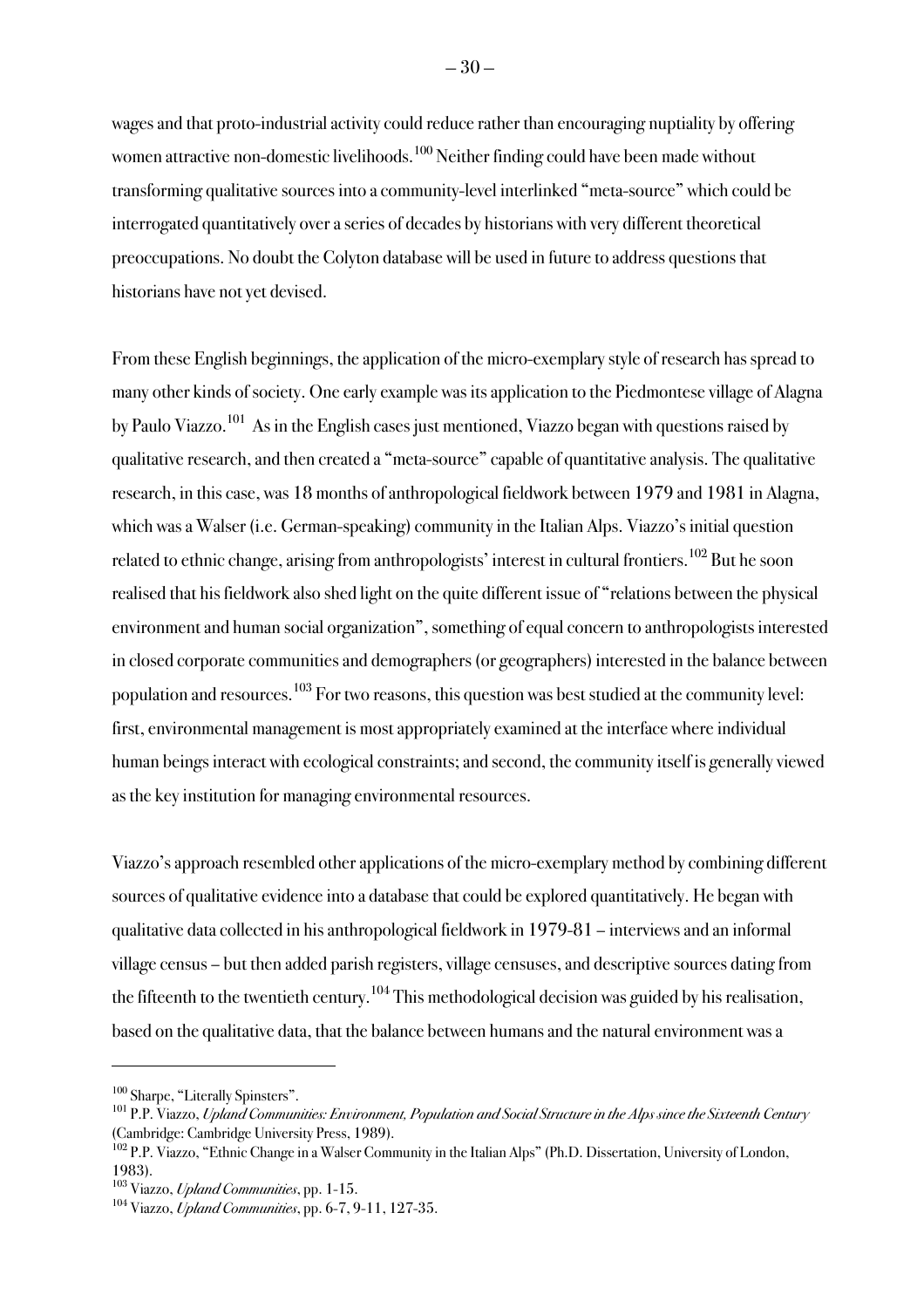question that required a long-term historical perspective. It was also based on a realisation that his informants' statements in 1979-81 about traditional household structures were at odds with the evidence emerging from the quantitative analysis of village censuses.  $^{105}$  The meta-source Viazzo compiled from qualitative data subsequently proved susceptible to quantitative analysis not just to address questions of inter-ethnic and class relations, but also family structure,  $^{106}$  marriage patterns,  $^{107}$ illegitimacy,  $^{108}$  communal institutions,  $^{109}$  and "environmental history".  $^{110}$ 

The micro-exemplary approach enabled Viazzo to find that, counter to traditional assumptions, Alpine communities did not stay in balance with their environment only through permanent emigration. He showed that ecological balance had long been managed primarily through late marriage, high lifetime celibacy, seasonal emigration, and low fertility. $^{111}$  Counter to models of Alpine communities as "autarkic" and closed, Viazzo showed that they were often more closely integrated into the wider economy than were villages lower down.<sup>112</sup> His transmutation of qualitative into quantitative data for the village of Alagna, and his sophisticated and wide-ranging comparison of these findings with those for other villages throughout the Alps over a period of centuries, enabled Viazzo to cast serious doubt on both ecologically and culturally deterministic accounts of Alpine demography and institutions.

Another well-known application of the micro-exemplary approach outside England is Hans Medick's 1996 study of the southwest German community of Laichingen. Like Viazzo's study it shows how this approach can be used to explore not just the demographic, social, and economic questions for which it has so often been used, but quite different fields – in this case cultural history. <sup>113</sup> Medick began his Laichingen research in the later 1970s with the aim of exploring how "proto-industrialization" – export-oriented rural industry – affected demographic and economic life.  $^{114}$  This question arose mainly from the theoretical debate about proto-industrialization, to which Medick himself had significantly

<sup>105</sup> Viazzo, *Upland Communities*, pp. 13-14, 95-7.

<sup>106</sup> D. Albera, and P.P. Viazzo, "The Peasant Family in Northern Italy, 1750-1930: A Reassessment", *Journal of Family History*, 15 (1990), pp. 461-482.

<sup>&</sup>lt;sup>107</sup> P.P. Viazzo, and D. Albera, "Population, Resources and Homeostatic Regulation in the Alps: the Role of Nuptiality", in M. Mattmüller, ed., *Wirtschaft und Gesellschaft in Berggebieten* (Basel, 1986), pp. 182-231.

<sup>&</sup>lt;sup>108</sup> P.P. Viazzo, "Illegitimacy and the European Marriage Pattern: Comparative Evidence from the Alpine Area", in L. Bonfield, R.M. Smith, and K. Wrightson, eds., *The World We Have Gained: Histories of Population and Social Structure* (Oxford: Oxford University Press, 1986), 100-21.

<sup>109</sup> Viazzo, *Upland Communities*, pp. 276-85.

<sup>110</sup> Viazzo, *Upland Communities*, pp. 1-5, 27-8, 113, 119, 221-2, 277-8, 264.

<sup>111</sup> Viazzo, *Upland Communities*, esp. chs. 4, 8, and 10.

<sup>112</sup> Viazzo, *Upland Communities*, pp. 276-85.

<sup>113</sup> H. Medick, *Weben und Überleben*.

<sup>114</sup> Medick, *Weben und Überleben*, pp.16-19.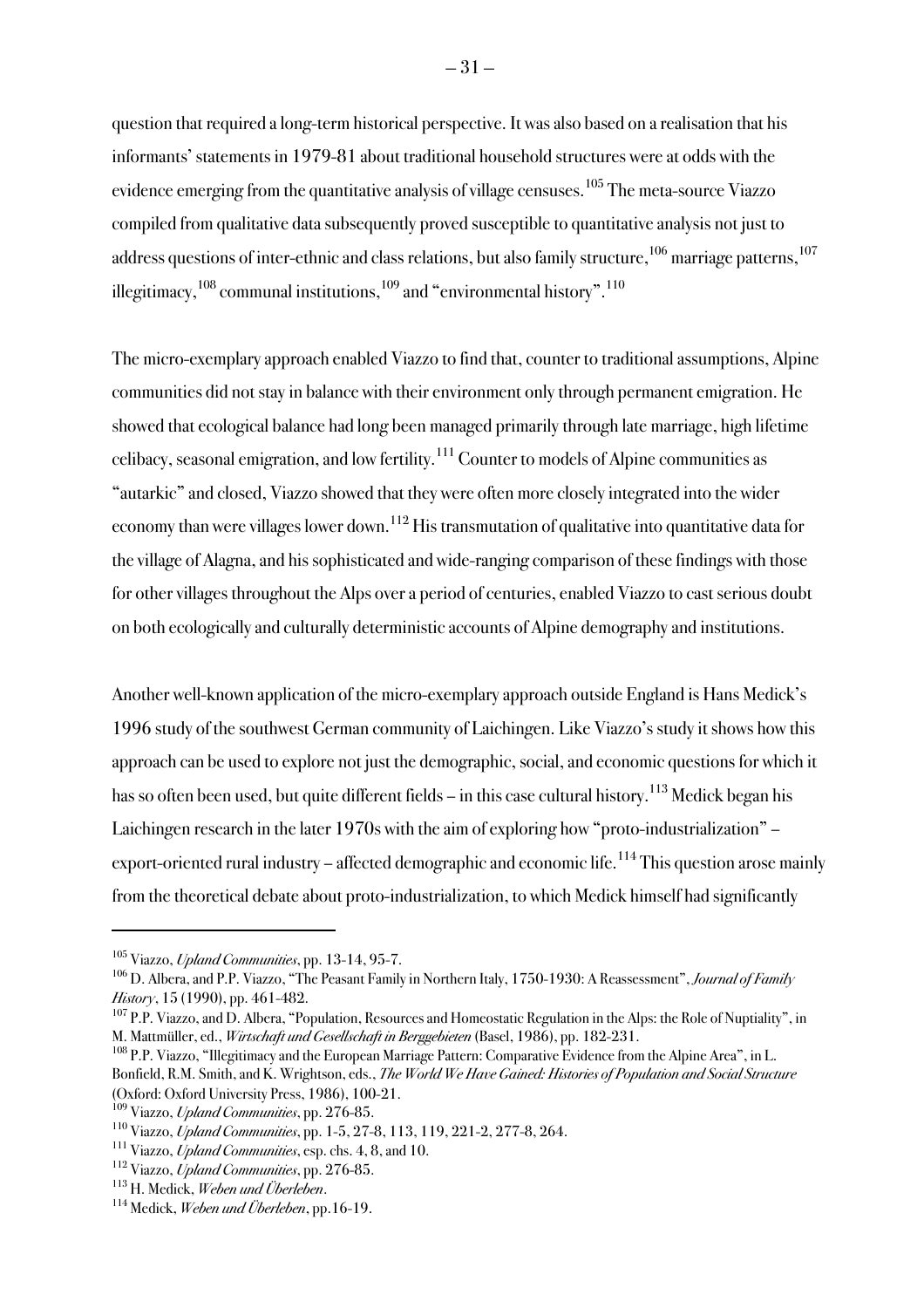contributed.<sup>115</sup> In response to what he found in the qualitative sources for the village, however, Medick expanded his perspective to explore cultural questions such as responses to famine and bookownership, confounding cultural historians by finding levels of book-ownership in inventories of modest villagers that rivalled those observed in the capital city of Stuttgart.

Medick's community micro-study approach followed the pattern of Smith, Wrightson and Levine, the Colyton researchers, and Viazzo: focussing on a single community, creating a database of all individuals and relationships within it using qualitative evidence from a wide range of historical sources, and then using this database as a meta-source which could be analysed both qualitatively and quantitatively.<sup>116</sup> And once again, the concepts of the meta-source were sufficiently close to the data, sufficiently neutral, that it could be used to address questions radically different from those for which it was originally compiled.<sup>117</sup>

In all these cases, the basic demographic, household, tax and/or property data for the community under study form the quantitative backbone of the "meta-source" that was created. Our final example of the micro-exemplary method in action pushes this idea of creating a "meta-source" of data-generated concepts one step further; here the qualitative source that formed the basis for generating quantitative evidence was more "purely" qualitative, in the sense that it did not occur (as does a parish register, a tax list, or a cataster) in the form of a list or of serial, discrete, repetitive units that — though qualitative fall into obvious "natural" sets ready-made for counting. In this final case there was not, on the surface, anything obvious to count; there was nothing "naturally" countable (in the sense of Section 3 above).

The study in question was recently undertaken — by one of the present authors — to gain a better understanding of women's work in pre-industrial society.<sup>118</sup> This subject has long been studied by impressionistic methods using literary or other qualitative evidence, and it has seemed all but impossible to penetrate the barriers of near-invisibility in which the female half of the pre-industrial population has been shrouded. To overcome this problem, it was decided – in micro-exemplary style – to focus on a social unit that could be circumscribed reasonably easily, in this case the small district of Wildberg in the Württemberg Black Forest, consisting of ten communities with a combined population

<sup>115</sup> Kriedte, Medick, and Schlumbohm, *Industrialisation before Industrialisation*.

<sup>116</sup> Medick, *Weben und Überleben*, pp. 19, 26, 28.

<sup>117</sup> Medick, *Weben und Überleben*, pp. 26-8.

<sup>118</sup> The results of this study are to be found in S. Ogilvie, *A Bitter Living: Women, Markets, and Social Capital in Early Modern Germany* (Oxford: Oxford University Press, 2003). The following pages of this section draw heavily on that book.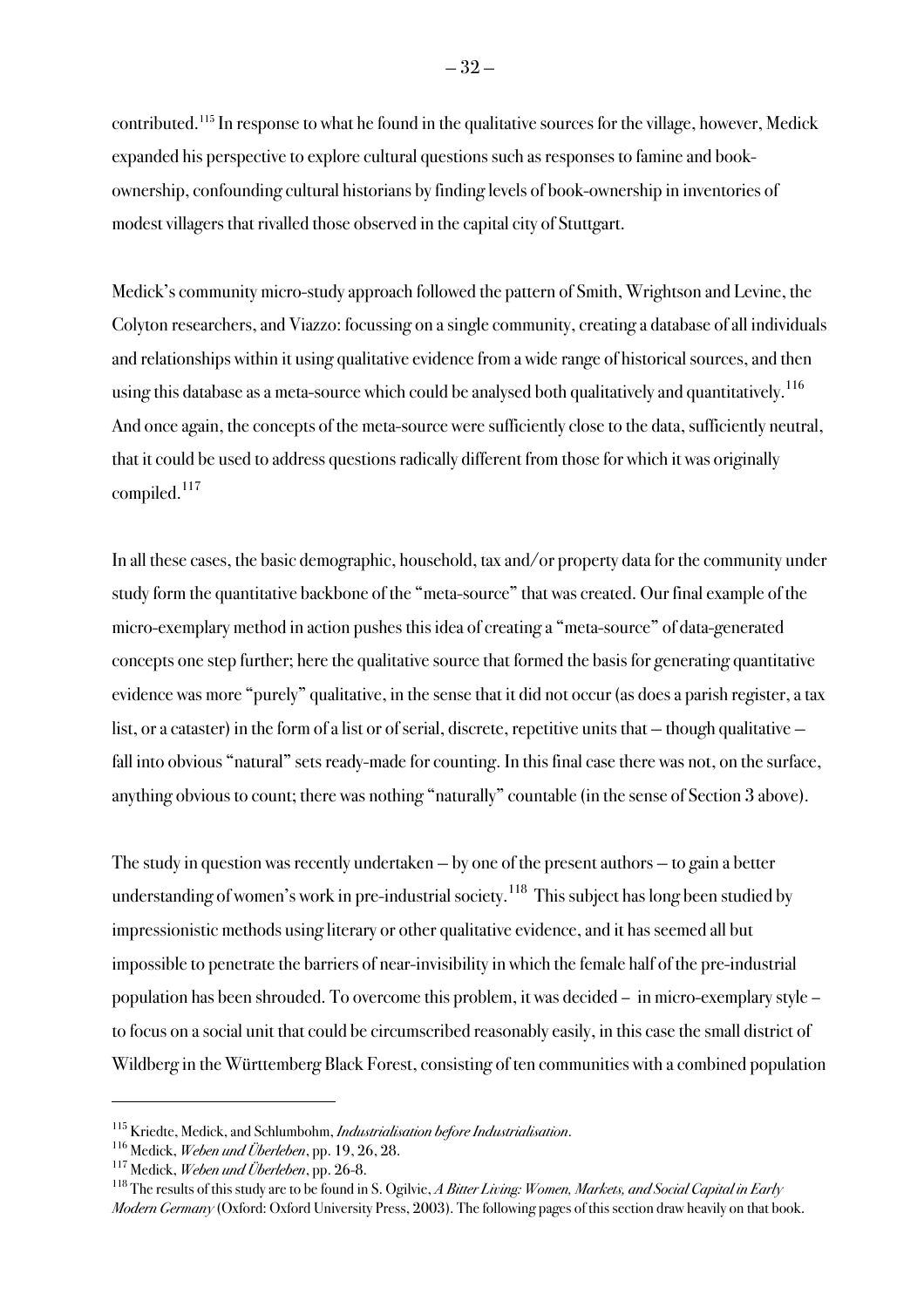of about 5,000 persons in the seventeenth and eighteenth centuries. Detailed reading of one particular source for these communities – the church-court minutes – revealed that they contained many references to women's economic activities. To turn this rich qualitative source into quantitative evidence that could be used to test our intuitive understanding of this society, all references to work by both sexes were extracted from the over 7,000 handwritten pages of church court minutes for two communities of the district, the small town of Wildberg (population 1,200-1,400) and the village of Ebhausen (population 600-900). This required the adoption of certain conventions. Only actual references to actual work behaviour were noted, not references to occupations or crafts, partly because it was thought that these would very likely be biased toward males, who would be more likely to be formally designated as holding occupations, though not (as was known from informal acquaintance with these records) more likely actually to be doing the corresponding work).<sup>119</sup>

This resulted in a data set of 2,828 observations of people working. These data did not, of course, represent a *complete* picture of time allocation in this society; they were a sample. But like any statistical sample, this one could be tested for representativeness and robustness in various ways. For one thing, the observations all came from the same society, so the social and economic environment was held constant. Certainly, the church court data set was influenced (to some degree) by the fact that testimony was given under conditions of stress or conflict, in the somewhat unnaturally formal context of a court meeting (normally presided over by the pastor, with three or four fellow citizens also present). However, these same conditions also guaranteed that information not under dispute and peripheral to the case (as the information relating to work being done by accusers, accused, or witnesses generally was) was unlikely to be fabricated or merely subjective, as it was validated (considered at least plausible) by all present at the proceedings. So there was no reason to believe that the observations of work might be systematically distorted in any particular direction, and thus no reason to believe that descriptive statistics based on it should be treated more suspiciously than, say, the results of a modern survey, which might also be thought to suffer from inherent collection and situational biases, and from the unintentionally loaded wording of questions.<sup>120</sup>

There are, however, two considerations that make a meta-source of this kind more problematic than the previous examples cited in this section. First, there is the problem already mentioned: court records

 $\overline{a}$ 

 $-33-$ 

<sup>119</sup> For other conventions adopted in extracting this data, see Ogilvie, *A Bitter Living*, pp. 24-26 and p. 29.

<sup>120</sup> Inference from survey data, and the use of survey statistics, is discussed in M. Rosenberg, *The Logic of Survey Analysis* (New York: Basic Books 1968).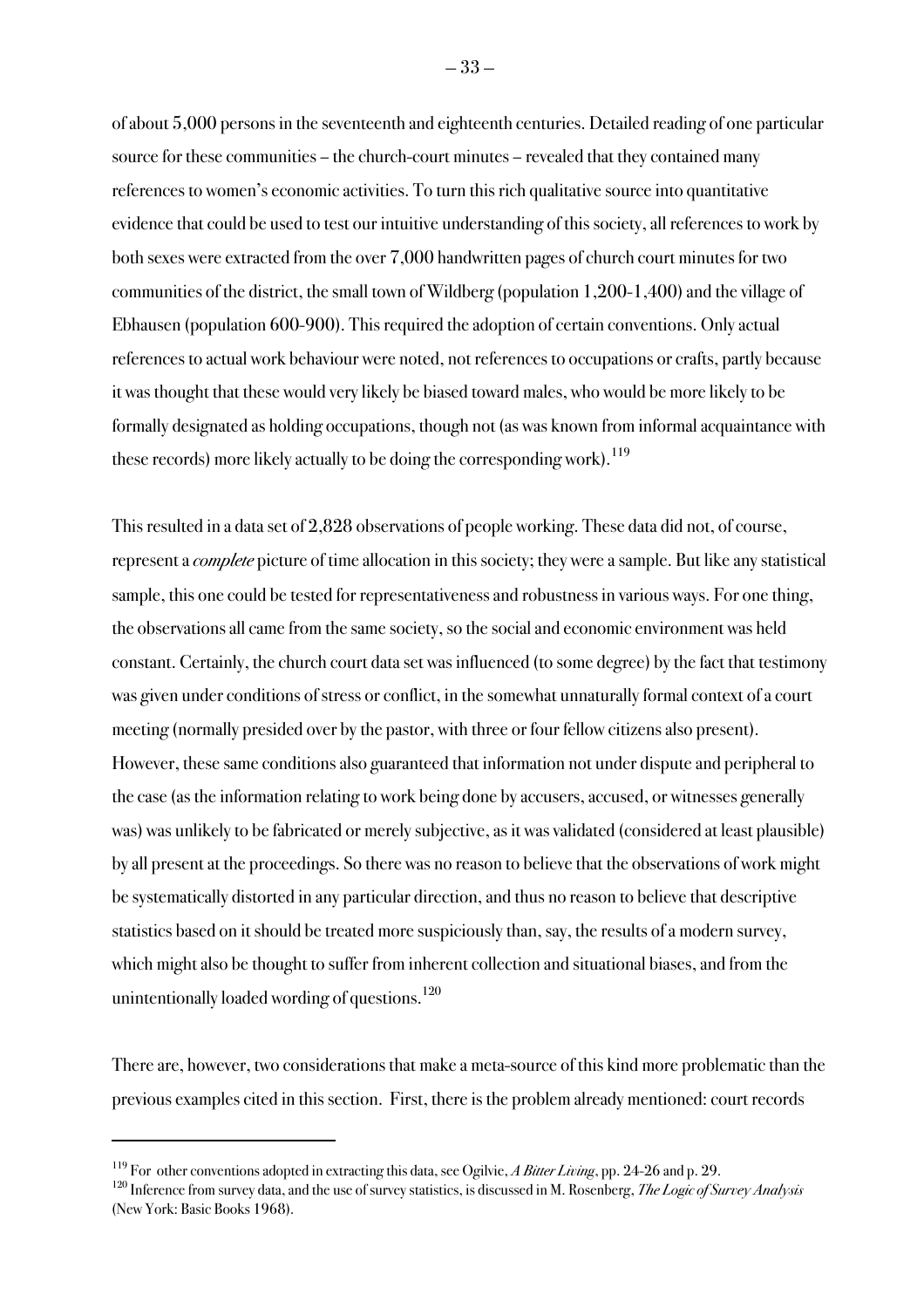are not, on the surface, "naturally" countable. The "units" to be counted are not clearly suggested by the physical arrangement of the source itself, therefore; their identification requires conceptual intermediation — it requires interpretation. And second, the concept whose instances are counted is a concept of our *meta-language*, not of the language *in* which the source is composed. This is also the case where we count instances of "birth", "death", and so on, but in these cases we can feel very confident, for obvious reasons, that our meta-linguistic concept overlaps closely with the corresponding concept in the object language; we need hardly fear that the *extension*, at least, of our meta-linguistic concept will differ much from that of the corresponding object-language concept, however much connotations may differ.<sup>121</sup> In the case of "work" (even though it appears to correspond extensionally quite closely with the object-language concept of "Geschäft"; see below, p. 37), we have less reason to be confident, as once again a certain amount of interpretation unavoidably inserts itself between us and the raw evidence.

The solution, in the Wildberg case, was to *index* the meta-source to such a set of more "naturally" quantitative sources available for the same locality, in which the extensions, at least, of our metalanguage and the source language were likely to coincide. This was undertaken so as to *anchor* the reliability of the more problematic meta-source in those less problematic ones. A wide variety of such more obviously countable documents for this same district – parish registers, censuses, tax registers, guild account-books, court minutes – had, fortunately, been previously compiled into a very extensive database for an earlier project testing hypotheses about proto-industry, demography, and local institutions. <sup>122</sup> If certain basic parameters from the work database matched up to what was known from the "naturally" quantitative sources whose concepts require less interpretation, it could then "borrow" its robustness and representativeness from those sources; its reliability would be "guaranteed" by them.123

 $^{121}$  Any nominal expression may be regarded as having an extension (the objects to which it refers) and an intension (the way it refers to them). Thus "morning star" and "evening star" differ in intension but share the same extension (the planet Venus). This example is Bertrand Russell's, and the best-known version of this distinction (as that between "sense" and "reference") is due to Gottlob Frege; a similar distinction had previously been made by John Stuart Mill, who called extension "denotation" and intension "connotation". In a case like the above, it is always much easier to ascertain that the extension of a present concept coincides with that of a past one than to determine whether their intensions coincide. <sup>122</sup> S. Ogilvie, *State Corporatism and Proto-Industry: The Württemberg Black Forest 1590-1797* (Cambridge: Cambridge

University Press, 1997) and associated publications detailed in note 133 below.

 $^{123}$  It should be stressed, once again (see above, Section 3, especially the paragraph on pp. 19-20 about the "naturalness" of first-order empirical categories in the "meta-source" and note 45), that such "naturalness" is an entirely practical and ad hoc matter, with no implications whatever about some supposed ultimate "ontology" of the society under study, which indeed we think is difficult or impossible to give any practical sense to. The comparative "naturalness" with which parish registers and church court minutes lend themselves to counting is a matter of degree, and is in any case a practical question of how easy it is to arrive at general agreement (among historians who have worked with such documents) about what one is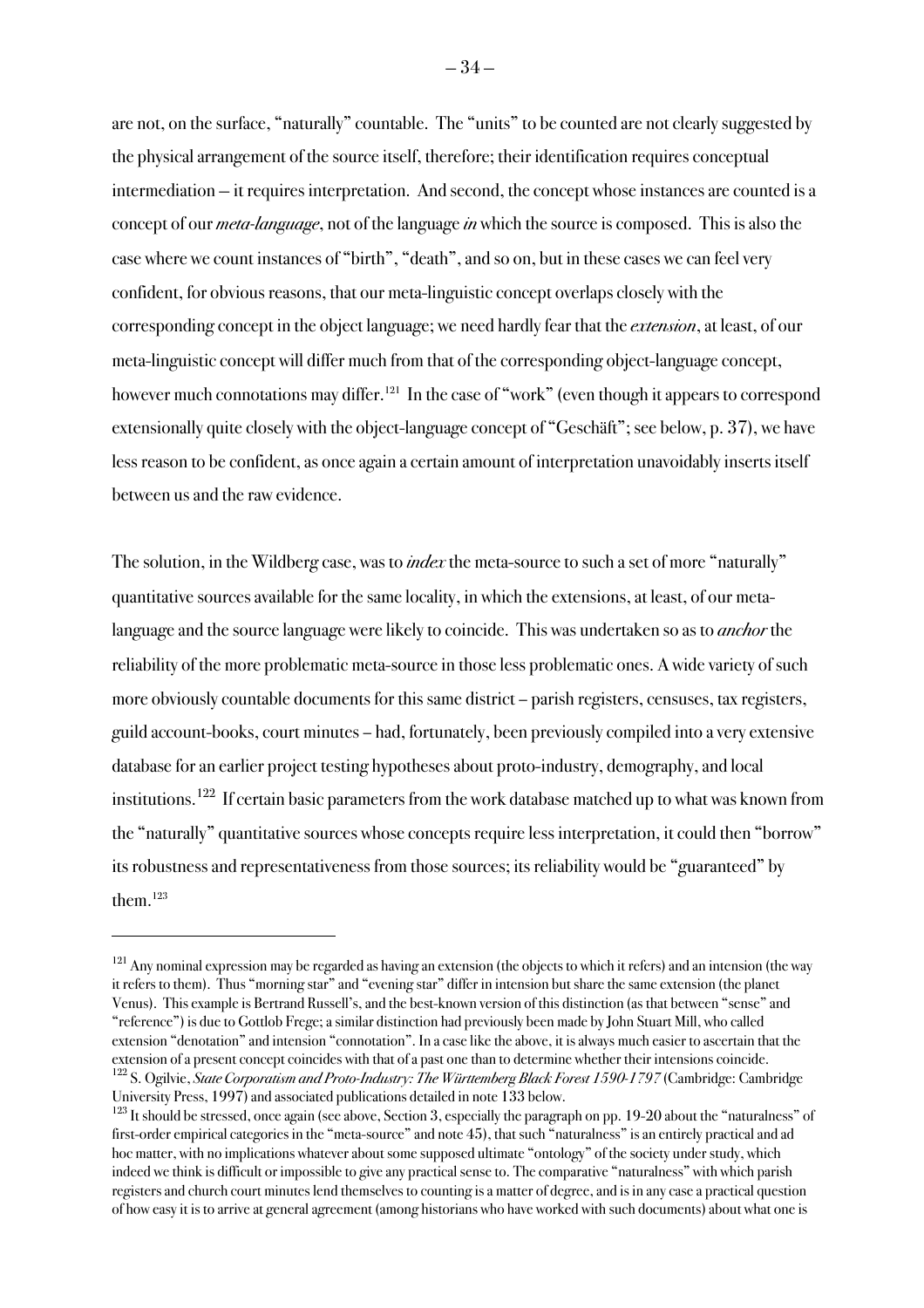In itself, this kind of internal cross-check among different sorts of data is nothing new;124 we find it highly developed even in the earliest of the studies discussed above. In compiling his meta-source, Richard Smith had been careful to subject to critical reflection the processes that generated the data, a particularly acute question in the case of court records, which are less standardized than other qualitative sources such as parish registers, censuses, or land surveys. $^{125}$  For instance, in assessing shifts between post-mortem and inter-vivos land transfers, Smith carefully considered whether one sort of transaction was more likely to be recorded than the other, whether the frequency of court sessions was changing over time, and whether incomplete survival of court records was likely to bias the results.<sup>126</sup> Given the inherent indeterminacy of some qualitative data – "since some kin relationships will have left no traces in the record and a certain instability in surnames is still present at this date" – Smith was careful to state his results as lying between certain limits: thus "the minimum proportion of customary land so held [by the laterally extended family] was 24 per cent and the maximum 40 per cent. Some intermediate value might be a not unreasonable estimate...". <sup>127</sup> Smith also cross-checked his quantitative findings against other sources, both qualitative cases from his own court rolls, and quantitative analyses of land transfers in other medieval communities.<sup>128</sup>

In Wrightson and Levine's study of Terling, the linking of data from many different sources to individual names also made it possible to check different sources against one another – for instance, to establish that all those receiving poor relief in the poor rate accounts were also included in tax lists among those excused tax on grounds of poverty. $^{129}$  And in the Colyton reconstitution, the addition of new data to the demographic backbone made it possible to examine much more thoroughly whether the data resulted from uniform generating process over the period: quantitative analyses and qualitative sources could be compared to find out whether there was change over time in people's decision to

counting and what conventions to apply. There is no *ultimate* sense in which the "naturally countable" data could be regarded as "hard" and the church-court data as "soft"; in any case, as we shall see, there are ways to index them to each other so that they become *mutually* supportive.

<sup>124</sup> Indeed, it is already a well-established component of the *hermeneutic* method of German historicism, as described above (note 39).

<sup>&</sup>lt;sup>125</sup> Smith, "English Peasant Life-Cycles", pp. 2-4, 14-55.

<sup>&</sup>lt;sup>126</sup> Smith, "Families and Their Land", pp. 151-3.

<sup>&</sup>lt;sup>127</sup> Smith, "Families and Their Land", pp. 145-6.

 $128$  See, e.g., Smith, "Families and Their Land", pp. 159-73.

<sup>129</sup> Wrightson and Levine *Poverty and Piety*, p. 34.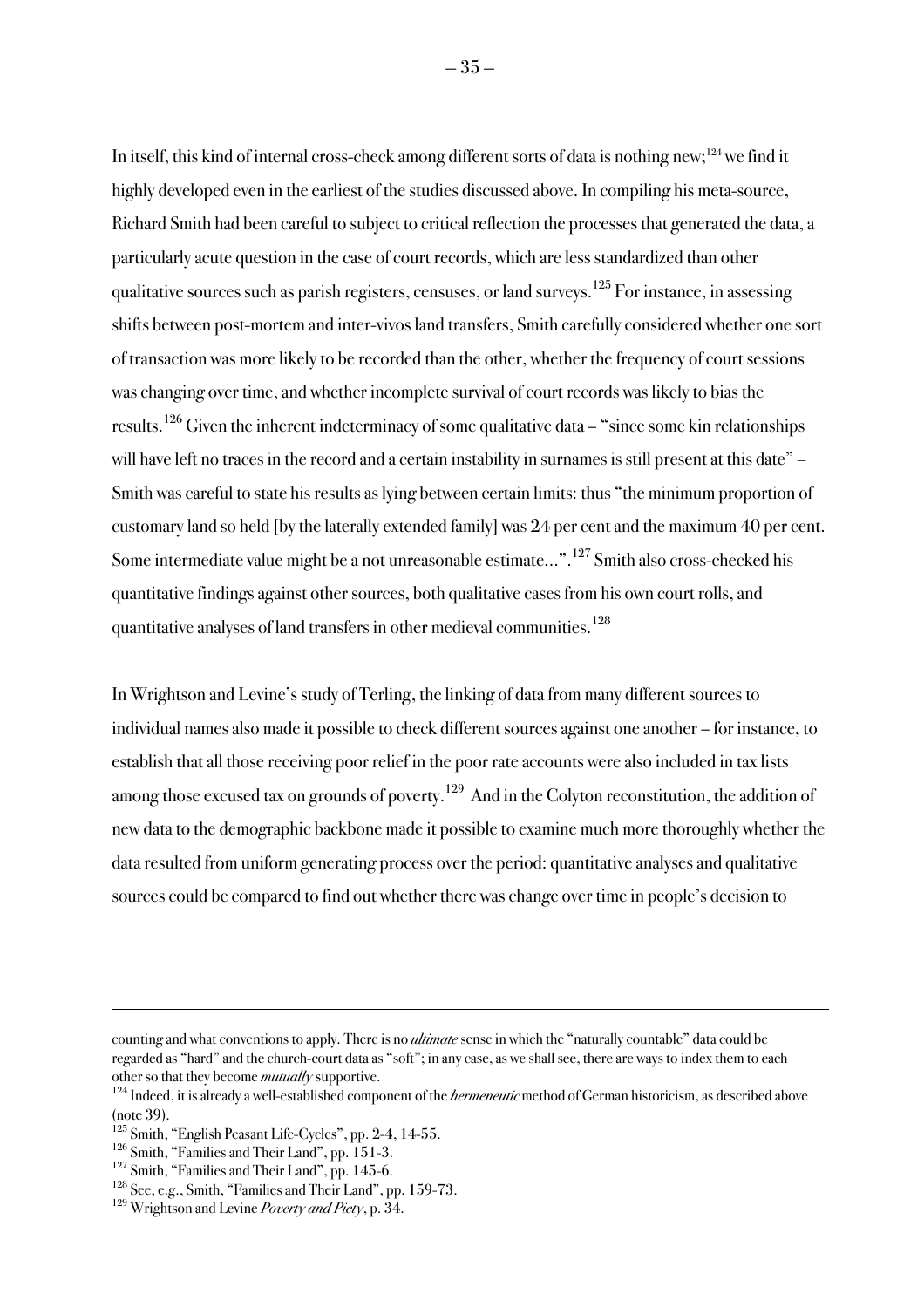register their weddings or baptisms in the local community or in the Anglican church, and whether different social groups were equally represented in the data.<sup>130</sup>

So the indexing of the Wildberg work database to the basic demographic data merely extended a practice long established within the micro-exemplary approach. And the results were reassuring. The 2,828 work observations fell into two large categories: work prosecuted as Sabbath-breaking, and work observed "descriptively", in passing, within other sorts of case. The descriptive observations recorded women nearly in proportion to their share in the population, and while the Sabbath-breaking observations under-represented women, they revealed sectoral and spatial patterns of observed work which were strikingly similar to those in the descriptive observations. The proportion of women's work to total observations of work was tested for changes over time and remained relatively constant over the entire 150-year period of observation. The proportions of men and women in various marital and household statuses, in the work observation data, were checked against local censuses, and were found to correspond roughly to their proportions in the population.<sup>131</sup>

The nature of what was being observed was also tested against other sources of evidence. The court's regulatory concerns were inescapable, but there were several ways of checking on the extent of this bias. The immanent concept of "work" (or "business") was built into the definition of the church court's remit; the Sabbath regulations explicitly prohibited "all business [*Geschäft*] in house and field, inside and outside the village". <sup>132</sup> Evidence from elsewhere in the church court minutes (and other local records) showed that the church courts possessed the means to enforce this prohibition and did so in practice. Outdoor work was more observable, but the church court's remit was very strongly focussed on familial and sexual conflicts and hence likely to be biased toward indoor activities: this means that the two biases to some extent cancelled out. In fact, both indoor and outdoor work were strongly represented in the database. The types of working activity manifested in the church court work database were compared against an outside source – a "soul-table" listing the "trade and livelihood" of all

 $^{130}$  E.A. Wrigley, "Some Problems of Family Reconstitution using English Parish Register Material: the Example of Colyton", in *Proceedings of the 3rd International Economic History Conference, Munich, 1965. Section VII, demography and economy* (Paris, 1972), pp. 199-221; R.S. Schofield, "Representativeness and Family Reconstitution", *Annales de Démographie Historique* (1972), pp. 122-125; Sharpe, "The Total Reconstitution Method"; Sharpe, *Population and Society*, esp. pp. 1-28, 305-306, 313-317.

<sup>&</sup>lt;sup>131</sup> This is detailed in Ogilvie, *A Bitter Living*, Table 1.3, p. 27, and the accompanying discussion on pp. 25-29. The data for the underlying population are derived from censuses of Wildberg in 1717 and 1722.

<sup>&</sup>lt;sup>132</sup> Only in October 1799 did the central government in Stuttgart relent, and allow the pursuit of "occupations, business, and trades" on Sundays and holidays, as long as they were not carried out during or before actual church services; Ogilvie, *A Bitter Living*, p. 29.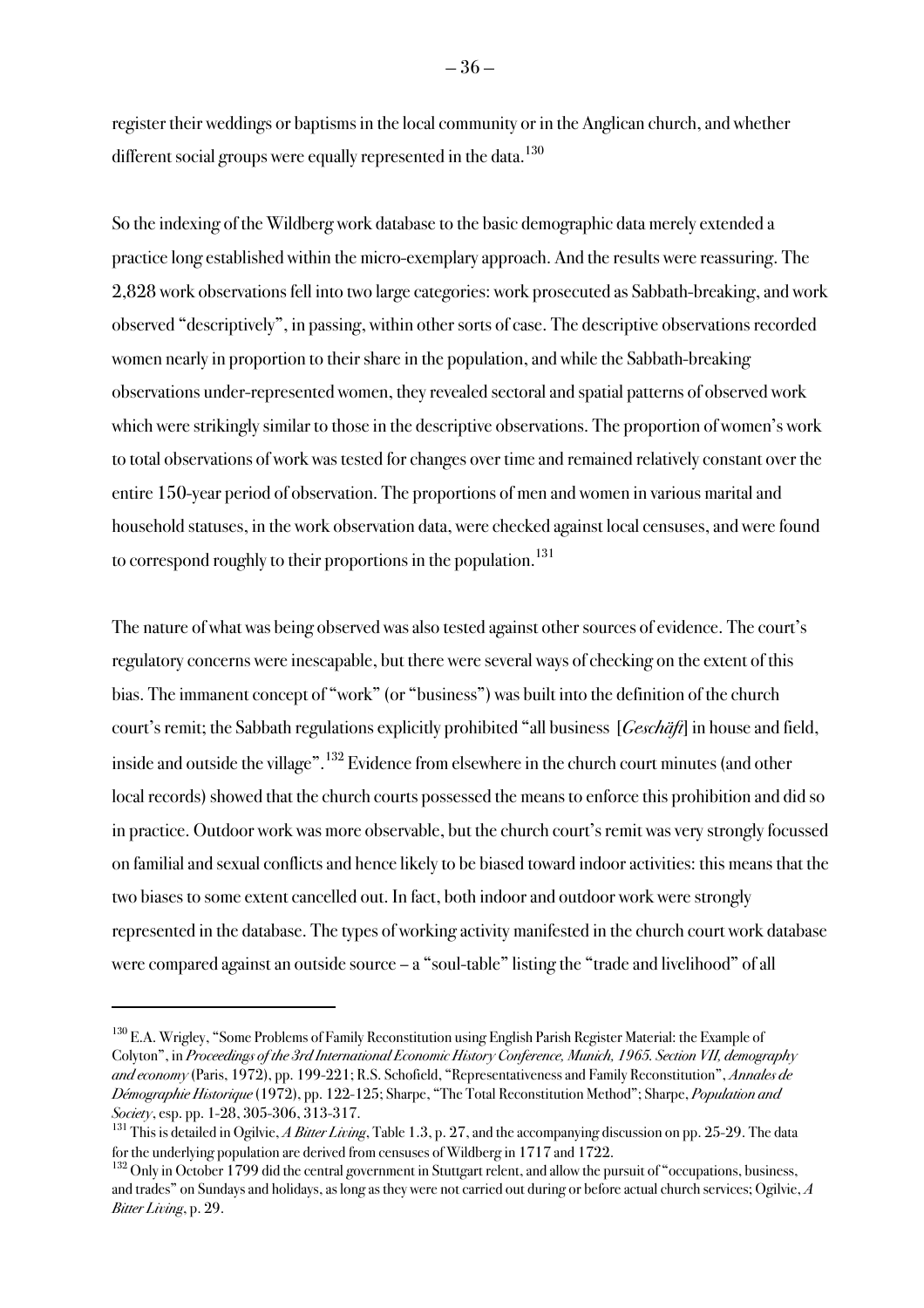independent earning units in the same district in 1736 – and this comparison showed that the church court observations covered all the different sectors and individual activities listed in the soul-table. Finally, the fact that the church court work observations extended across all sectors of the economy, registered indoor as well as outdoor work, and recorded such intimate activities as washing the parlour floor, soaking laundry at home, rolling out biscuits, serving a meal, making a fire, cleaning up drunken vomit, washing lettuce, cooking gruel for a newborn infant, boiling milk, and mending one's husband's trousers, suggested that it penetrated further into the realm of time allocation than has usually been thought possible for the invisible half of pre-industrial society.

The study of women's work based on this data set in conjunction with a large body of other qualitative and quantitative evidence $^{133}$  came to conclusions that varied in many respects from those based on more impressionistic use of literary and other qualitative sources. We will not attempt to summarize those conclusions here.  $^{134}\,$  Nor is a direct comparison possible of the quality of conclusions drawn from these data based solely on immersion in the same or similar records employed only as qualitative evidence (rather than as *both* qualitative *and* quantitative evidence), as no such study has been undertaken with these sources. But an example will illustrate the gains from this new quantitative use of qualitative evidence. It has generally been thought, on the basis of (post-industrial) common sense and impressionistic use of qualitative evidence, especially from literary sources, that women's work options in pre-industrial society were constrained (a) by their physical strength, especially upper-body strength and (b) by the need to be in or near the dwelling, to care for small children and do housework, and by the limits on mobility imposed by pregnancy.<sup>135</sup> These hypotheses lead to the prediction that we would find women much more heavily engaged in light, domestic activities (housework, child care, weaving,

 $^{133}$  As well as against the background of a series of previous studies of the institutional structure of this same society and its larger social and economic context: S. Ogilvie, "Coming of Age in a Corporate Society: Capitalism, Pietism, and Family Authority in Rural Württemberg 1590-1740", *Continuity and Change*, 1 (1986), pp. 279-331; S. Ogilvie, "Women and Proto-Industrialisation in a Corporate Society: Württemberg Woollen Weaving 1590-1760", in P. Hudson and W. R. Lee, eds., *Women's Work and the Family Economy in Historical Perspective* (Manchester: Manchester University Press 1990), pp. 76-103; S. Ogilvie, "Germany and the Crisis of the Seventeenth Century", *Historical Journal*, 35 (1992), pp. 417- 441; S. Ogilvie, "Institutions and Economic Development in Early Modern Central Europe: Proto-industrialisation in Württemberg, 1580-1797", *Transactions of the Royal Historical Society*, 6th series 5 (1995), pp. 221-250; S. Ogilvie, "Social Institutions and Proto-Industrialisation", in S. Ogilvie and M. Cerman, eds., *European Proto-Industrialisation* (Cambridge: Cambridge University Press 1996), pp. 23-37; S. Ogilvie, *State Corporatism and Proto-Industry: the Württemberg Black Forest, 1580-1797* (Cambridge: Cambridge University Press 1998); S. Ogilvie, "The German State: A Non-Prussian View", in J. Brewer and E. Hellmuth, eds., *Rethinking Leviathan: The Eighteenth Century in Britain and Germany* (Oxford: Oxford University Press 1998), pp. 167-202.

<sup>134</sup> An overview can be found in Ogilvie, *Bitter Living*, Chapter 7; see also S. Ogilvie, "How Does Social Capital Affect Women? Guilds and Communities in Early Modern Germany", *American Historical Review,* 109 (2004), pp. 325-359; S. Ogilvie, "Women and Labour Markets in Early Modern Germany", *Jahrbuch für Wirtschaftsgeschichte,* 2004:2 (2004). <sup>135</sup> See the literature reviewed (and criticized) in Ogilvie, *Bitter Living*, pp. 7-9, and "Women and Labour Markets".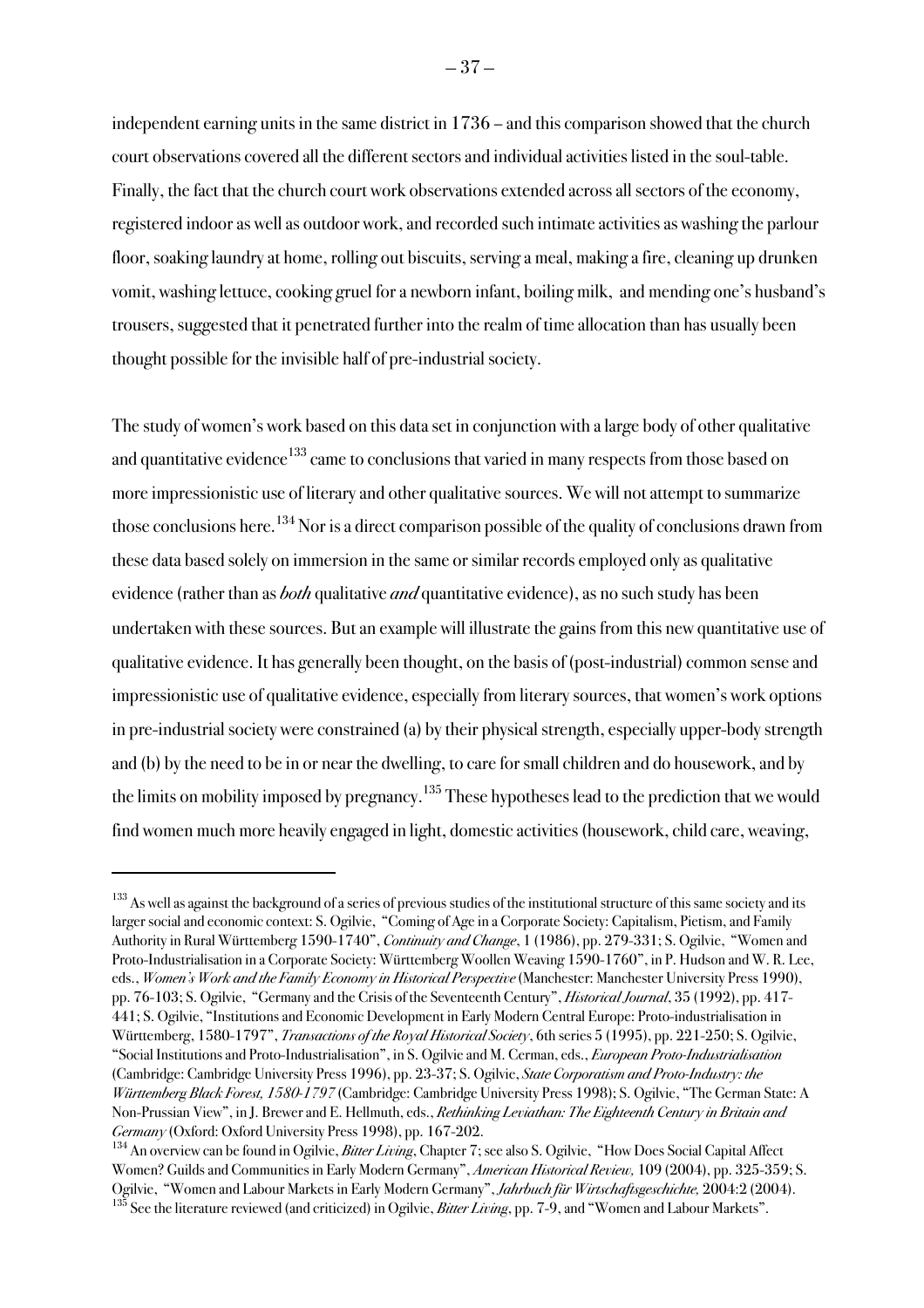etc.), than heavy, non-domestic activities such as day-labouring or agriculture. But the reverse was the case, as we know from the above-described data set. Less than half (42 percent) of all female work observed was indoors, a proportion not so different from that of male work (37 percent). The sexual division of labour was more flexible than has often been thought, or than contemporary published opinion approved. In agriculture, especially, women made up an unexpectedly high percentage (nearly a third) of the observed labour force. In guilded crafts, in contrast, women were almost completely absent. This finding directed attention to gender-discrimination by social institutions, rather than gender-specific biological characteristics, as the fundamental variables in explaining variations in the sexual division of labour.

This is an example of a simple, factual finding that would be practically impossible to discern by simply immersing one's self in the church court records. It would be as difficult to do this as it would to find a mortality rate by immersing one's self in parish registers. And the improvement in understanding of the society is of the same nature as those expounded by Wrightson above for the use of quantitative illegitimacy and bridal pregnancy ratios as a control on qualitative statements about sexual conformity. Of course the real power of such controls becomes fully evident only when one advances beyond simple factual findings of this kind to the study of *why* these facts obtained, and what their larger consequences might have been. Here the availability of solid ground under one's feet – a backdrop of well-defined, often measurable ad-hoc empirical categories – enables us to extend the rigorous analysis hitherto reserved to demographic questions about households, migration, labour markts, and servanthood to questions about the sexual division of labour and restrictive local institutions.

#### **5. Prospects for the Micro-Exemplary Method**

If we step back and look at the micro-exemplary method in a larger perspective, its power and sweep may seem less surprising. Stripped to its purely structural features, the micro-exemplary method is really very simple and classical. It consists essentially in upholding a distinction between a historical meta-language and the object language of the society under study. It consists in the commitment to maintaining both these perspectives. It amounts to an anti-reductionism; the refusal *either* to follow the (historicist or ethnomethodological) recommendation to sacrifice the sober, science-informed thirdperson perspective of our objectivity-aspiring meta-language *or* to follow the (cliometric) suggestion that we sacrifice our qualitative, holistic, first-person understanding of the object language we are studying. The main features of the micro-exemplary method described above are simple consequences

 $-38-$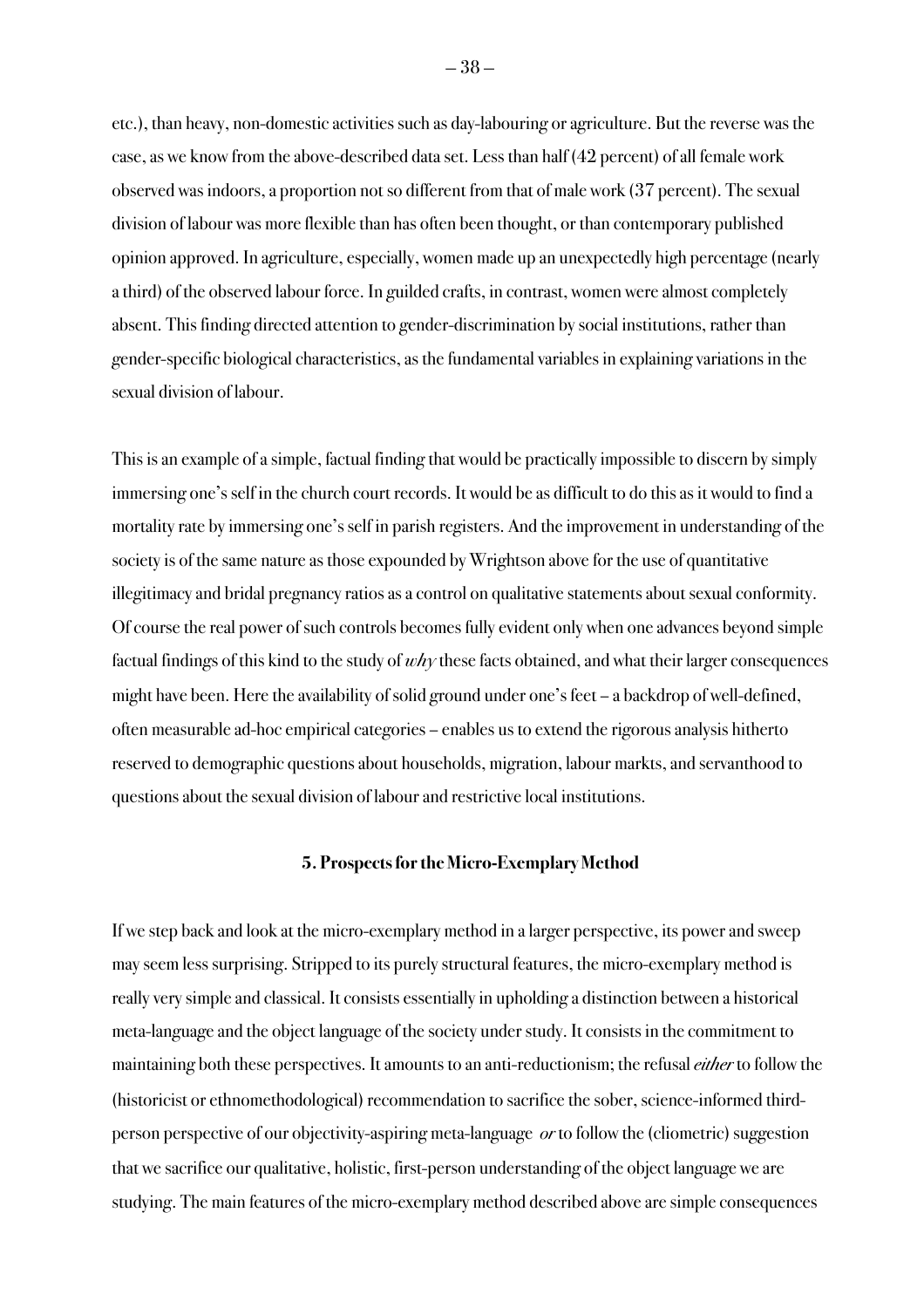of this dual commitment. Since neither meta-language nor object language is reducible to the other, in the micro-exemplary view, they must co-exist in dialectical interchange. And since the purposes of history are many, it is best to constitute our basic meta-language, at the outset, with concepts that are as close to the data, as neutral and "natural" as possible. This will maximize the usability of these concepts for the wide variety of different theoretical perspectives that the different users of history (practical, ideological, scientific) will want to apply.

The only other assumption from which the micro-exemplary method proceeds is a practical constraint: the recognition that the historian is in the peculiar situation of being utterly dependent on data. More than any other kind of intellectual worker, the historian has to make the data her starting point. Of course when she immerses herself in her data, she brings all her theoretical interests, her ideological prejudices and political pre-conceptions, her first-hand knowledge of her own and other societies, all her reading and her ignorance, to the table. These are her privilege: they give her questions to ask of the data — the more the better, as she will soon find, upon immersion, that the data are highly uncooperative. They reject most questions out of hand, and they frown on all questions. There is almost never a smooth fit between a question or hypothesis one entertains going in and the documents one encounters. Immersion in data is like any confrontation with a new and foreign culture; it requires adjustment, reorganization of one's categories, recognition that there are ways of thinking and feeling that are recognizeably human but different from those one was socialized into by one's own upbringing. So it is simply a failure to note the peculiar constraints of historical research to insist, as Karl Popper and his followers sometimes did, on the need to *begin* with an explicit theory.

There is nonetheless a germ of truth in Popper's rejection of mere fact-gathering empiricism. $^{136}\,$  The slogan of "total history", as propagated by the second-generation *Annales* school, was briefly fashionable, but the danger of achieving nothing more than a shapeless mound of meaningless data bits, a kind of archival core dump, soon became apparent. $^{137}$  It is clear that history cannot be neutral, comprehensive description, but must always answer some directed question. And the most natural context for such questions to arise is that of immersion in documents. Not that the documents *themselves* could somehow suggest the questions, or that a mechanical pasting together of facts from a

<sup>136</sup> As expressed, for instance, in his *Logic of Scientific Discovery*, 2nd edition (London: Hutchinson 1968), p. 280; also Popper, "Logic of the Social Sciences".

<sup>137</sup> Wrightson, "Villages, Villagers, and Village Studies", p. 634, who also refers to remarks by Quentin Skinner ("The Role of History" *Cambridge Review* March 1974, p. 102) to indicate the wider disillusionment with the idea. See also Medick, *Weben und Überleben*, Chapter 1.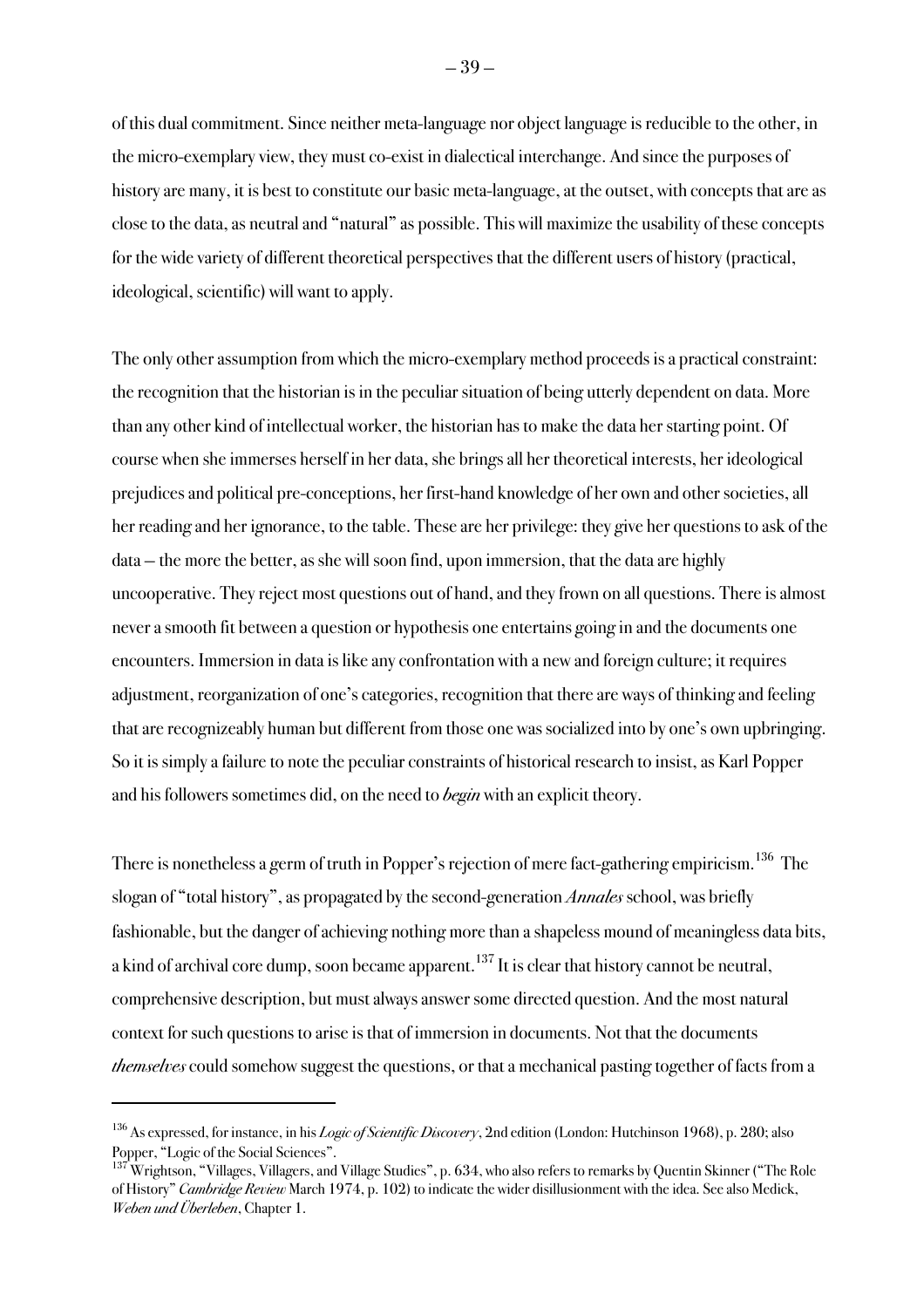series of documents could even so much as guide the historian to a sense of what was worth asking. The historian's questions come, rather, from whatever she brings to the process to begin with. Her own questions and preoccupations will always at least partly determine what appears to her as an internal discrepancy, or what seems to distinguish this society from others she knows. Only the dialectical process of quantitatively testing the view that results from qualitative immersion in documents, revising that view, re-testing it, and revising it again (and so on) anchors the intuitive "feel" for the society in a more intersubjective realm of public discourse.

The historian's starting point, then, is *neither* within the historical meta-language she ultimately wants to use *nor* in the object language (which at this early stage is still largely foreign). The formation of her meta-language *results*, rather, from a dialectical process of inquiry, whose first step is the culture clash between the historian's own socialization, her own categories, and those of the documents she confronts. From this first encounter she begins to learn some of the vocabulary, and perhaps part of the grammar, of the *object* language. She isn't very fluent yet, there are many gaps. But it is enough to reveal discrepancies, to raise questions. And so she can begin to try to test some of her hunches by systematizing the qualitative data into a rough and ready meta-source.

By means of this systematization, the historian begins to construct the first, rudimentary components of an appropriate *meta*-language. But in doing so she must maintain a certain distance; she must step back from her particular, immediate guesses and questions, she must restrain herself from catering to them exclusively. She must keep in mind that she will also have future questions, that she is working, ultimately, toward a standpoint, expressed in the meta-language, that *integrates* her future, more fluent knowledge of the object language with some version of the impersonal, scientific standpoint that represents her aspiration toward objectivity. <sup>138</sup> The extraction of quantitative from qualitative data is the first step in this dialectic, and the aspiration to objectivity is reflected in the striving to keep the

<sup>138</sup> We regard the dialectical process described here to be one whose outcome is the *replacement* of the vague intimations one began with, in one's initial immersion in the object language, by a more comprehensive and informed view in the metalanguage that does justice to  $-$  is informed by  $-$  everything learned through that immersion. That is the sense in which a narrower "subjectivity" is replaced by a wider perspective of "objectivity", but there is no assumption that the viewpoint attained is a "true" or "correct" one, from some imagined *ultimate* viewpoint of objectivity; there is only more and less. We assume (see next footnote) that although one's initial immersion is "theory"-dependent (guided by one's prejudices, prior knowledge, etc.), there is no way of *knowing* what that "theory" is other than by *using* it, trying it out in the process of inquiry. In trying to see how their world *looked* to the people who generated those documents, one's "theories" are being *changed* by the process of immersion. One tries to think and feel one's way into that foreign way of seeing things, then one has questions. The important thing is that *those questions* be precise (that the meta-language be sufficiently precise); *that* is the way to cross-check one's initial view and begin, step by step, to anchor it in a public discourse, a wider view.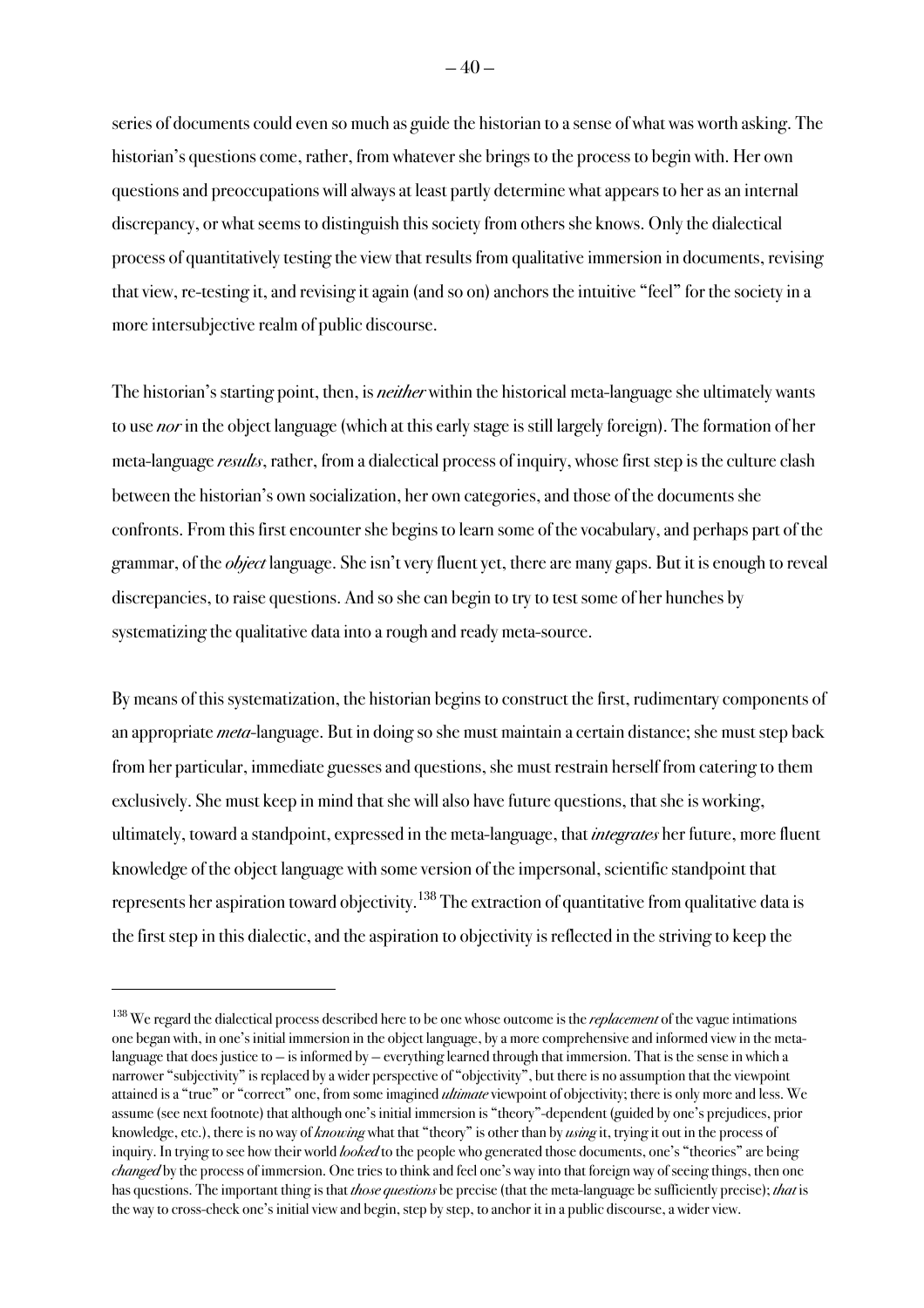categories of the resulting "meta-source" as neutral, as immanent, and as close to the data as possible, to leave open the possibility of asking things in future that were not thought of in advance.

This desideratum is in obvious tension with the question-drivenness of the original immersion in documents. But it is equally indispensable, because the particular aspect of the society focussed on to begin with has to be seen in the wider context of the functioning of the entire society, which only results from dialectical iterations and the mutual feedback of the qualitative immersion and quantitative testing. This does not mean *reconstructing* the entire society (in "total history" fashion), but it means that the data gathered in response to the original questions should not be usable *solely* for answering those particular questions.<sup>139</sup> Evidence can never, of course, be completely theory-neutral, but we should do our best to *make* it as neutral as possible under the given conditions.140 We should aim for *empirical* robustness, as in the example of the household literature. Otherwise we cannot hope to recover the wider social, institutional, and economic *context* of the particular phenomenon we are interested in studying, we cannot see it in three dimensions.

 The micro-exemplary requirement that the investigation focus on a relatively small community is an immediate consequence of the need to balance these first two desiderata of the method (questiondrivenness of the initial immersion and neutrality in compiling the meta-source), in the context of dialectical iteration between qualitative immersion and quantitative testing. If the extraction of quantitative from qualitative data is  $-$  on the one hand  $-$  to be driven by questions, but also  $-$  on the other hand — in a way that makes it possible to study the wider social and institutional context of this question, then an upper bound is set on the size of the community it is practically possible for a single researcher (or even a small group) to study in a limited number of years. It is not clear exactly where this limit lies, and perhaps it varies with different kinds of study and with the technology available to the historian, but to judge from existing community studies, it seems it is somewhere around five thousand.

 $^{139}$  This, again, is why the early efforts at (pre-database) record-linking software sought to be as flexible as possible in the way they stored data and enabled it to be accessed; see above, note 44.

 $^{140}$  In the long-running debate about the "theory-dependence" of observational evidence, following N.R. Hanson's revival of Duhem's famous point that "it is impossible to leave outside the laboratory door the theory we wish to test" (P. Duhem, *The Aim and Structure of Physical Theory*, transl. by P. Wiener (Princeton, NJ: Princeton University Press), p. 182), most participants agree that theory-neutral evidence is impossible. But in nearly all this literature, such "theory-dependence" is regarded as either present or absent, not as a matter of degree. And yet in most practical contexts it *is* regarded as a matter of degree — and as improvable by appropriate interventions. Law courts, for instance, accept that evidence is inevitably somewhat tainted by the particular viewpoint of the witness, and corroborating evidence is required in most cases. There is no standard of complete or final objectivity in establishing questions of fact, only better and worse. This, it seems, is also the attitude implicitly adopted in practice (though less consistently in their theoretical pronouncements) by most historians.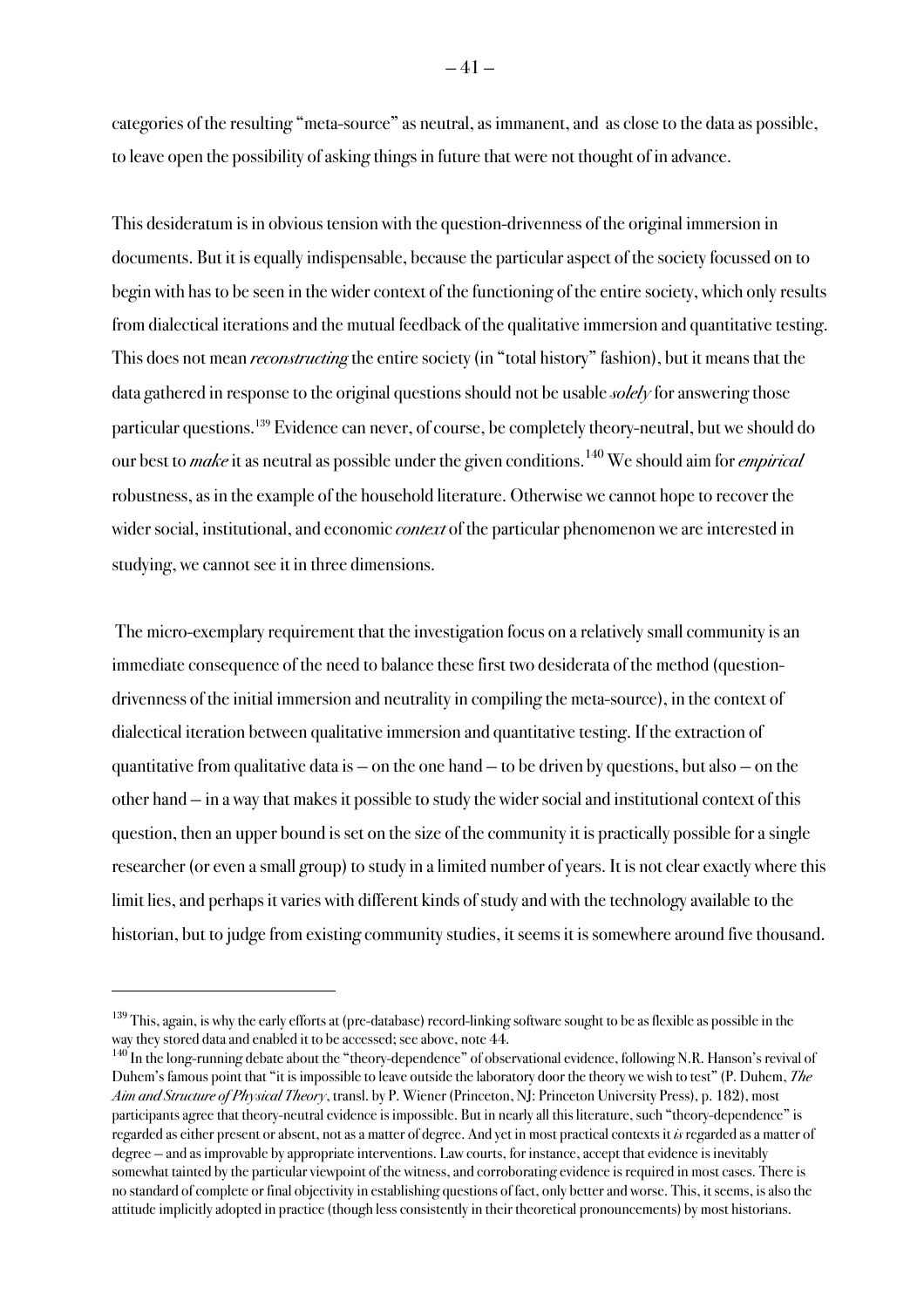For the kind of reasonably well-documented community needed for such research even to be feasible, a larger community would have too many documents for even a reasonable cross-section to be sampled within a few years to the extent that a coherent "feel" for the workings of the community could begin to emerge as a basis for quantitative cross-checking.<sup>141</sup>

How "close to the data" a concept is, and how "naturally" it lends itself to counting, are practical matters, and matters of degree, as we saw, not of kind (let alone of ontological taxonomy). The concept of "illegitimacy ratio" obviously has no meaning in a society that lacks a stably defined institution of marriage, and as we saw above, there are differences among societies in their definition of "household", which can make even the most straightforward household classification scheme appear problematic. So even the most apparently "empirical" or "natural" category or concept is to some degree an imposition; short of total historicism or ethnomethodology the ideal of a perfect fit between our categories and the data is illusory. And the creation of a meta-source for studying a particular community will always be somewhat ad hoc; there is no way of knowing in advance which concepts will endure in the course of a research project and which will ultimately be winnowed out. It is only by proposing concepts (or a classification system, or a set of categories) that seem "natural" for some particular, given set of documents from a particular community, and then *using* them, that progress can be made. It is only against some defined set of existing classifications that researchers for other communities in other parts of the world can discover that some tentative classification does *not* work in their case. So the true ultimate potential of the micro-exemplary method lies in the number and variety of studies that use it. However interesting and valuable any particular study might be, it is in their *cumulative* contribution that the real value of micro-exemplary studies lies.<sup>142</sup>

<sup>&</sup>lt;sup>141</sup> Our figure for the maximum feasible community size assumes a highly multi-stranded society of the kind one would expect to find in early modern continental (especially cental, southern, or eastern) Europe, or in many parts of present-day less-developed countries. In modern European or more developed Asian countries, relations are more single-stranded, so the number of links among individuals is normally much lower. This would then mean that, depending on the kind of group or "community" studied, the maximum population in a micro-exemplary study of a modern society could be much larger than 5,000. Gidon Cohen and Kevin Morgan, for instance, applied something very like the micro-exemplary method in their study of the Communist Party of Great Britain, with a total population of around 20,000 in their database; see their "Stalin's Sausage Machine: British Students at the International Lenin School 1926-37", *Twentieth-Century British History* 13 (2002), pp. 327-55. The relevant upper constraint, then, is not the population size but the number of links.

<sup>&</sup>lt;sup>142</sup> There is therefore a crucial role to be played by studies that juxtapose and appraise the results of numerous microexemplary projects. A good example of this is Josef Ehmer's brilliant synthesis of a number of detailed local studies with the theories of early modern German intellectuals and bureaucrats on the necessity for the early modern state to control access to marriage and full economic rights by "economically and morally weak persons" in his *Heiratsverhalten, Sozialstruktur und ökonomischer Wandel: England und Mitteleuropa in der Formationsperiode des Kapitalismus* (Göttingen 1991).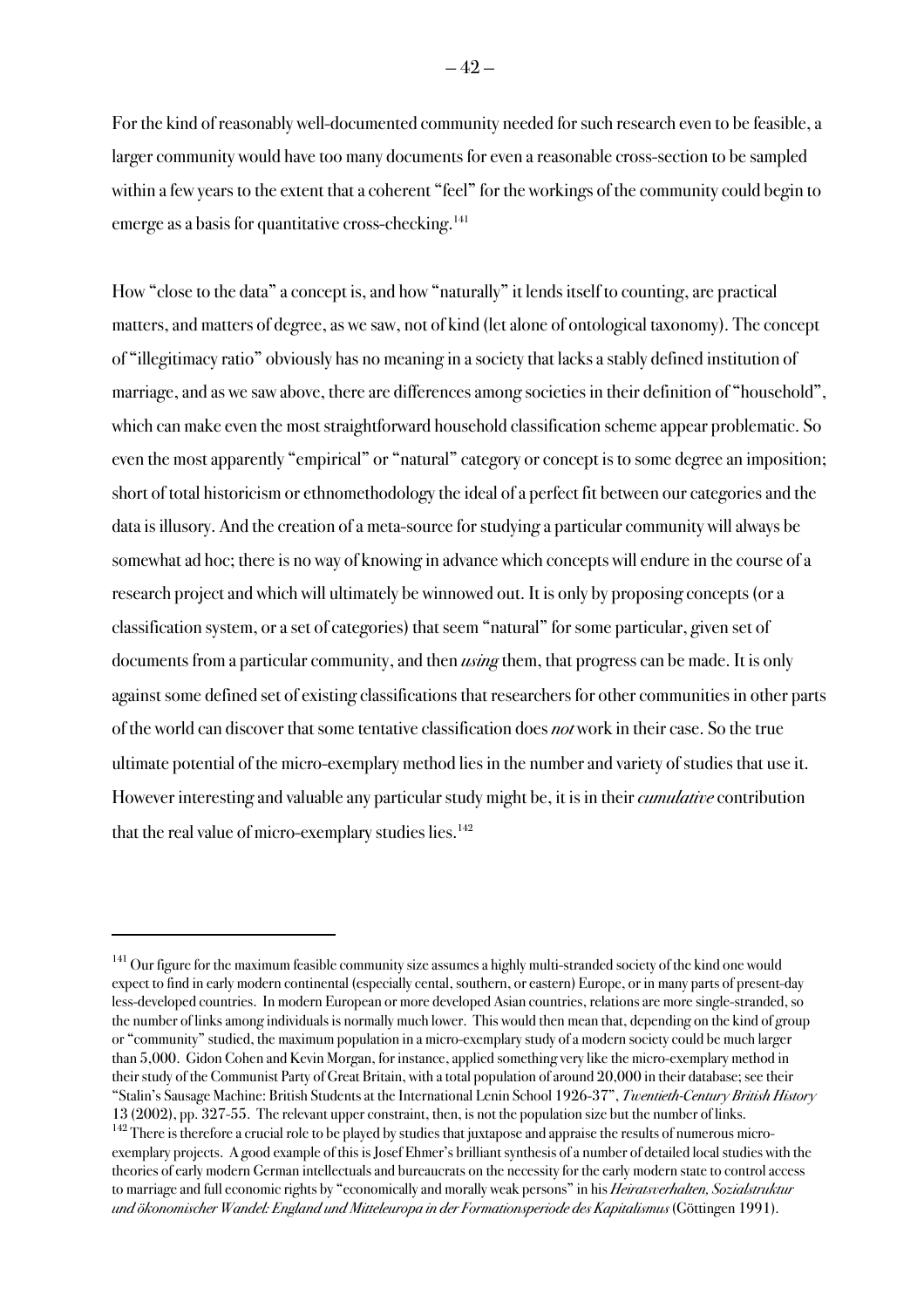Meanwhile, though, each individual micro-exemplary study has no choice but to do its own laundry; it has to go as far as it can toward ensuring that its data are *internally* consistent. Studies that employ a single source over a long period, for instance, can usually determine whether the generating process underlying that source is uniform, in relevant respects, over the period studied. From the qualitative immersion in the documents it should be clear whether the institution or social group generating the documents in question changed in any way over the period in question, and whether such changes would have been likely to affect the consistency and comparability of the information produced over that period. If there were such changes, then either the period for which the quantitative data is extracted is changed to fit, or further cross-checks can be undertaken to be sure that the changes introduce no systematic biases of relevance to the questions being asked. (Obviously this needs to be reconsidered each time these same data are to be used to answer a new kind of question.) Usually changes of this kind are not obvious one-time changes but evolve over time. One kind of change that may affect the consistency over time of the information from a data source is volume. A court that hears ten cases per month may well change its procedure (and thus the information content to be gleaned from its records) if this increases to a hundred cases per month. Cultural changes may affect the emphasis of courts whose main interest is social control (such as church courts). Even the quality of information from parish registers can be affected if, for instance, there is a gradual change (or a change from one parish scribe to the next) in the recording of illegitimate births, emergency baptisms, or circumnatal deaths. Often such changes can be controlled for, and quantitative data from the series of sources can still be used; they can still act as an external control on the subjective impression the historian gets from qualitative immersion. But it is important to be aware of such changes, so that if the data are to be applied to a question where the shift is of relevance, appropriate cross-checks are applied, and an appropriate degree of scepticism attaches to the results.

In these and other ways, the meta-source compiled for a particular community can be tested for reliability and representativeness, to ensure that the quantitative cross-checks on the historian's initial, subjective response to the sources in their qualitative aspect are as robust as possible. Of course no amount of *Quellenkritik* will ever guarantee that the data are absolutely reliable, just as no particular observation in biology or physics can ever be taken as ironclad; we are not dealing in certainties. And in history — why deny it? — we are considerably less certain than in theoretical sciences. History is messy. But this is no more reason than in medicine not to try to do as well as we *can*. Applying quantitative cross-checks to our qualitative, hermeneutic, holistic grasp of the documents minimizes our chances of going drastically wrong.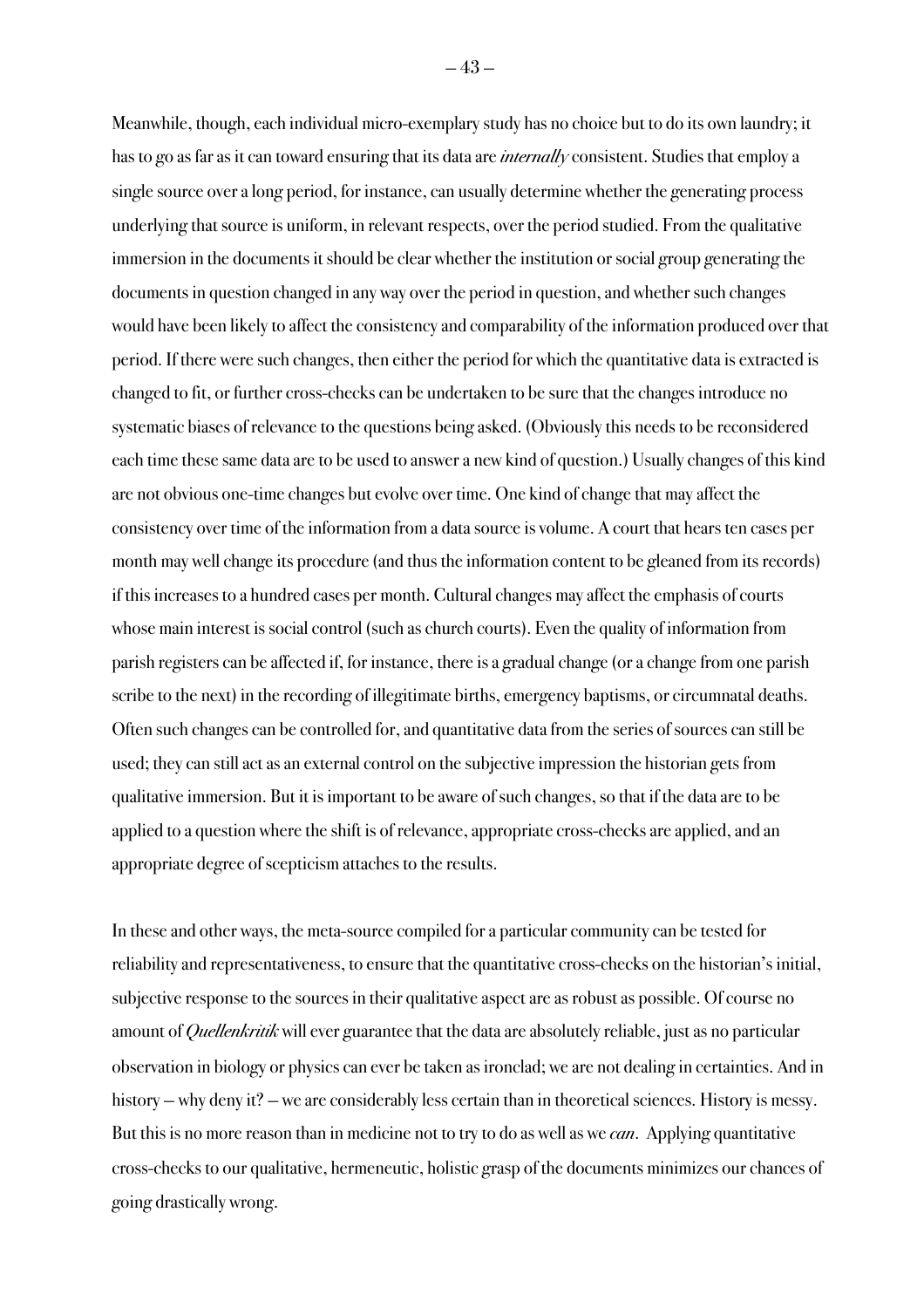The good news is that once we have established a meta-source with a reasonably high degree of internal consistency (as well as external consistency with other, comparable communities), we can then *leverage* the robustness and reliability achieved and "transmit" it, so to speak, to other databases, like the work database used in the study of gender-specific work patterns discussed above. The (by now) age-old technique of turning qualitative into quantitative evidence (and using them in dialectical feedback with each other) can thus be greatly expanded, it turns out, far beyond the relatively narrow confines of "naturally" countable sources. Quantitatative data, it transpires, can be generated even from the most "purely" qualitative data (like court records), and can parasitically draw the reliability and robustness they need (to function as an effective cross-check on qualitative immersion) from a meta-source compiled from more "naturally" countable sources. If these cross-checks confirm the reliability of the new meta-source, then they also, of course, give additional support to the trustworthiness of the "naturally" countable sources; the support gained is mutual, if (as in the Wildberg case) the data come from mutually independent sources.

Even without the vast perspectives opened up by this new extension of the micro-exemplary method, the more basic use of the method has brought enormous progress to the study of past societies in England, Germany, Switzerland, and other parts of Europe. But the prospect of using what had seemed purely qualitative sources to generate quantitative data vastly increases the possible applications of the micro-exemplary method. It suggests that a much wider range of issues could be addressed by this method than has ever been thought possible. There has of course never been any reason why it could not be applied to societies outside Europe, and in later periods than the pre-industrial, such as the longrunning debate about the impact of the Industrial Revolution on the standard of living, the origins of the nineteenth-century demographic transitions in France and England (and the twentieth-century ones elsewhere), or how quite different institutional systems in non-European societies affected the process of economic growth and the distribution of its gains. The new possibilities offered by turning a wider range of purely qualitative evidence into quantitative evidence, though, extends this list far beyond the scope of what has traditionally been considered "social and economic history" to almost any imaginable sphere.<sup>143</sup> The "community" to be studied in micro-exemplary style need not be a physical community, in the traditional sense. It can also be an ethnic community in a modern city, a nineteenth-century

 $^{143}$  Like any other approach, this one, too, would eventually come up against limits. Its great advantage clearly lies in the *depth* it gives an investigation; where breadth is needed, other methods are needed. Our message here is that it is much too soon to say where the limits of the micro-exemplary approach might ultimately lie; only trial and error can give the answer.